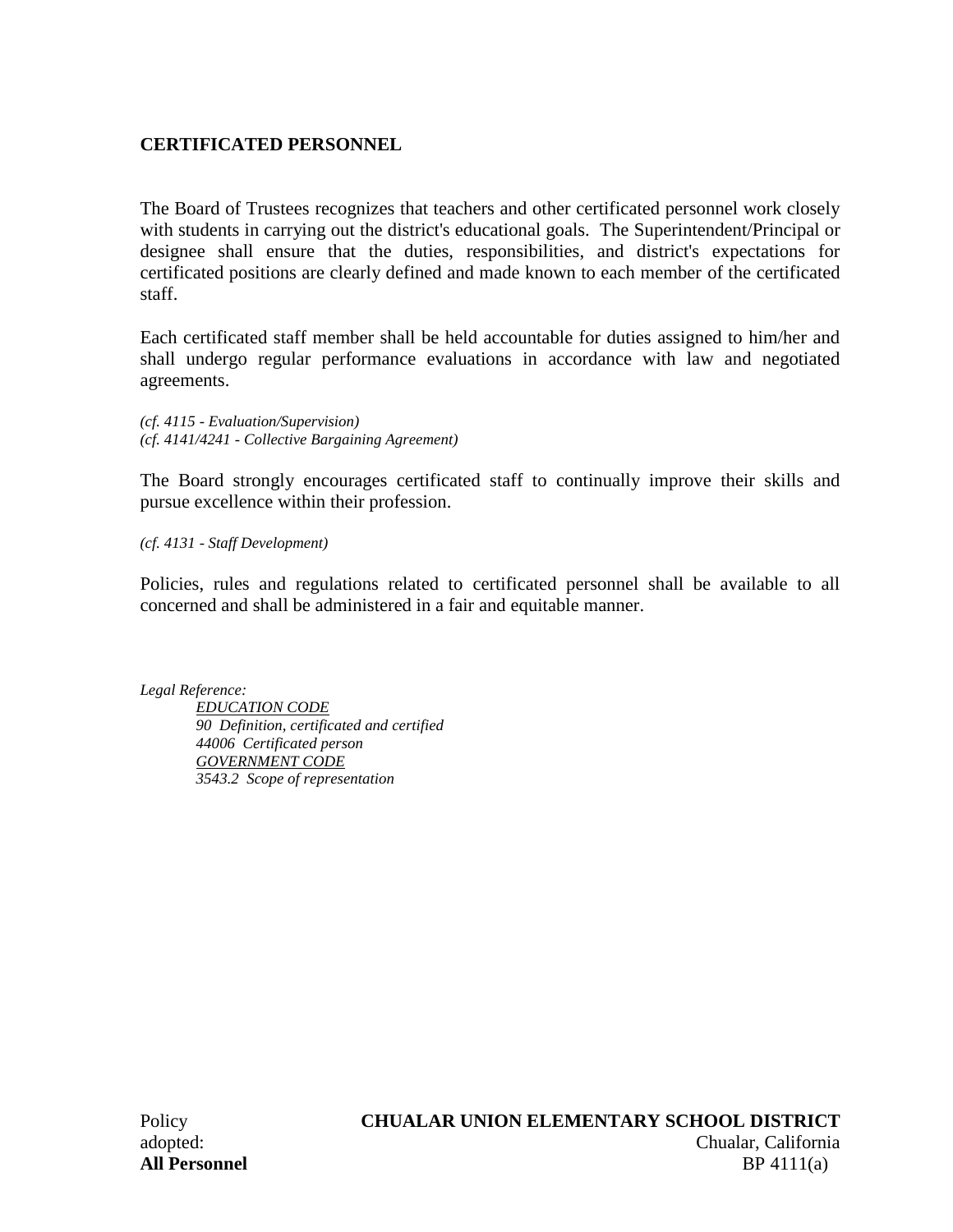#### **RECRUITMENT AND SELECTION** 4311

**Cautionary Notice:** As added and amended by SBX3 4 (Ch. 12, Third Extraordinary Session, Statutes of 2009) and ABX4 2 (Ch. 2, Fourth Extraordinary Session, Statutes of 2009), Education Code 42605 grants districts flexibility in "Tier 3" categorical programs. The Chualar Union Elementary School District has accepted this flexibility and thus is deemed in compliance with the statutory or regulatory program and funding requirements for these programs for the 2008-09 though 2012-2013 fiscal years. As a result, the district may temporarily suspend certain provisions of the following policy or regulation that reflect these requirements. For further information, please contact the Superintendent/Principal or designee.

The Board of Trustees desires to employ the most highly qualified and appropriate person available for each open position in order to improve student achievement and efficiency in district operations.

*(cf. 4000 - Concepts and Roles) (cf. 4100 - Certificated Personnel) (cf. 4200 - Classified Personnel) (cf. 4300 - Administrative and Supervisory Personnel)* 

The Superintendent/Principal or designee shall recruit candidates for open positions based on an assessment of the district's needs for specific skills, knowledge and abilities. He/she shall develop job descriptions that accurately describe all essential and marginal functions and duties of each position, and shall disseminate job announcements to ensure a wide range of candidates.

The Superintendent/Principal or designee shall develop selection procedures that identify the best possible candidate for each position based on screening processes, interviews, observations and recommendations from previous employers. He/she may establish an interview committee, as appropriate, to rank candidates and recommend finalists. All discussions and recommendations shall be confidential in accordance with law.

During job interviews, applicants may be asked to describe or demonstrate how they will be able to perform the duties of the job. No inquiry shall be made with regard to any category of discrimination prohibited by state or federal law.

- *(cf. 0410 Nondiscrimination in District Programs and Activities)*
- *(cf. 4030 Nondiscrimination in Employment)*
- *(cf. 4031 Complaints Concerning Discrimination in Employment)*
- *(cf. 4032 Reasonable Accommodation)*
- *(cf. 4111.2/4211.2/4311.2 Legal Status Requirement)*

For each position, the Superintendent/Principal or designee shall present to the Board one candidate who meets all qualifications established by law and the Board for the position. No person shall be employed by the Board without the recommendation or endorsement of the Superintendent/Principal or designee.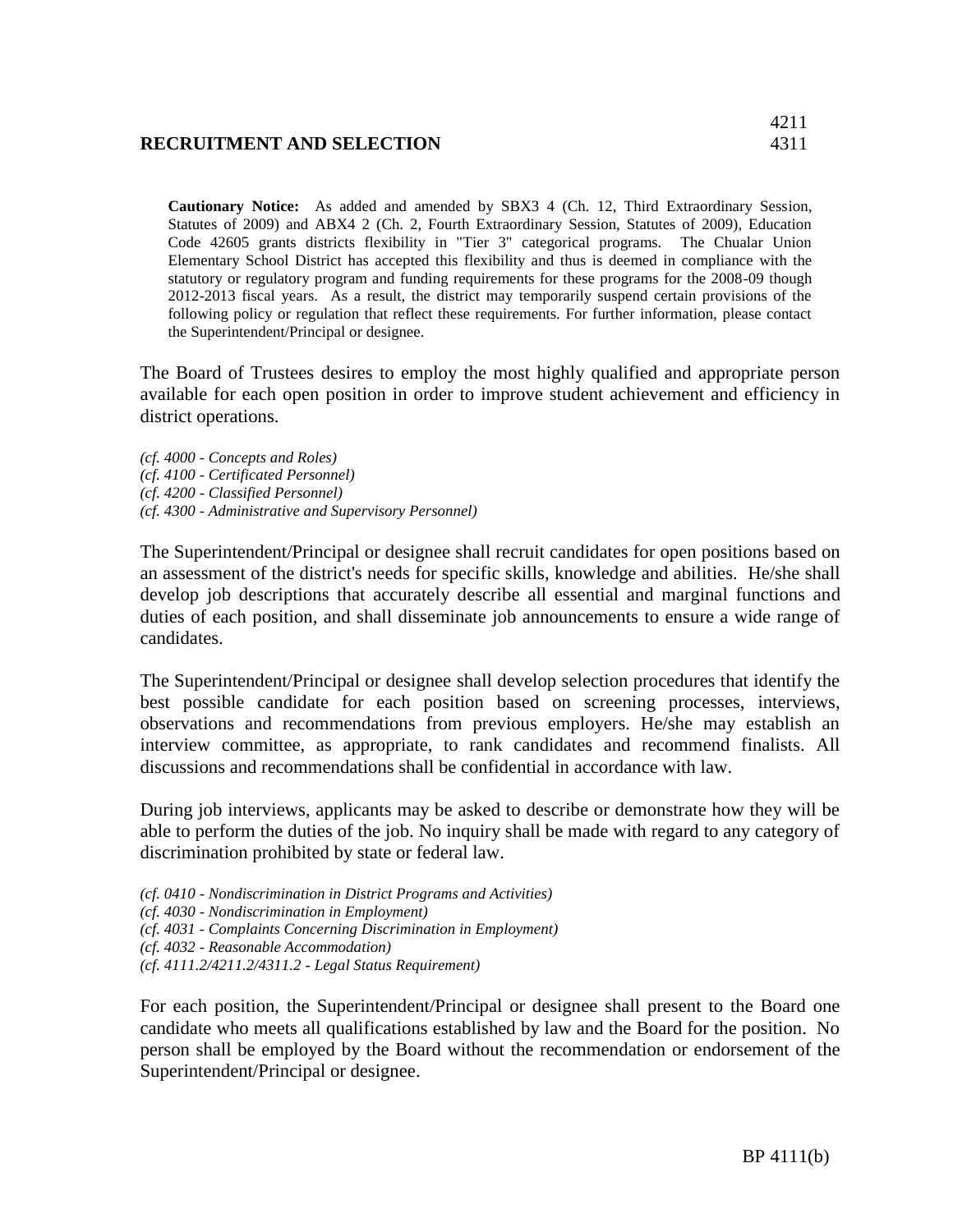#### **RECRUITMENT AND SELECTION** (continued)

*(cf. 4112 - Appointment and Conditions of Employment)*

*(cf. 4112.2 - Certification)*

*(cf. 4112.24 - Teacher Qualifications Under the No Child Left Behind Act)*

*(cf. 4212 - Appointment and Conditions of Employment)*

*(cf. 4312.1 - Contracts)*

*Legal Reference:*

*EDUCATION CODE 200-262.4 Prohibition of discrimination on the basis of sex 44066 Limitations on certification requirement 44259 Teaching credential; exception; designated subjects; minimum requirements 44735 Incentive grants for recruiting teachers for low-performing schools 44740-44741 Personnel Management Assistance Teams 44750-44754.5 Regional teacher recruitment centers 44830-44831 Employment of certificated persons 44858 Age or marital status in certificated positions 44859 Prohibition against certain rules and regulations re residency 45103-45138 Employment (classified employees) 49406 Examination for tuberculosis 52051 Academic Performance Index GOVERNMENT CODE 12900-12996 Fair Employment and Housing Act, including: 12940-12956 Discrimination prohibited; unlawful practices UNITED STATES CODE, TITLE 8 1324a Unlawful employment of aliens 1324b Unfair immigration related practices UNITED STATES CODE, TITLE 42 2000d-2000d-7 Title VI, Civil Rights Act of 1964 2000e-2000e-17 Title VII, Civil Rights Act of 1964 as amended 2000h-2-2000h-6 Title IX, 1972 Education Act Amendments 12101-12213 Americans with Disabilities Act CODE OF FEDERAL REGULATIONS, TITLE 28 35.101-35.190 Americans with Disabilities Act*

*Management Resources:*

*CSBA PUBLICATIONS Maximizing School Board Leadership: Human Resources, 1996 WEB SITES Equal Employment Opportunity Commission: http://www.eeoc.gov Department of Fair Employment and Housing: http://www.dfeh.ca.gov CalTeach: http://www.calteach.org Education Job Opportunities Information Network: http://www.edjoin.org*

#### Policy **CHUALAR UNION ELEMENTARY SCHOOL DISTRICT** adopted: Chualar, California **All Personnel** BP 4111.2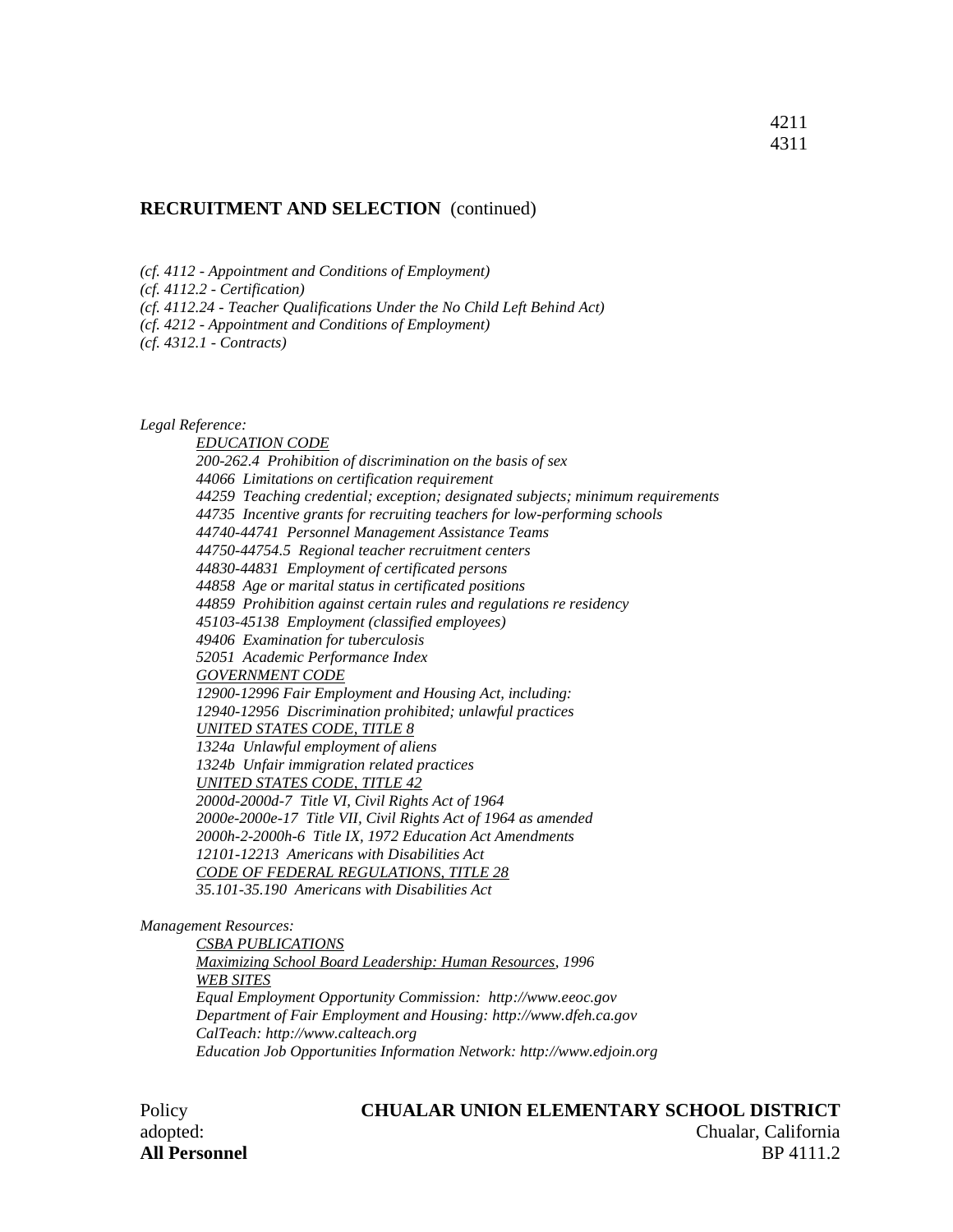# **LEGAL STATUS REQUIREMENT** 4311.2

4211.2

The Board of Trustees shall ensure that the district employs only those individuals who are lawfully authorized to work in the United States.

The Superintendent/Principal or designee shall verify the employment eligibility of all persons hired by completing the U.S. Citizenship and Immigration Services Form I-9, Employment Eligibility Verification, for each individual hired and ensure that the district does not knowingly hire or continue to employ any person not authorized to work in the United States. (8 USC 1324a)

In accordance with law, the Superintendent/Principal or designee shall ensure that district employment practices do not unlawfully discriminate on the basis of citizenship status or national origin, including, but not limited to, discrimination against any refugees, grantees of asylum, or persons qualified for permanent or temporary residency.

- *(cf. 0410 - Nondiscrimination in District Programs and Activities)*
- *(cf. 4030 - Nondiscrimination in Employment)*
- *(cf. 4111 - Recruitment and Selection)*
- *(cf. 4211 - Recruitment and Selection)*
- *(cf. 4311 - Recruitment and Selection)*

*Legal Reference:*

*UNITED STATES CODE, TITLE 8 1324a Unlawful employment of aliens 1324b Unfair immigrant-related employment practices CODE OF FEDERAL REGULATIONS, TITLE 8 274a.1-274a.14 Control of Employment of Aliens*

*Management Resources:*

*U.S. CITIZENSHIP AND IMMIGRATION SERVICES PUBLICATIONS Handbook for Employers: Instructions for Completing Form I-9, April 2009 WEB SITES U.S. Citizenship and Immigration Services: http://www.uscis.gov*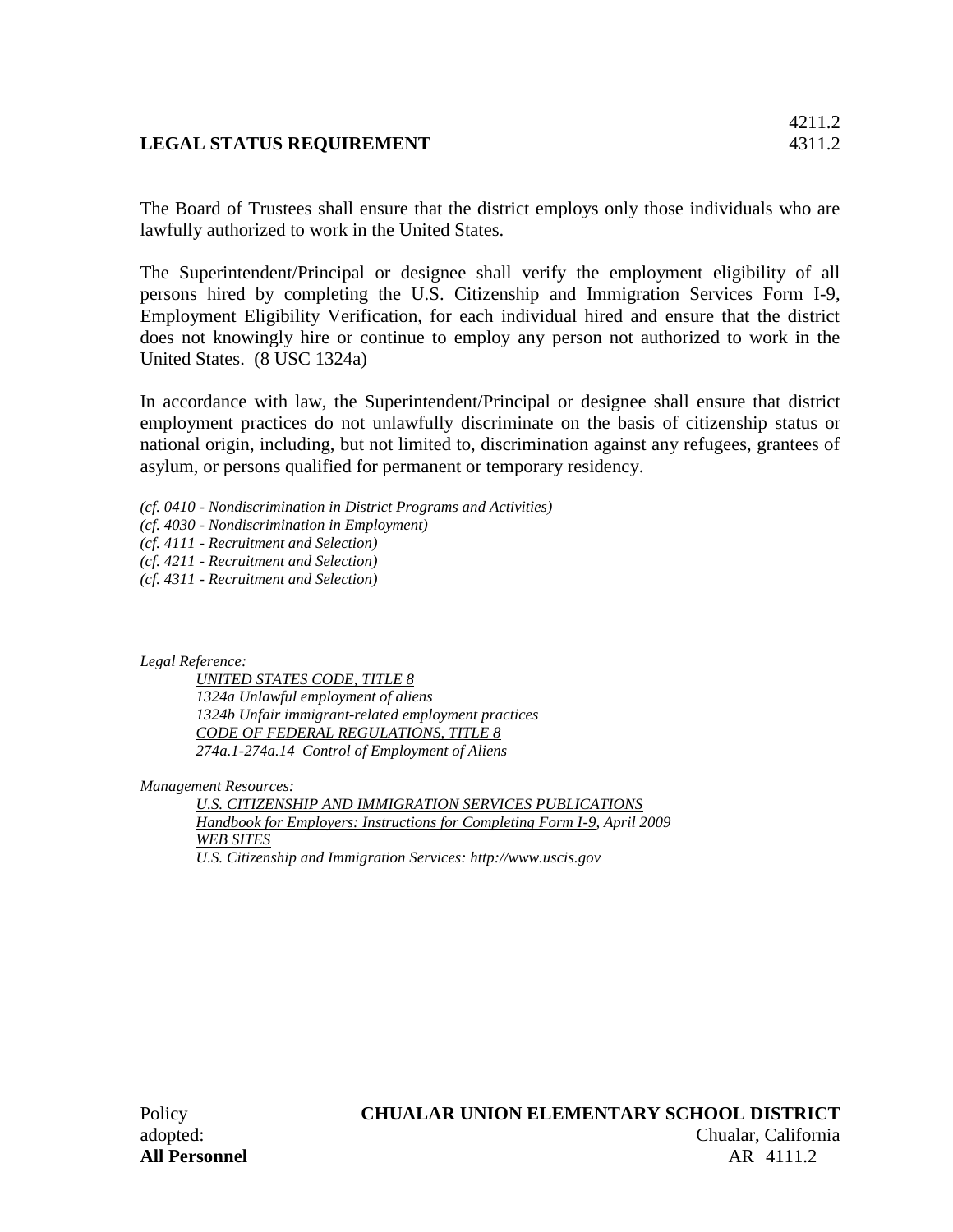# **LEGAL STATUS REQUIREMENT** 4311.2

Within three business days of hire, the Superintendent/Principal or designee shall physically examine the documentation presented by the employee establishing his/her identity and employment authorization as set forth in U.S. Citizenship and Immigration Services Form I-9. The employee may present either an original document which establishes both employment authorization and identity or two separate original documents which establish authorization and identity. Only unexpired documents are acceptable. (8 CFR 274a.2)

*(cf. 4030 - Nondiscrimination in Employment) (cf. 4032 - Reasonable Accommodation)*

The Superintendent/Principal or designee shall: (8 CFR 274a.2)

- 1. Ensure that the documents presented appear to be genuine and relate to the individual
- 2. Complete the "Employer Review and Verification" section and sign the attestation with a handwritten signature or electronic signature on Form I-9

Persons employed for three business days or less must provide such documentation on their first day. (8 CFR 274a.2)

If unable to provide satisfactory documentation because the document was lost, stolen, or damaged, the employee shall furnish a receipt indicating that a replacement document has been requested. This receipt must be presented within three business days of the hire, and the replacement document must be provided within 90 days of the hire. (8 CFR 274a.2)

If an individual's employment authorization expires, the Superintendent/Principal or designee must reverify Form I-9, by noting the document's identification number and expiration date on the form, no later than the date the work authorization expires. The employee shall present a document that shows either continuing employment authorization or a new grant of work authorization. (8 CFR 274a.2)

The district shall retain an individual's Form I-9 for three years after the date of the hire or for one year after the date his/her employment is terminated, whichever is later. (8 CFR 274a.2)

#### *(cf. 3580 - District Records)*

The Superintendent/Principal or designee shall copy documents presented by an individual for verification and shall retain them with the individual's Form I-9. The documents shall be kept confidential and used only as needed to help justify the district's past decision to accept the documents as valid.

*(cf. 4112.6/4212.6/4312.6 - Personnel Files)*

| Regulation                    | <b>CHUALAR UNION ELEMENTARY SCHOOL DISTRICT</b> |
|-------------------------------|-------------------------------------------------|
| approved:                     | Chualar, California                             |
| <b>Certificated Personnel</b> | $AR$ 4112(a)                                    |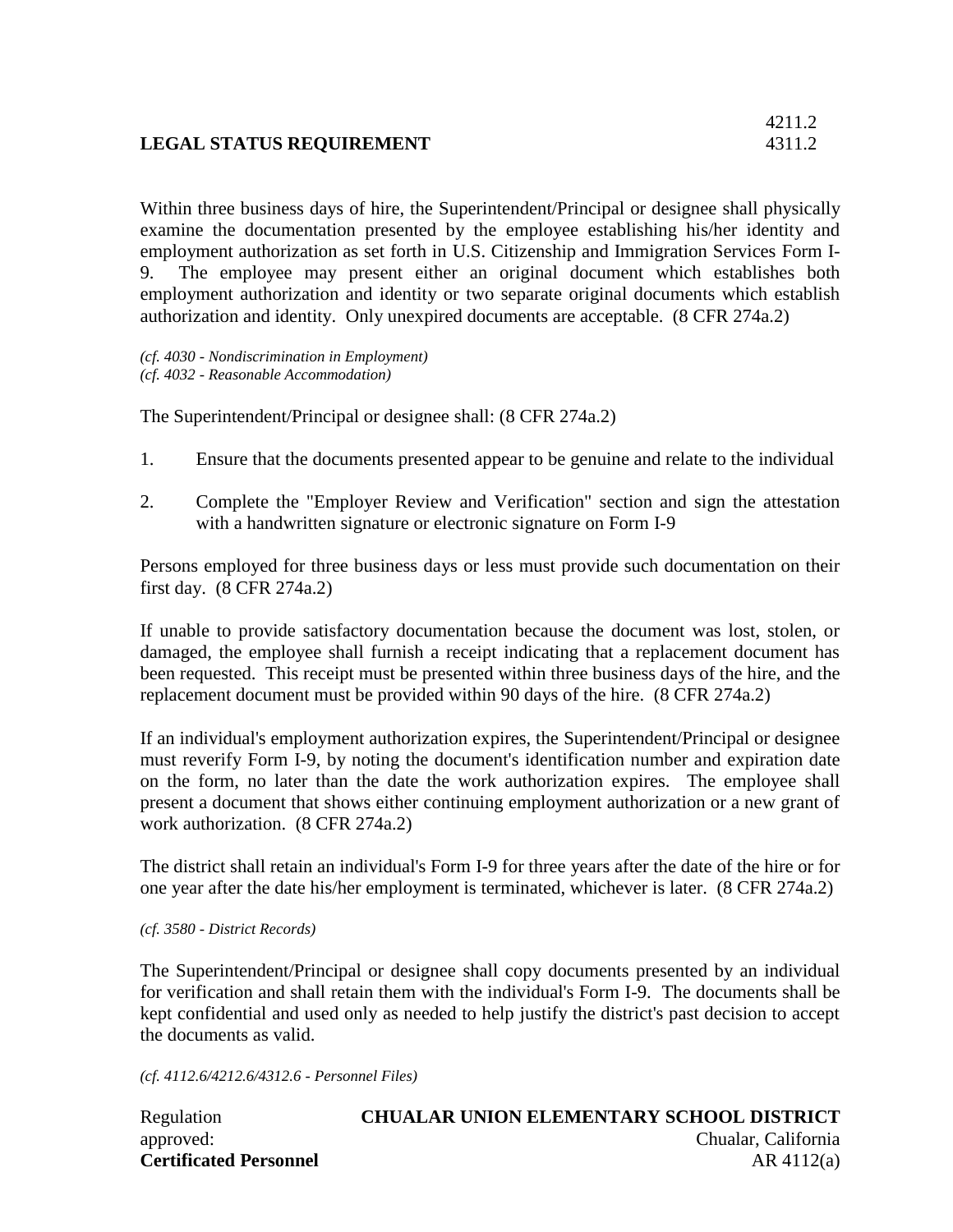# **APPOINTMENT AND CONDITIONS OF EMPLOYMENT**

Upon recommendation from the Superintendent/Principal or designee, the Board of Trustees shall approve the appointment of all certificated personnel. The position and the salary classification shall be reported to the Board at a regular meeting.

*(cf. 4111 - Recruitment and Selection) (cf. 4121 - Temporary/Substitute Personnel)*

Individuals appointed to the certificated staff shall:

1. Possess the appropriate certification qualifications and register the certification document in accordance with law and Board policy (Education Code 44250-44279, 44330)

*(cf. 4112.2 - Certification) (cf. 4112.21 - Interns)*

- 2. Demonstrate proficiency in basic skills as required by law and Board policy (Education Code 44252.5, 44830)
- 3. When required by the federal No Child Left Behind Act for teachers of core academic subjects, possess the qualifications of "highly qualified" teachers as defined in law, Board policy and administrative regulations (20 USC 6319)

*(cf. 4112.24 - Teacher Qualifications Under the No Child Left Behind Act) (cf. 6171 - Title I Programs)*

- 4. Submit to fingerprinting as required by law (Education Code 44830.1)
- 5. Not have been convicted of a violent or serious felony as defined in Penal Code 667.5 or 1192.7, unless the individual has received a certificate of rehabilitation and pardon (Education Code 44830.1)

*(cf. 4112.5/4312.5 - Criminal Record Check) (cf. 4118 - Suspension/Disciplinary Action)*

- 6. Not have been convicted of any sex offense as defined in Education Code 44010 (Education Code 44836)
- 7. Not have been required to register as a sex offender pursuant to Penal Code 290 because of a conviction for a crime where the victim was a minor under the age of 16 (Penal Code 290.95)
- *(cf. 3515.5 - Sex Offender Notification)*
- 8. Not have been determined to be a sexual psychopath pursuant to Welfare and Institutions Code 6300-6332 (Education Code 44837)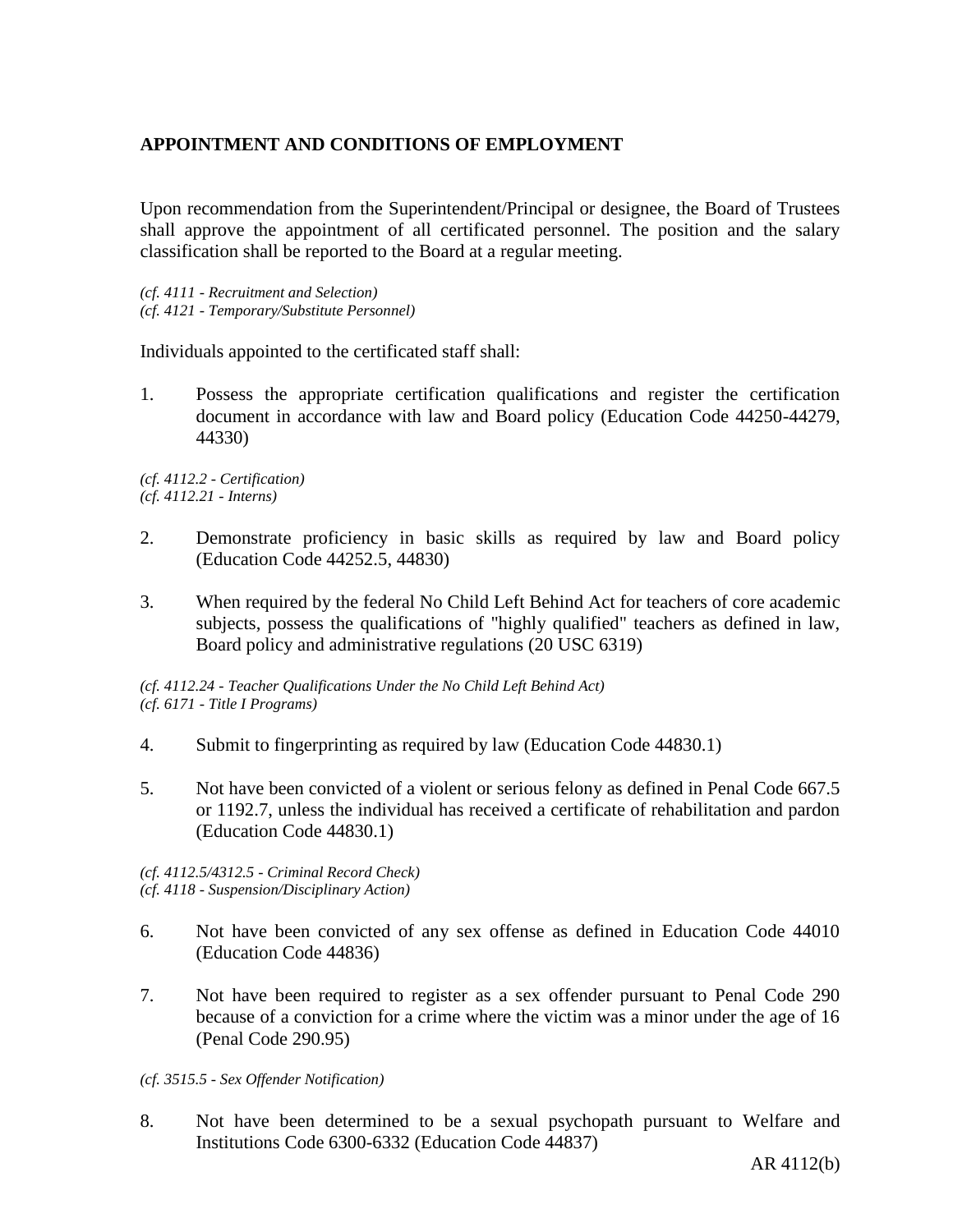# **APPOINTMENT AND CONDITIONS OF EMPLOYMENT** (continued)

- 9. Not have been convicted of any controlled substance offense as defined in Education Code 44011 (Education Code 44836)
- 10. Submit to a physical examination, tuberculosis testing and/or provide a medical certificate as required by law and Board policy (Education Code 44839, 49406)
- *(cf. 4112.4/4212.4/4312.4 - Health Examinations)*
- 11. Furnish a statement of military service and, if any was rendered, a copy of the discharge or release from service or, if no such document is available, other suitable evidence of the termination of service (Education Code 44838)
- 12. File the oath or affirmation of allegiance required by Government Code 3100-3109
- *(cf. 4112.3/4212.3/4312.3 - Oath or Affirmation)*
- 13. Fulfill any other requirements as specified by law, collective bargaining agreement, Board policy or administrative regulation
- *(cf. 4112.8/4212.8/4312.8 - Employment of Relatives)*

*Legal Reference: (see next page)*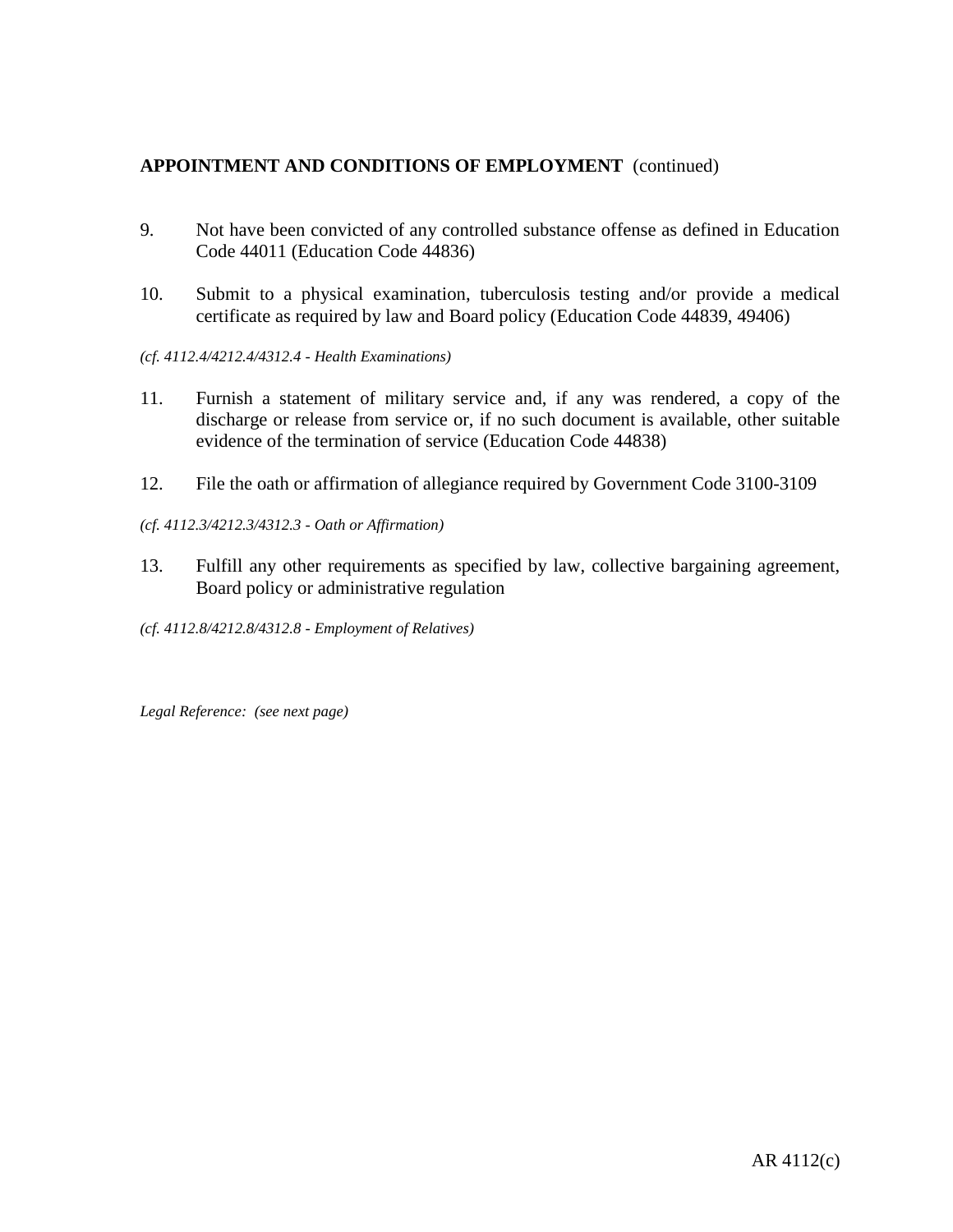### **APPOINTMENT AND CONDITIONS OF EMPLOYMENT** (continued)

*Legal Reference:*

*EDUCATION CODE 35161 Powers and duties 44008 Effect of termination of probation 44009 Conviction of specified crimes; definitions 44010 Sex offense 44011 Controlled substance offense 44066 Limitation on certification requirements 44250-44277 Credential types 44330 Effect of registration of certification document 44830.1 Felons; certificated positions; criminal record summary; fingerprints 44836 Employment of person convicted of sex offenses or controlled substance offenses 44837 Employment of sexual sociopath 44838 Statement of military service 44839 Medical certificate 44839.5 Medical certificate for retirant 49406 Examination for tuberculosis GOVERNMENT CODE 3100-3109 Oaths or affirmations of allegiance for disaster service workers and public employees 12940-12950 Unlawful employment practices PENAL CODE 290 Registration of sex offenders 290.95 Disclosure by persons required to register as sex offenders 667.5 Prior prison terms, enhancement of prison terms 1192.7 Plea bargaining limitation WELFARE AND INSTITUTIONS CODE 6300-6332 Sexual psychopaths CODE OF REGULATIONS, TITLE 5 6100-6125 Teacher qualifications, No Child Left Behind Act UNITED STATES CODE, TITLE 20 6319 Highly qualified teachers 7801 Definitions, highly qualified teacher CODE OF FEDERAL REGULATIONS, TITLE 34*

*200.55-200.57 Highly qualified teachers*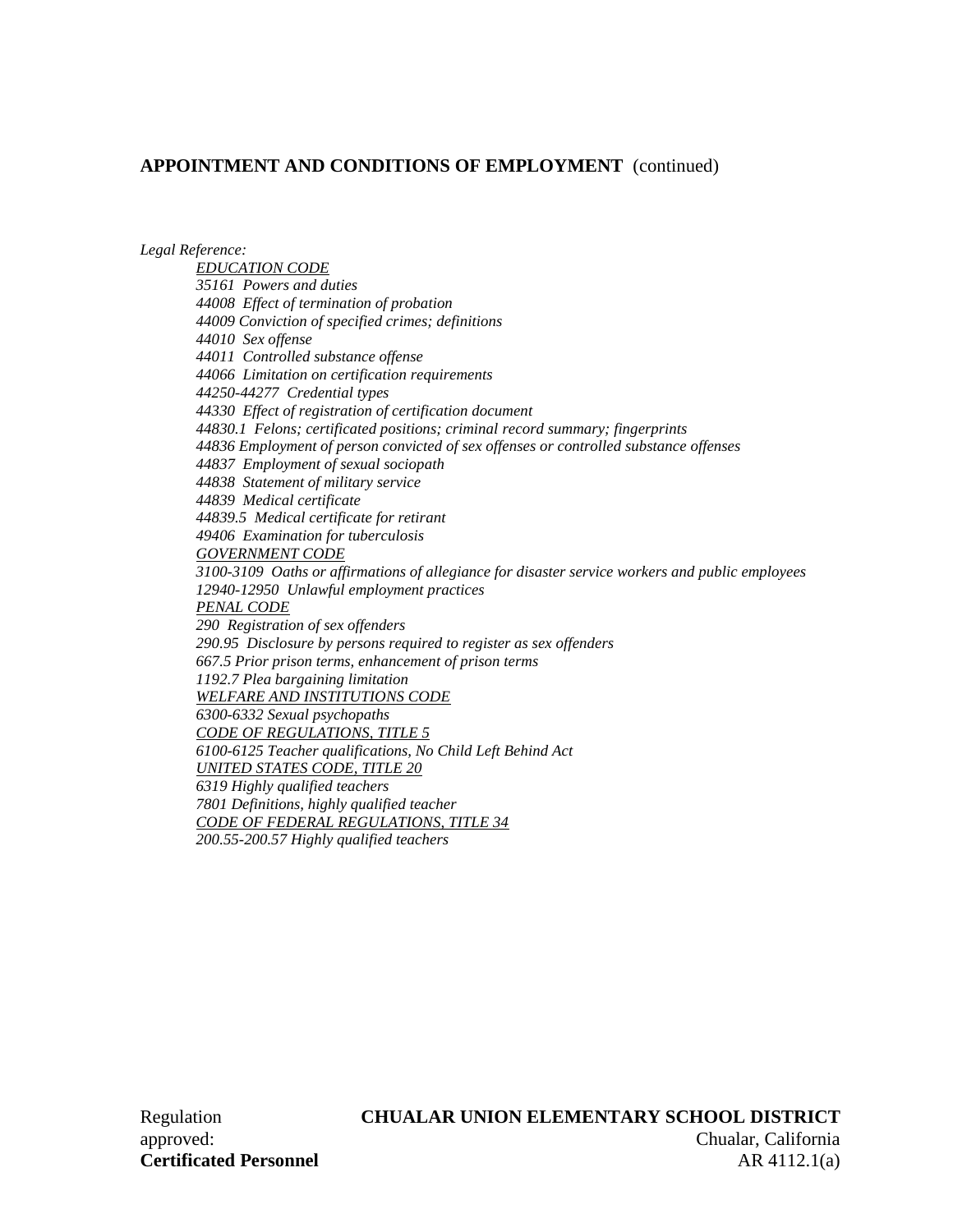## **CONTRACTS**

When initially employed, certificated employees shall receive a written statement of their employment status and salary. In the case of temporary employees, this statement shall clearly indicate the temporary nature of the employment and the length of time for which the person is being employed. (Education Code 44916)

#### *(cf. 4121 - Temporary/Substitute Personnel)*

#### **Reemployment Notices**

By May 30 of each year, the clerk or secretary of the Board may give, or mail by certified mail with return receipt requested, written notices to probationary and permanent certificated employees requesting that they notify the district of their intent to remain in district service for the next school year. This notice shall include a copy of Education Code 44842. If an employee, without good cause, fails to notify the district before July 1 that he/she will remain in district service, the employee may be deemed to have declined reemployment and the employee's services may be terminated on June 30 of that year. (Education Code 44842)

*(cf. 4113 - Assignment) (cf. 4117.2/4217.2/4317.2 - Resignation) (cf. 4117.4 - Dismissal) (cf. 9122 - Secretary)*

By April 30 of each year, the clerk or secretary of the Board may give, or mail by certified mail with return receipt requested, written notices to certificated employees of a year-round school who are serving in a track that starts within 14 days of July 1 requesting that they notify the district of their intent to remain in district service for the next school year. This notice shall include a copy of Education Code 44842. If an employee, without good cause, fails to notify the district before June 1 that he/she will remain in district service, the employee may be deemed to have declined reemployment and the employee's services may be terminated on June 30 of that year. An employee who gives notice of resignation after May 31 but before June 30 shall be released from his/her contract within 30 days of the employee's notice, or as soon as a replacement employee is obtained, whichever occurs first. (Education Code 44842)

#### **Employee Notification**

By May 15 of each year, each classroom teacher shall notify the Superintendent/Principal or designee of his/her intent to return to a teaching position for the next school year. (Education Code 44832)

An employee on leave of absence shall notify the district of his/her intent to remain in service the following year in accordance with law, Board policy and administrative regulation.

*(cf. 4161/4261/4361 - Leaves) Legal Reference: (see next page)*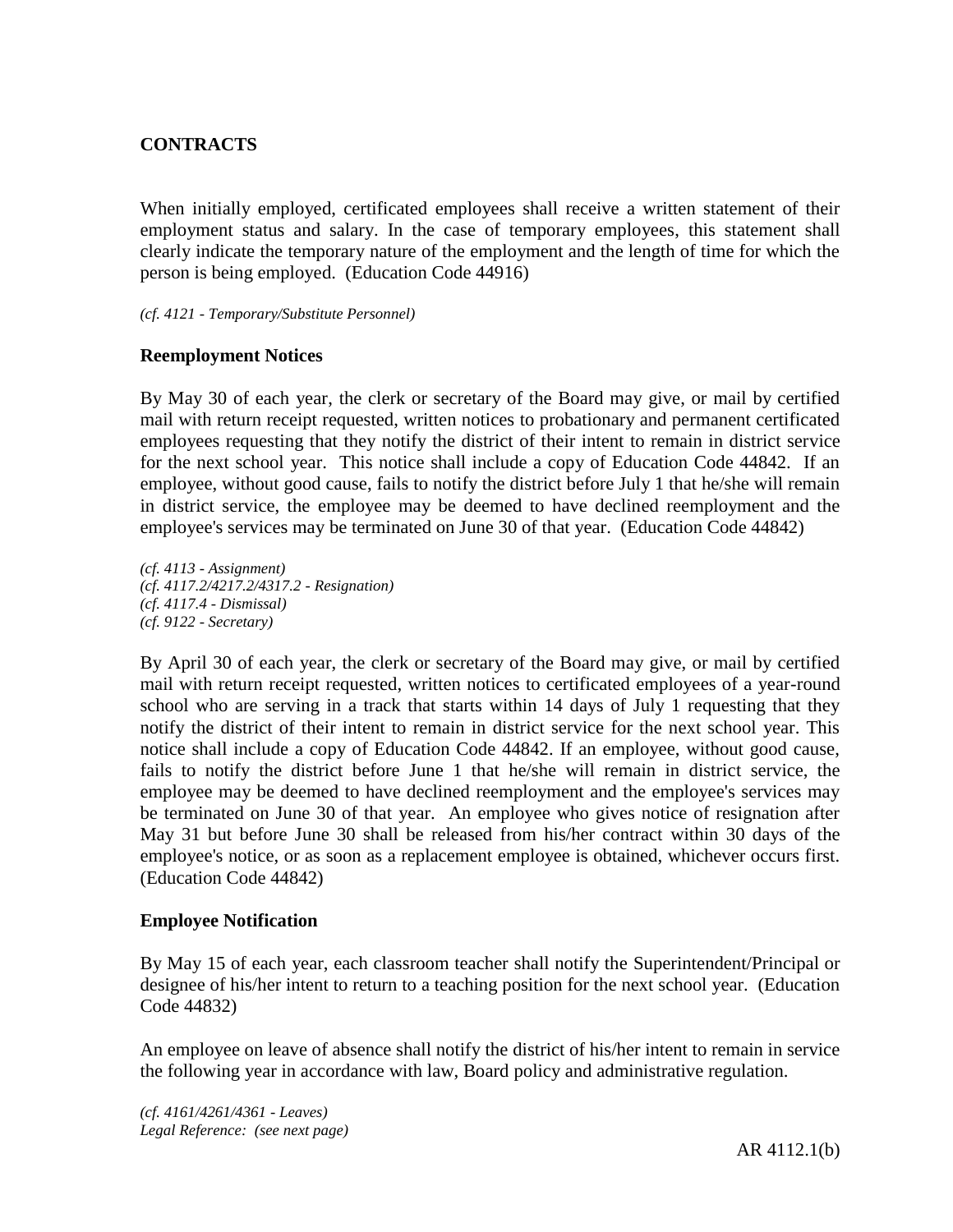# **CONTRACTS** (continued)

*Legal Reference:*

*EDUCATION CODE*

*44832 Teachers; notice of intent to return 44842 Failure to provide notice or to report to work 44843 Notice of employment (to county superintendent) 44916 Time of classification; statement of employment status 44929.20 Continuing contract-districts w/less than 250 ADA 44955 Reduction in number of employees*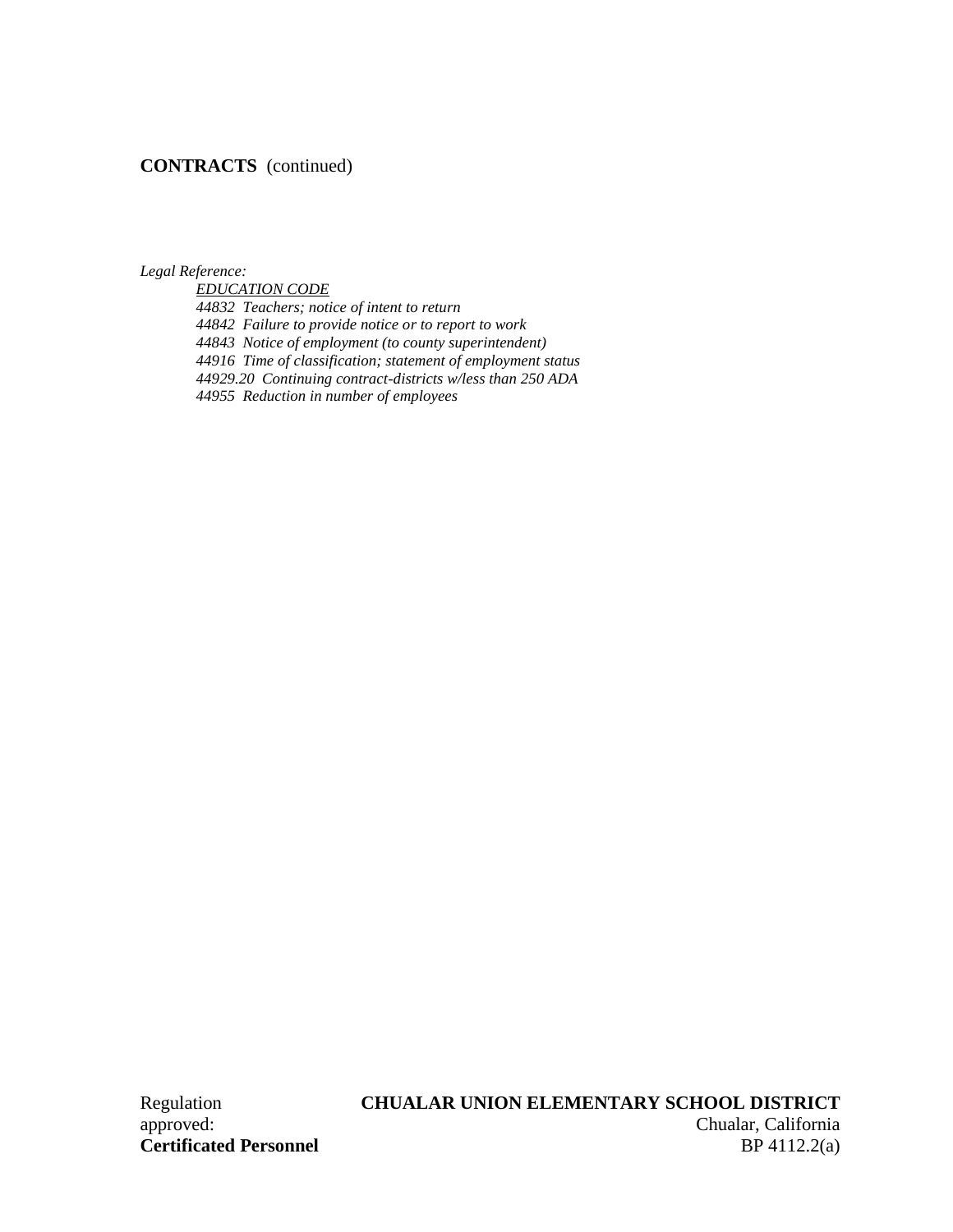## **CERTIFICATION**

**Cautionary Notice:** As added and amended by SBX3 4 (Ch. 12, Third Extraordinary Session, Statutes of 2009) and ABX4 2 (Ch. 2, Fourth Extraordinary Session, Statutes of 2009), Education Code 42605 grants districts flexibility in "Tier 3" categorical programs. The Chualar Union Elementary School District has accepted this flexibility and thus is deemed in compliance with the statutory or regulatory program and funding requirements for these programs for the 2008-09 though 2012-2013 fiscal years. As a result, the district may temporarily suspend certain provisions of the following policy or regulation that reflect these requirements. For further information, please contact the Superintendent/Principal or designee.

The Board of Trustees recognizes that the district's ability to provide a high-quality educational program is dependent upon the employment of certificated staff who are adequately prepared and have demonstrated proficiency in basic skills and in the subject matter to be taught. The Superintendent/Principal or designee shall ensure that persons employed in positions requiring certification qualifications possess the appropriate credential or permit from the Commission on Teacher Credentialing (CTC) authorizing their employment in such positions.

*(cf. 4111/4211/4311 - Recruitment and Selection) (cf. 4112.21 - Interns) (cf. 4112.22 - Staff Teaching Students of Limited English Proficiency) (cf. 4112.23 - Special Education Staff) (cf. 4112.5/4312.5 - Criminal Record Check) (cf. 4113 - Assignment) (cf. 4121 - Temporary/Substitute Personnel) (cf. 5148 - Child Care and Development) (cf. 6178 - Career Technical Education) (cf. 6178.2 - Regional Occupational Center/Program) (cf. 6200 - Adult Education)*

All teachers of core academic subjects shall meet the requirements of the No Child Left Behind Act. (20 USC 6319, 7801; 5 CCR 6100-6125)

*(cf. 4112.24 - Teacher Qualifications Under the No Child Left Behind Act)*

When a credentialed teacher or intern is not available, the district may request that the CTC issue a short-term staff permit, provisional internship permit (PIP), visiting faculty permit, emergency permit, or credential waiver under the conditions and limitations provided in state or federal law.

When requesting a PIP, the Board shall approve, as an action item at a public Board meeting, a notice of intent to employ the applicant in the identified position. (5 CCR 80021.1)

Before requesting a visiting faculty permit or emergency permit, the Board shall annually approve a Declaration of Need for Fully Qualified Educators as an action item at a regularly scheduled public Board meeting. (Education Code 44300.1; 5 CCR 80026)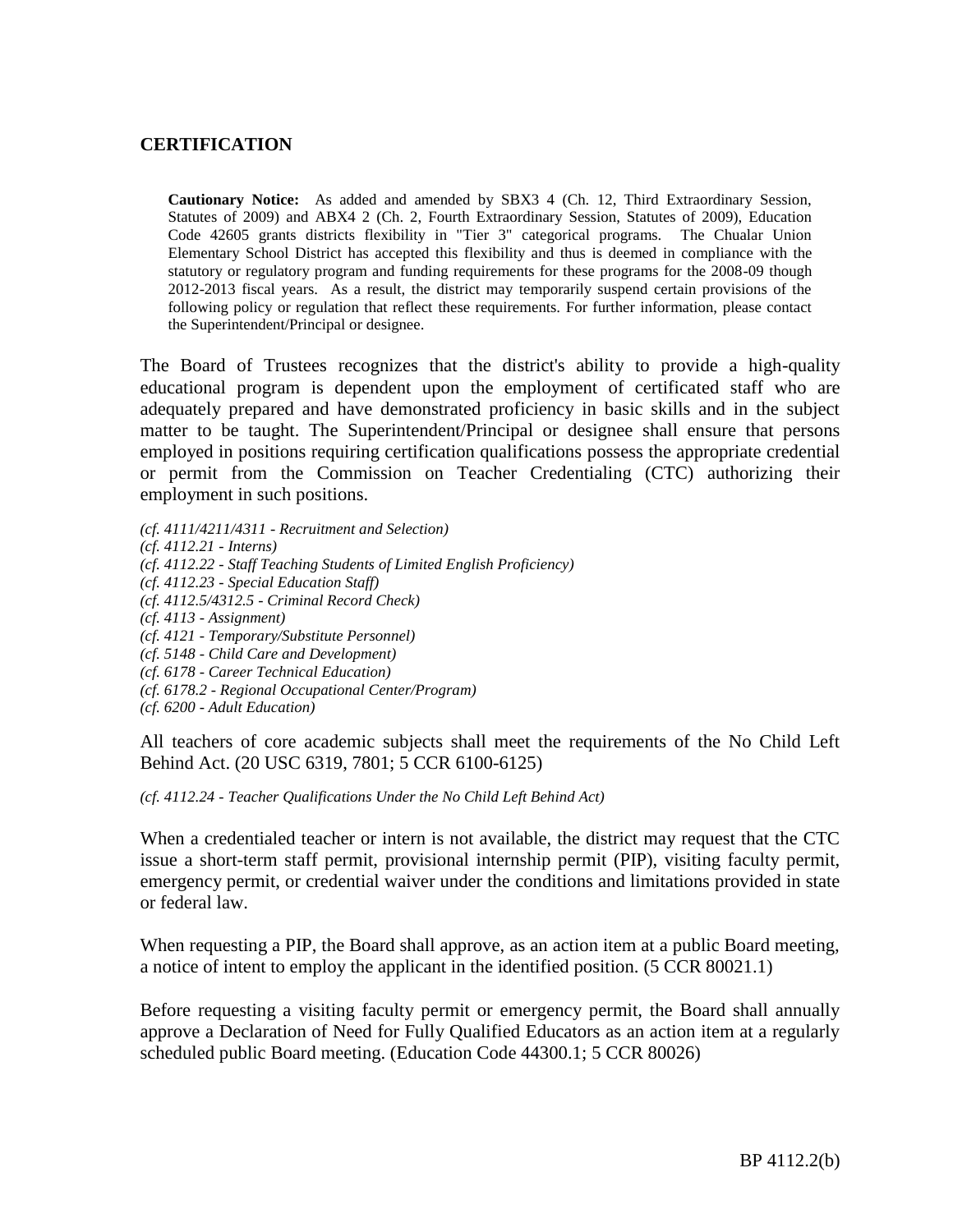The Superintendent/Principal or designee shall provide support and guidance to noncredentialed teachers in accordance with law to ensure the quality of the instructional program. He/she also may provide assistance and support to staff holding preliminary credentials to help them meet the qualifications required for the professional clear credential.

*(cf. 4131 - Staff Development) (cf. 4131.1 - Beginning Teacher Support/Induction) (cf. 4138 - Mentor Teachers)*

#### **National Board for Professional Teaching Standards Certification**

The Board encourages district teachers to voluntarily seek additional certification from the National Board for Professional Teaching Standards which demonstrates advanced knowledge and teaching skills.

The Superintendent/Principal or designee shall inform all teachers about the program and how to acquire the necessary application and information materials. The Superintendent/Principal or designee may provide release time, fee support, a stipend upon completion, or other support to teachers participating in the program contingent upon funding.

*(cf. 4161.3 - Professional Leaves)*

*Legal Reference: (see next page)*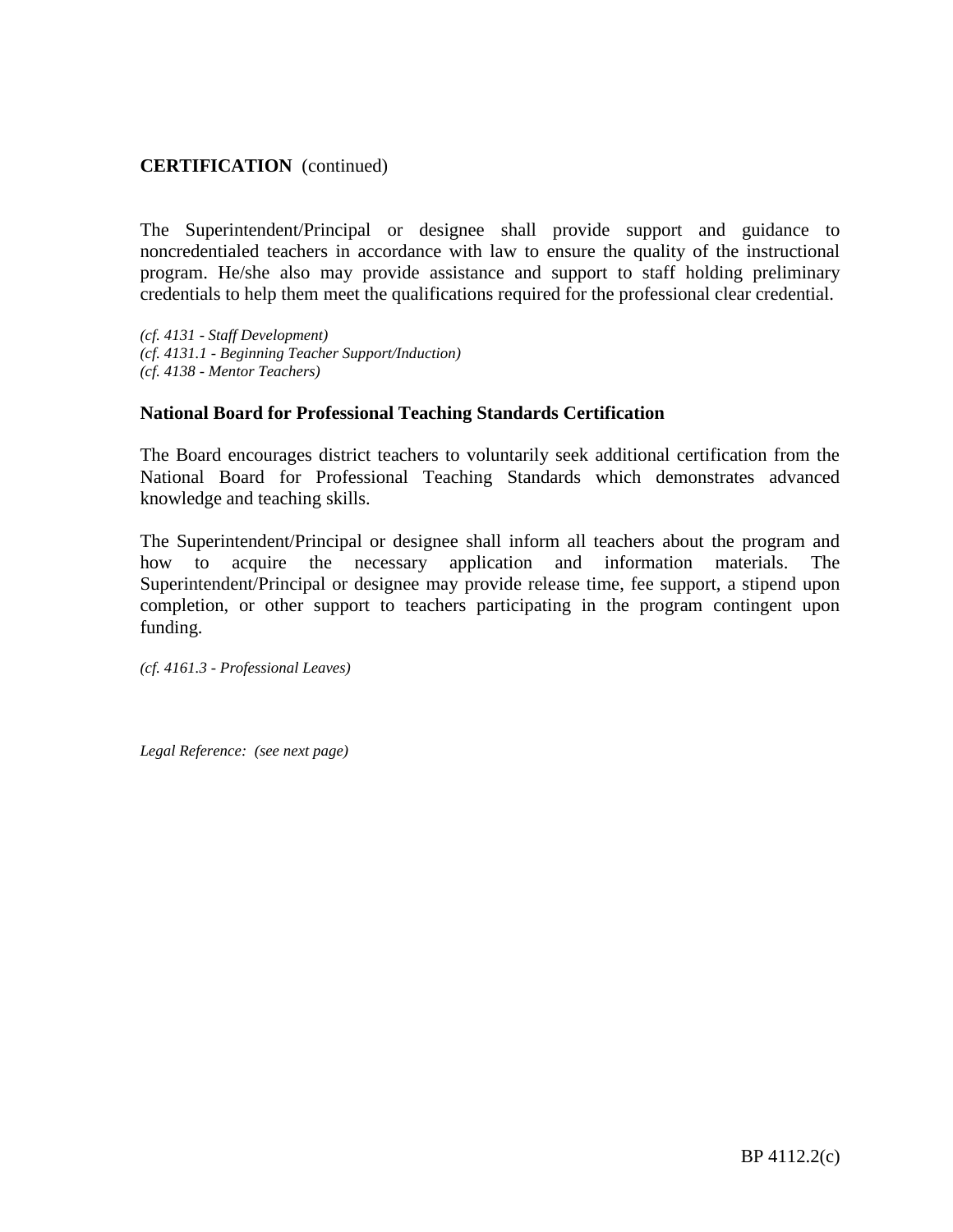*Legal Reference:*

*EDUCATION CODE 8360-8370 Qualifications of child care personnel 32340-32341 Unlawful issuance of a credential 35186 Complaints regarding teacher vacancy or misassignment 41520-41522 Teacher Credentialing Block Grant 42647 Eligibility to issue warrants 44066 Limitations on certification requirements 44200-44399 Teacher credentialing, especially: 44250-44277 Credential types; minimum requirements 44279.1-44279.7 Beginning Teacher Support and Assessment Program 44300-44302 Emergency permits and visiting faculty permits 44320.2 Teachers' performance assessment 44325-44328 District interns 44330-44355 Certificates and credentials 44380-44387 Alternative certification program 44395-44399 National Board for Professional Teaching Standards 44420-44440 Revocation and suspension of credentials 44450-44468 University internship program 44560-44562 Certificated Staff Mentoring Program 44735 Teaching as a Priority Block Grant 44830-44929 Employment of certificated persons; requirement of proficiency in basic skills 56060-56063 Substitute teachers in special education CODE OF REGULATIONS, TITLE 5 6100-6125 Teacher qualifications, No Child Left Behind Act 80001-80674.6 Commission on Teacher Credentialing UNITED STATES CODE, TITLE 20 6311 Parental notifications 6312 Title I local educational agency plan 6319 Highly qualified teachers 7801 Definitions, highly qualified teacher CODE OF FEDERAL REGULATIONS, TITLE 34 200.55-200.57 Highly qualified teachers 200.61 Parent notification regarding teacher qualifications COURT DECISIONS Association of Mexican-American Educators et al. v. State of California and the Commission on Teacher Credentialing, (1993) 836 F.Supp. 1534*

*Management Resources: (see next page)*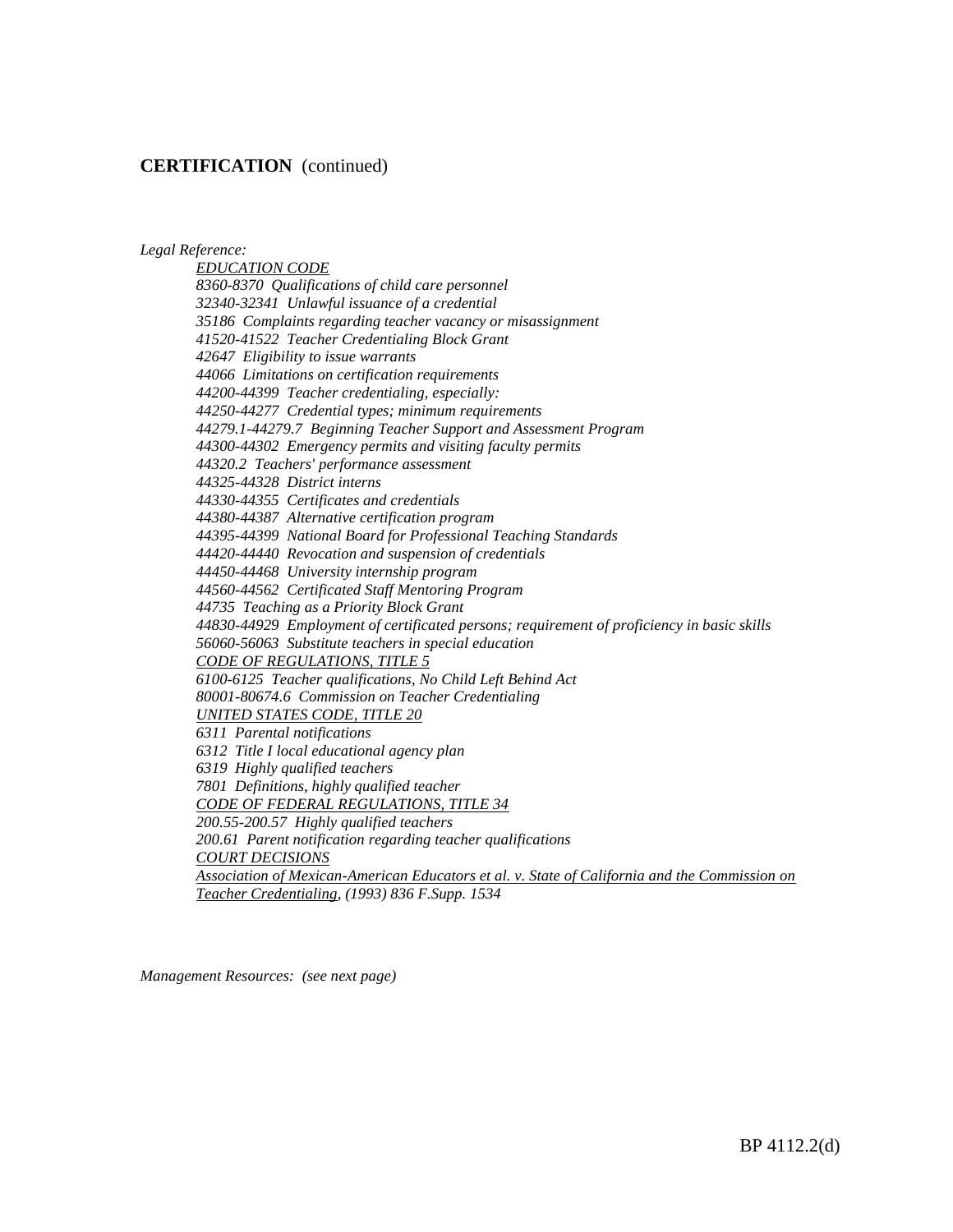#### *Management Resources:*

*COMMISSION ON TEACHER CREDENTIALING CODED CORRESPONDENCE 08-11 Approval of Amendments to Title 5 Regulations Pertaining to Multiple Subject, Single Subject or Education Specialist Short-Term Staff Permit, July 18, 2008 08-09 New Online Credential View and Print Process, July 3, 2008 07-23 Visiting Faculty Permit, December 14, 2007 07-19 Designated Subjects Career Technical Education Teaching Credential, December 14, 2007 COMMISSION ON TEACHER CREDENTIALING PUBLICATIONS Teacher Supply in California: A Report to the Legislature, April 2008 Standards of Quality and Effectiveness for Professional Teacher Induction Programs, June 2008 The Administrator's Assignment Manual, rev. September 2007 Standards of Quality and Effectiveness for Professional Teacher Preparation Programs, rev. March 2007 California Standards for the Teaching Profession, July 1997 U.S. DEPARTMENT OF EDUCATION GUIDANCE Improving Teacher Quality State Grants, rev. October 5, 2006 WEB SITES CSBA: http://www.csba.org California Department of Education: http://www.cde.ca.gov California Teacher Credentialing Examinations: http://www.ctcexams.nesinc.com Commission on Teacher Credentialing: http://www.ctc.ca.gov Commission on Teacher Credentialing, Commission's Information Guide (for employers' use only): http://www.ctc.ca.gov/credentials/cig National Board for Professional Teaching Standards: http://www.nbpts.org U.S. Department of Education: http://www.ed.gov*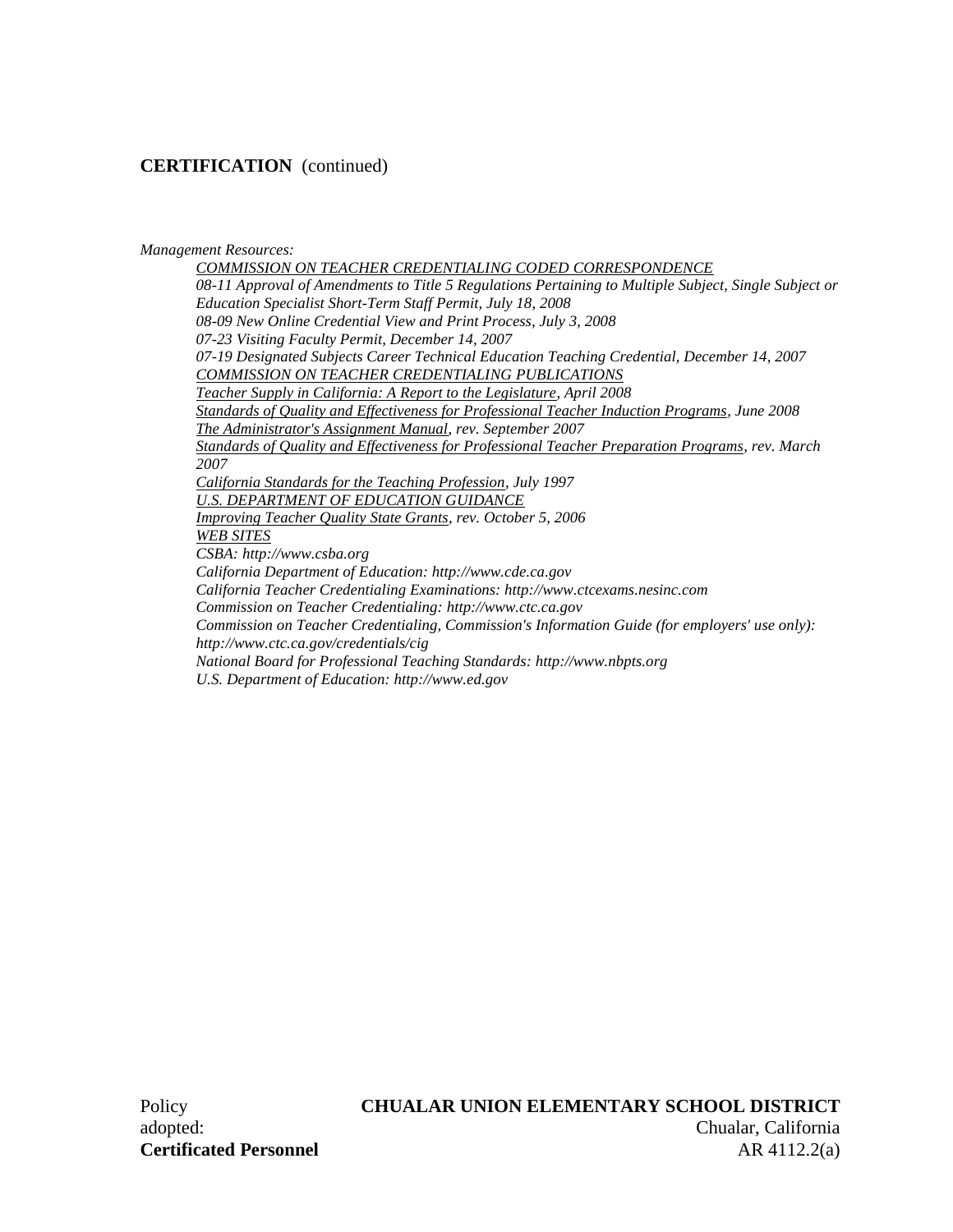## **CERTIFICATION**

#### **Registration**

Each person employed by the district for a position requiring certification qualifications shall, within 60 days after beginning employment, register with the county office of education a valid credential issued by the Commission on Teacher Credentialing (CTC) authorizing the person to work in that position. Certificated employees also shall register renewed credentials within 60 days after the renewal. (Education Code 44330, 44857)

#### **Basic Skills Proficiency Test**

The district shall not initially hire on a permanent, temporary, or substitute basis a certificated person seeking employment in the capacity designated in his/her credential unless that person has passed the California Basic Educational Skills Test (CBEST) in reading, writing, and mathematics or is specifically exempted from the requirement by law. (Education Code 44252, 44252.6, 44830)

- *(cf. 4112.22 - Staff Teaching Students of Limited English Proficiency)*
- *(cf. 4112.23 - Special Education Staff)*

*(cf. 4112.24 - Teacher Qualifications Under the No Child Left Behind Act)*

*(cf. 4121 - Temporary/Substitute Personnel)*

*(cf. 5148 - Child Care and Development)*

- *(cf. 6178 - Career Technical Education)*
- *(cf. 6178.2 - Regional Occupational Center/Program)*

*(cf. 6200 - Adult Education)*

The district may hire a certificated teacher who has not taken the CBEST if he/she has not yet been afforded the opportunity to take the test. The employee shall take the test at the earliest opportunity and may remain employed by the district pending the receipt of his/her test results. (Education Code 44830)

An out-of-state prepared teacher shall complete the CBEST requirement within one year of being issued a California preliminary credential by the CTC unless he/she has completed a basic skills proficiency test in another state or is otherwise exempted by law. An out-of-state prepared teacher applying to the CTC for a one-year nonrenewable credential pending completion of the CBEST requirement shall pass the district's basic skills proficiency test which is at least equivalent to the district test required for high school graduation. (Education Code 44252, 44274.2)

*(cf. 6146.1 - High School Graduation Requirements) (cf. 6146.2 - Certificate of Proficiency) (cf. 6162.5 - High School Exit Examination)*

A person holding or applying for a designated subjects special subjects credential which does not require possession of a bachelor's degree shall pass the district proficiency test in lieu of the CBEST. (Education Code 44252, 44830)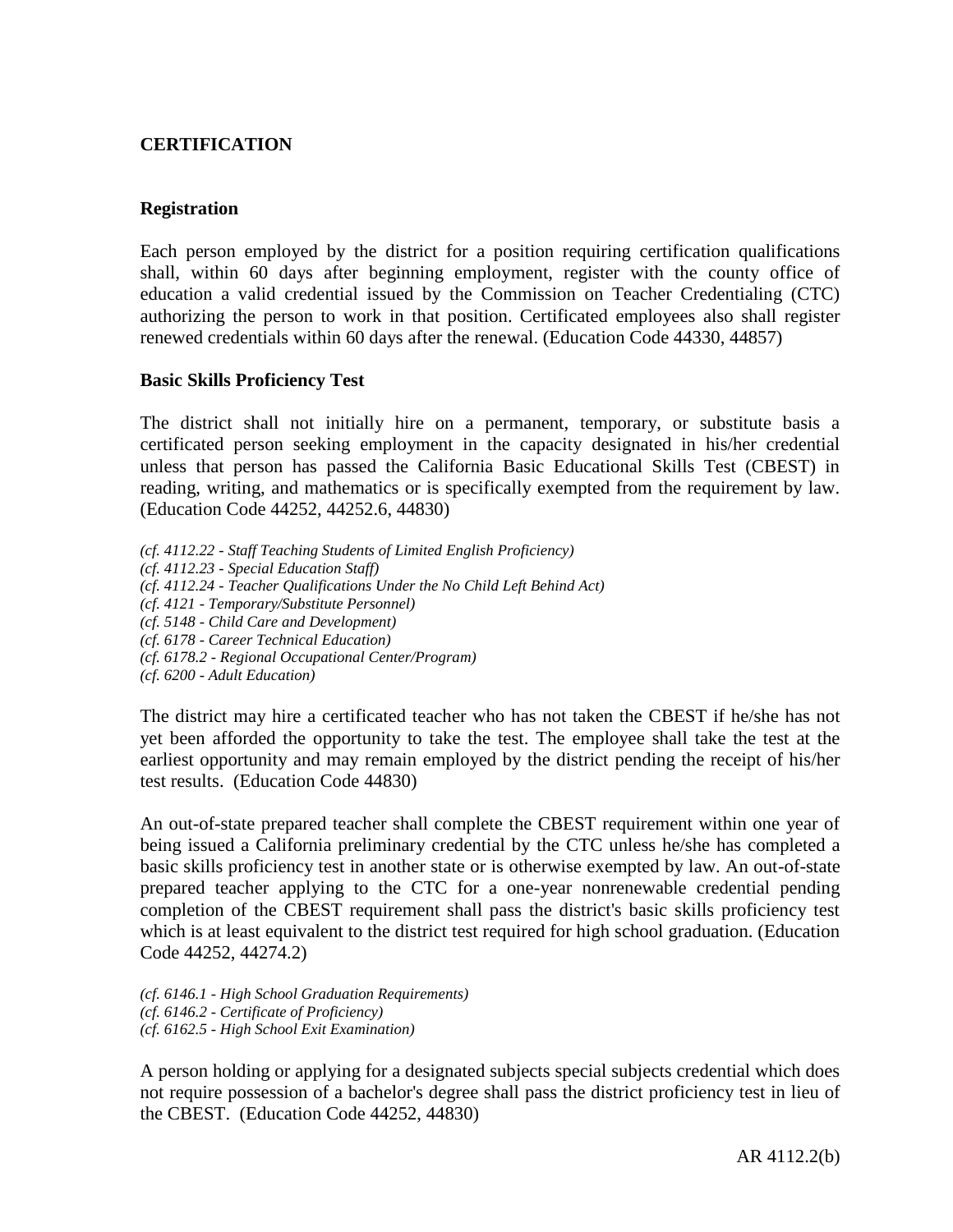The district shall charge a fee to cover the costs of developing, administering, and grading the district proficiency test.

### **Short-Term Staff Permit**

The district may request that the CTC issue a short-term staff permit (STSP) to an applicant who meets the qualifications specified in 5 CCR 80021 whenever there is a need to immediately fill a classroom based on an acute staffing need, including, but not limited to, the following circumstances: (5 CCR 80021)

- 1. Enrollment adjustments require the addition of another teacher.
- 2. The teacher of record is unable to finish the school year due to approved leave or illness.
- 3. The applicant needs additional time to complete preservice requirements for enrollment into an approved internship program.

#### *(cf. 4112.21 - Interns)*

- 4. The applicant is unable to enroll in an approved internship program due to timelines or lack of space in the program.
- 5. A third-year extension of an internship program is unavailable or the applicant has withdrawn from an internship program.

When requesting issuance of an STSP, the district shall submit to the CTC: (5 CCR 80021)

- 1. Verification that it has conducted a local recruitment for the permit being requested
- 2. Verification that it has provided the permit holder with orientation to the curriculum and to instruction and classroom management techniques and has assigned a mentor teacher for the term of the permit

*(cf. 4131 - Staff Development)*

3. Written justification for the permit signed by the Superintendent/Principal or designee

The holder of an STSP may be assigned to provide the same service as a holder of a multiple subject, single subject, or education specialist credential in accordance with the authorizations specified on the permit. (5 CCR 80021)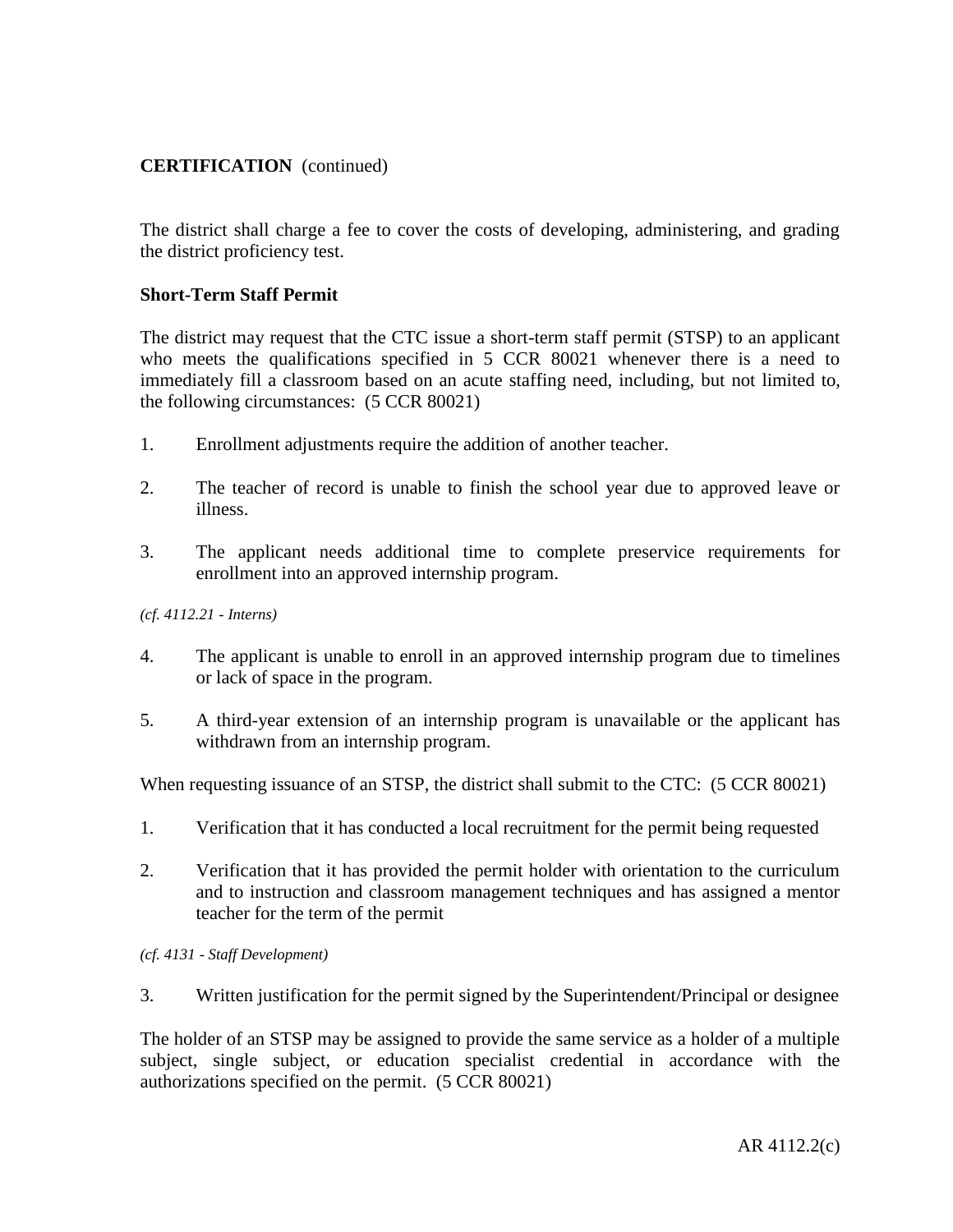### **Provisional Internship Permit**

The district may request that the CTC issue a provisional internship permit (PIP) to an applicant who meets the qualifications specified in 5 CCR 80021.1 whenever a suitable credentialed teacher cannot be found after a diligent search. The district shall verify all of the following: (5 CCR 80021.1, 80026.5)

1. A diligent search has been conducted for a suitable credentialed teacher or suitable qualified intern as evidenced by documentation of the search.

The search shall include, but not be limited to, distributing job announcements, contacting college and university placement centers, and advertising in print or electronic media.

#### *(cf. 4111/4211/4311 - Recruitment and Selection)*

2. Orientation, guidance, and assistance shall be provided to the permit holder as specified in 5 CCR 80026.5.

The orientation shall include, but not be limited to, an overview of the curriculum the permit holder is expected to teach and effective instruction and classroom management techniques at the permit holder's assigned level. The Superintendent/Principal or designee shall assign an experienced educator to guide and assist each permit holder.

- 3. The district shall assist the permit holder in developing a personalized plan through a district-selected assessment that would lead to subject-matter competence related to the permit.
- 4. The district shall assist the permit holder to seek and enroll in subject-matter training, such as workshops or seminars and site-based courses, along with training in testtaking strategies, and shall assist the permit holder in meeting the credential subjectmatter competence requirement related to the permit.
- 5. A notice of intent to employ the applicant in the identified position has been made public.

The district shall submit a copy of the agenda item presented at a public Board of Trustees meeting which shall state the name of the applicant, the assignment in which the applicant will be employed including the subject(s) and grade(s) that he/she will be teaching, and that the applicant will be employed on the basis of a PIP. The district also shall submit a signed statement from the Superintendent/Principal or designee that the agenda item was acted upon favorably.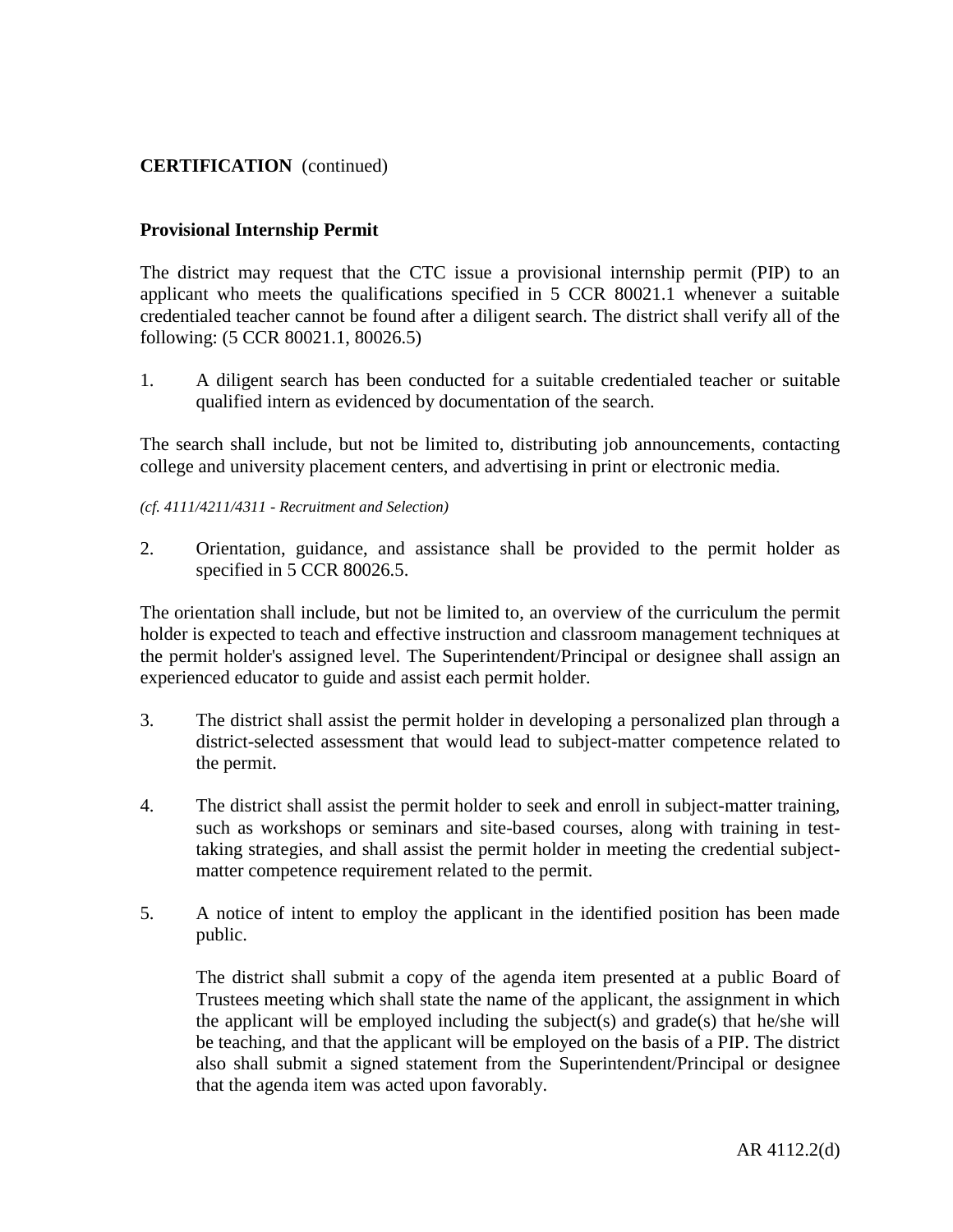6. The candidate has been apprised of steps to earn a credential and enroll in an internship program.

The holder of a PIP may be assigned to provide the same service as a holder of a multiple subject, single subject, or education specialist credential in accordance with the authorizations specified on the permit. (5 CCR 80021.1)

### **Visiting Faculty Permits**

The district may request that the CTC issue a visiting faculty permit authorizing an individual to teach in departmentalized classes if he/she has at least three years full-time teaching experience at an accredited postsecondary institution, possesses a master's degree in a subject area closely related to the subject he/she proposes to teach, and meets other qualifications specified in law. In such cases, the district shall provide the CTC with both of the following: (Education Code 44300.1)

- 1. Annual documentation that the district has implemented a process for conducting a diligent search that includes, but is not limited to, distributing job announcements, contacting college and university placement centers, advertising in local newspapers, and participating in job fairs in California, but has been unable to recruit a sufficient number of certificated teachers to teach the subject matter that the visiting faculty member proposes to teach
- 2. The Board-adopted Declaration of Need for Fully Qualified Educators based on the documentation set forth in item #1

### **Credential Waiver/"Long-Term Substitute" Emergency Permits**

If the district is unable to place a teacher who has completed a teacher preparation program, the district shall make reasonable efforts to recruit an individual for the assignment in the following order: (Education Code 44225.7)

- 1. A candidate who is qualified to participate in and enrolls in an approved internship program in the region of the district
- 2. A candidate who is scheduled to complete preliminary credential requirements within six months and who is provided orientation, guidance, and assistance by the district

If an individual who meets the criteria specified in item #1 or 2 above is not available to the district, the district may, as a last resort, request from the CTC a credential waiver or an emergency permit for the assignment of an individual who does not meet those criteria. (Education Code 44225.7; 5 CCR 80023, 80026)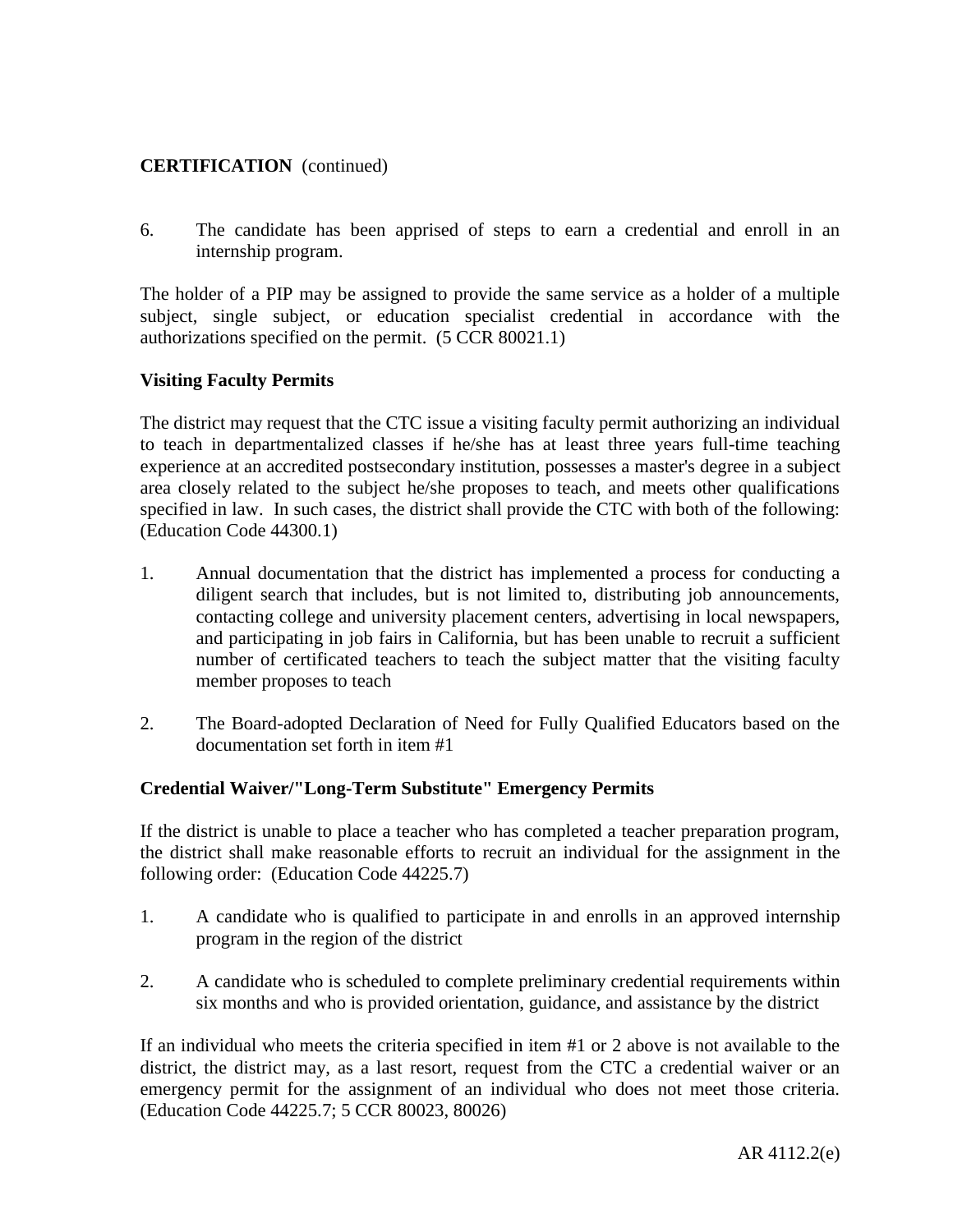The district may request an emergency permit authorizing resource specialist, Crosscultural, Language and Academic Development (CLAD), Bilingual, Crosscultural, Language and Academic Development (BCLAD), or library media services.

In order to request an emergency permit, the district shall annually submit the Boardapproved Declaration of Need for Fully Qualified Educators on a form provided by the CTC, including certification that the district has made reasonable efforts to recruit a fully prepared teacher for the assignment. (Education Code 44225.7; 5 CCR 80023, 80026)

The Superintendent/Principal or designee shall provide any first-time recipient of an emergency teaching permit with an orientation to teaching which shall, to the extent reasonably feasible, occur before he/she begins a teaching assignment. The orientation shall include, but not be limited to, the curriculum the teacher is expected to teach and effective techniques of classroom instruction at the assigned grade-level span. The emergency permit holder also shall receive guidance and assistance from an experienced educator who is a certificated district employee or a certificated retiree from a California district or county office of education and who has completed at least three years of full-time classroom teaching experience. (5 CCR 80026.5)

#### *(cf. 4117.14/4317.14 - Postretirement Employment)*

### **Emergency Substitute Teaching Permits**

The district may employ for day-to-day substitute teaching, at any grade level, a person with an emergency substitute permit issued by the CTC with the following restrictions:

- 1. A person holding an emergency 30-day substitute permit, or any valid teaching or services credential that requires at least a bachelor's degree and completion of the CBEST, shall not serve as a substitute for more than 30 days for any one teacher during the school year. He/she shall not serve as a substitute in a special education classroom for more than 20 days for any one teacher during the school year. (5 CCR 80025, 80025.3, 80025.4)
- 2. A person with an emergency career substitute teaching permit shall not serve as a substitute for more than 60 days for any one teacher during the school year. (5 CCR 80025.1)
- 3. A person with an emergency substitute permit for prospective teachers shall not serve as a substitute for more than 30 days for any one teacher during the school year and not more than 90 days total during the school year. (5 CCR 80025.2)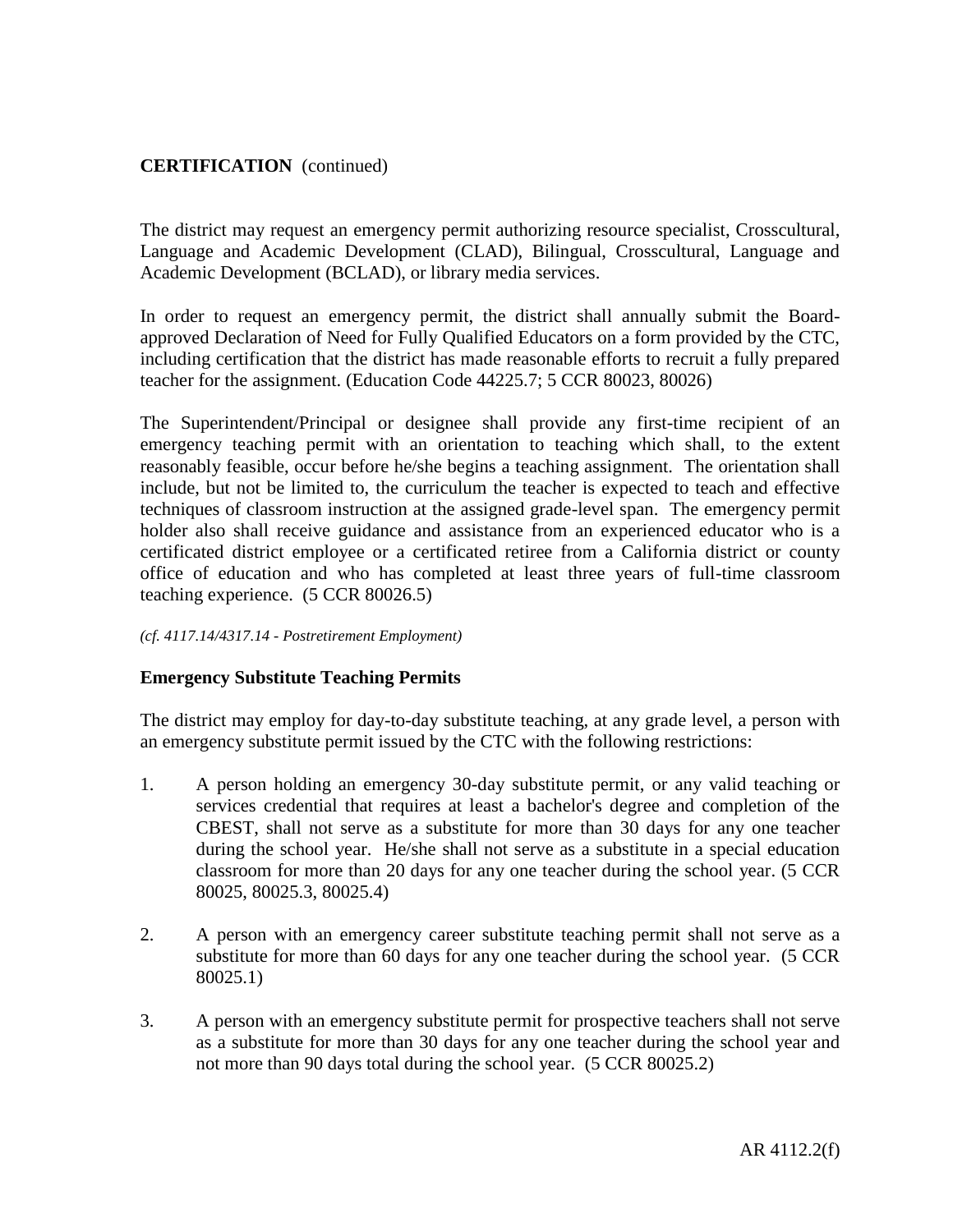4. A person with an emergency substitute permit for career technical education shall teach only in a program of technical, trade, or vocational education and not serve as a substitute for more than 30 days for any one teacher during the school year. (5 CCR 80025.5)

Before employing a person with an emergency substitute permit pursuant to item #1 or 4 above, the Superintendent/Principal or designee shall prepare and keep on file a signed Statement of Need for the school year. The Statement of Need shall describe the situation or circumstances that necessitate the use of a 30-day substitute permit holder and state either that a credentialed person is not available or that the available credentialed person does not meet the district's specified employment criteria. (5 CCR 80025, 80025.5)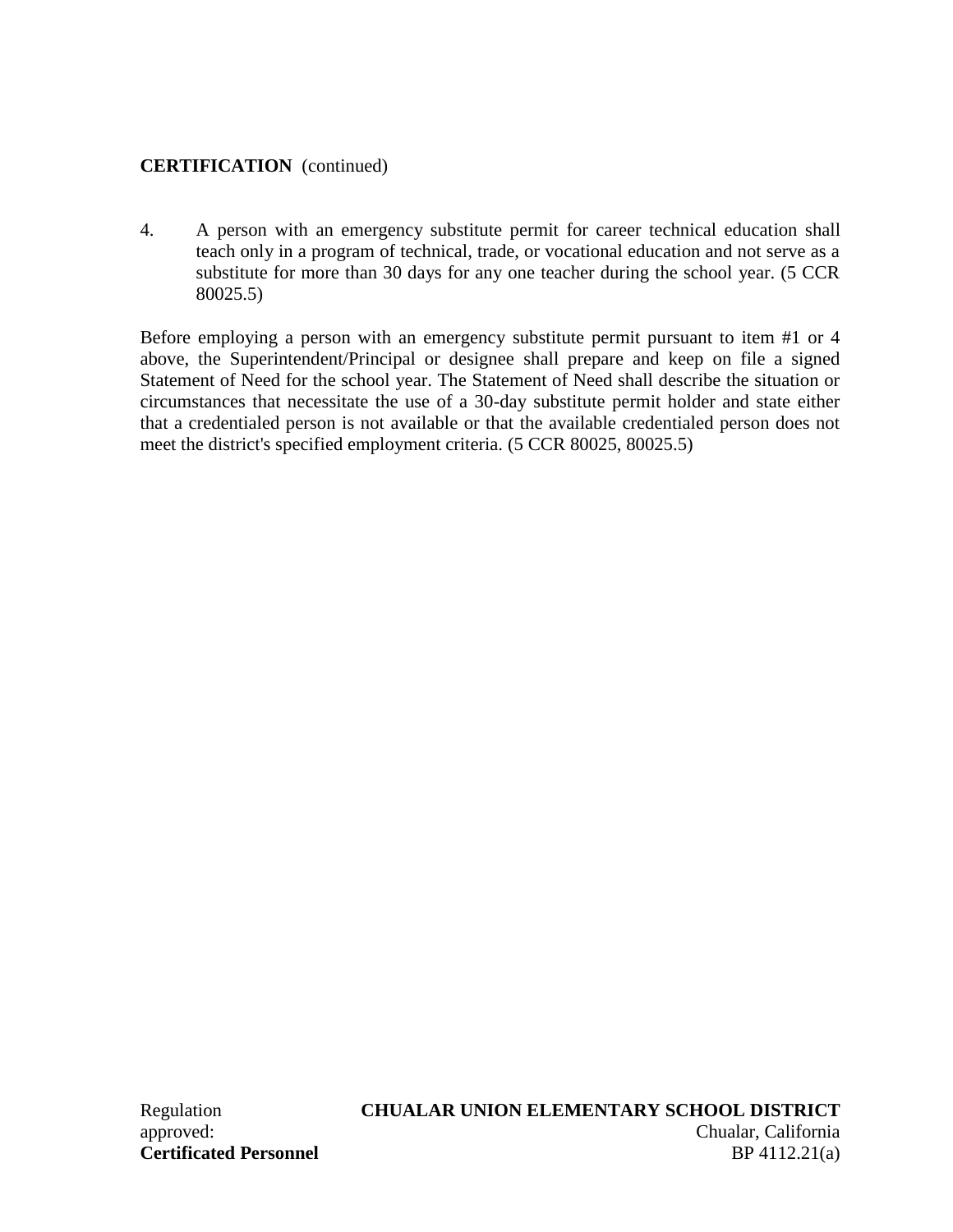### **INTERNS**

**Cautionary Notice:** As added and amended by SBX3 4 (Ch. 12, Third Extraordinary Session, Statutes of 2009) and ABX4 2 (Ch. 2, Fourth Extraordinary Session, Statutes of 2009), Education Code 42605 grants districts flexibility in "Tier 3" categorical programs. The Chualar Union Elementary School District has accepted this flexibility and thus is deemed in compliance with the statutory or regulatory program and funding requirements for these programs for the 2008-09 though 2012-2013 fiscal years. As a result, the district may temporarily suspend certain provisions of the following policy or regulation that reflect these requirements. For further information, please contact the Superintendent/Principal or designee.

The Board of Trustees may employ interns to fulfill the district's need for additional instructional resources and to assist future teachers in meeting state credentialing requirements by linking teaching theory with practice.

The Superintendent/Principal or designee may enter into an agreement with an accredited college or university to provide supervised teaching experiences within the district as part of a teacher preparation program. He/she shall ensure that the district collaborates with the college or university in the selection, placement, support, and performance assessment of interns.

#### *(cf. 4111/4211/4311 - Recruitment and Selection)*

The Superintendent/Principal or designee shall ensure that interns employed by the district possess an appropriate internship credential from the Commission on Teacher Credentialing (CTC) and that their prior experiences and personal qualifications adequately prepare them for the responsibilities of the position.

*(cf. 4112.2 - Certification) (cf. 4112.22 - Staff Teaching Students of Limited English Proficiency) (cf. 4112.23 - Special Education Staff)*

An intern may be assigned to provide the same service as a holder of a regular credential in accordance with the authorizations specified on the internship credential. (Education Code 44454, 44325, 44326, 44830.3)

*(cf. 4113 - Assignment)*

To be assigned to teach core academic subjects, as defined in law, an intern must meet the definition of a "highly qualified" teacher adopted by the State Board of Education. (20 USC 6319, 7801; 5 CCR 6100-6112)

#### *(cf. 4112.24 - Teacher Qualifications Under the No Child Left Behind Act)*

Terms of employment for interns shall be consistent with law and the district's collective bargaining agreement, as applicable. Interns shall not displace certificated district employees.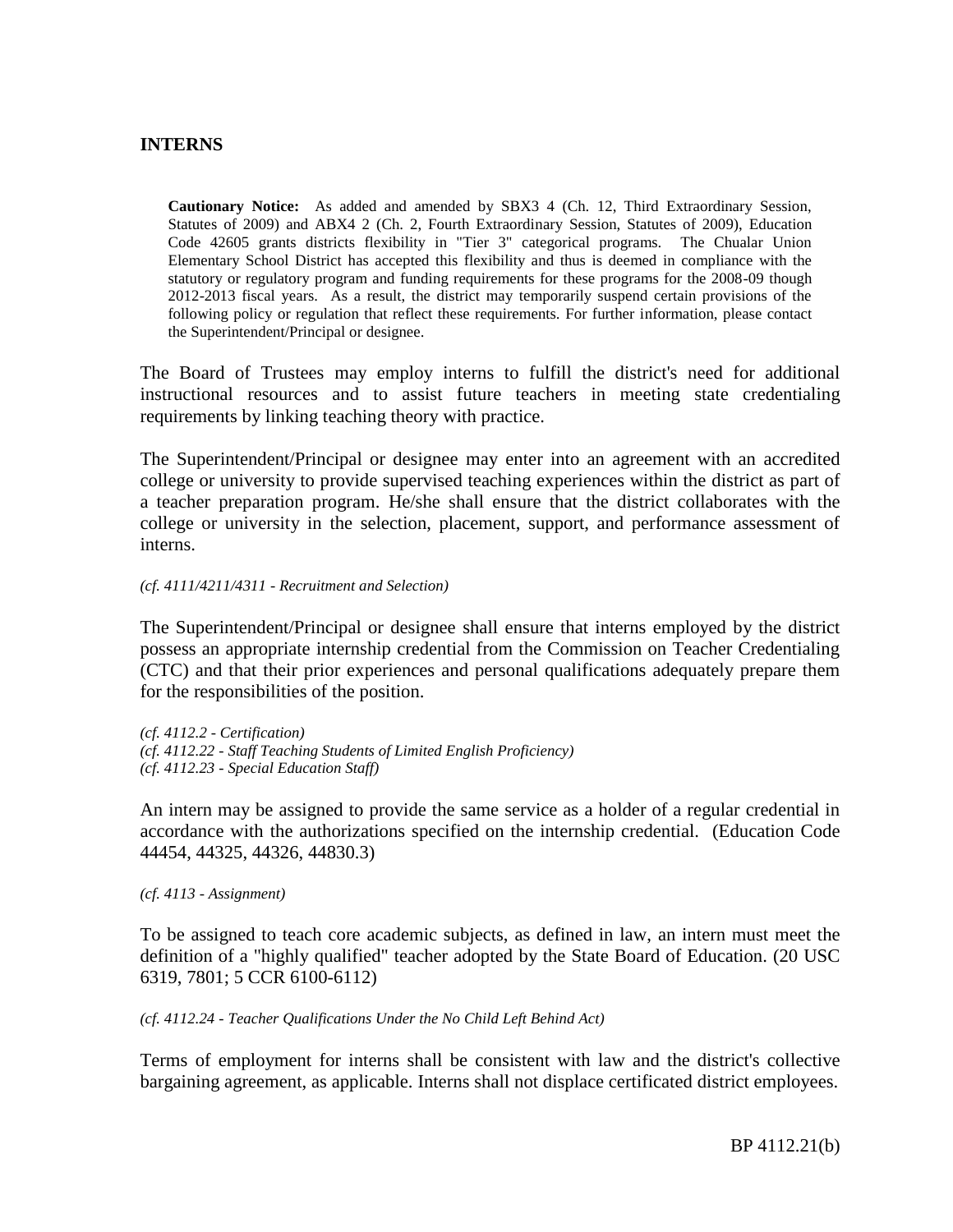### **INTERNS** (continued)

*(cf. 4116 - Probationary/Permanent Status) (cf. 4141/4241 - Collective Bargaining Agreement)*

Interns shall receive systematic supervision and guidance by qualified personnel in order to enhance their instructional skills and knowledge. The Superintendent/Principal or designee shall ensure that district staff serving as supervisors, mentor teachers, or other support providers receive appropriate training to fulfill their responsibilities and maintain frequent communication with the interns they are assigned to assist.

*(cf. 4131 - Staff Development) (cf. 4138 - Mentor Teachers)*

Interns shall be provided with ongoing feedback regarding their performance and shall be formally evaluated at least once every year in accordance with Board policy and the district's collective bargaining agreement.

*(cf. 4115 - Evaluation/Supervision)*

When an intern has successfully completed the program, the Board may recommend to the CTC that the intern be awarded a preliminary or professional clear credential commensurate with his/her qualifications. (Education Code 44328, 44468, 44830.3)

The Board shall regularly evaluate the effectiveness of the program to determine whether changes are needed in the support and/or assignment of interns. The Board's evaluation shall be based on a report by the Superintendent/Principal or designee, including, but not limited to, data on student performance in classes taught by interns, feedback from interns and supervisors, and the number of interns who successfully complete the program and obtain teaching or education specialist credentials.

*(cf. 0500 - Accountability)*

*Legal Reference: (see next page)*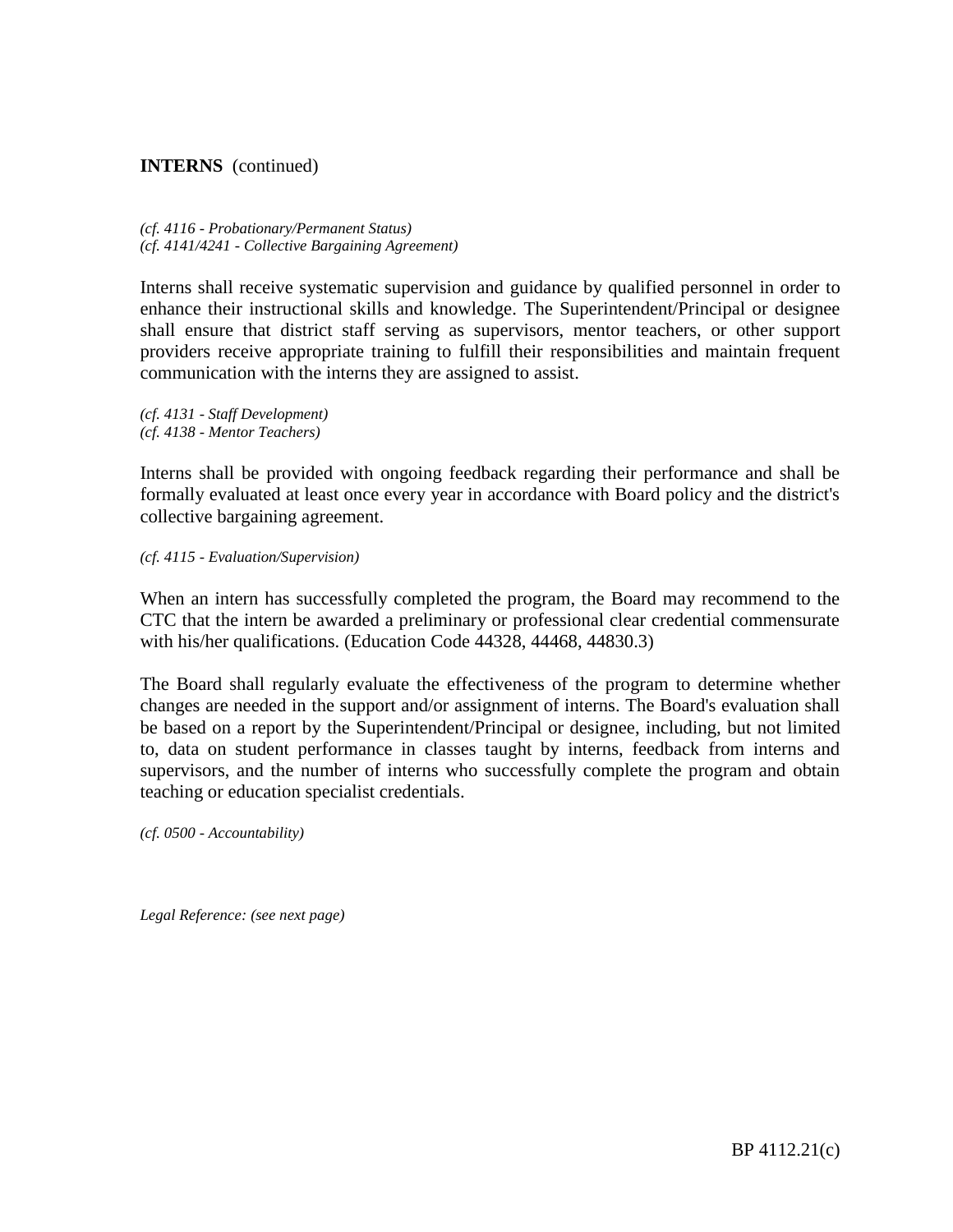#### **INTERNS** (continued)

*Legal Reference:*

*EDUCATION CODE 300-340 English language education for immigrant children 44253.3-44253.4 Certificate to provide services to limited-English-proficient students 44253.10 Qualifications to provide specially designed academic instruction in English 44259 Minimum requirements for teaching credential 44314 Diversified or liberal arts program 44321 CTC approval of internship programs 44325-44328 District interns 44339-44341 Teacher fitness 44380-44387 Alternative certification program; increased funding for internship programs 44450-44468 Teacher Education Internship Act of 1967 (university interns) 44560-44562 Certificated Staff Mentoring Program 44830.3 Employing district interns 44885.5 District interns classified as probationary employees 52055.605 Identification of high priority schools, High Priority Schools Grant Program CODE OF REGULATIONS, TITLE 5 6100-6126 No Child Left Behind teacher requirements 13000-13017 New Careers Program 80021.1 Provisional internship permit 80055 Internship credential UNITED STATES CODE, TITLE 20 6319 Highly qualified teachers 7801 Definitions, highly qualified teacher*

#### *Management Resources:*

# *COMMISSION ON TEACHER CREDENTIALING CORRESPONDENCE*

*08-03 Preparation of Intern Credential Holders Prior to Service as Teacher of Record as an Intern, March 3, 2008 03-0028 Changes in District Intern Programs as a Result of Senate Bill 187, December 22, 2003 Implementation of SB 57, Early Completion Internship Option, March 10, 2003 COMMISSION ON TEACHER CREDENTIALING PUBLICATIONS Administrator's Assignment Manual, 2008 CTC Credential Handbook, revised 1997 California Standards for the Teaching Profession, 1997 Standards of Quality and Effectiveness for Teacher Preparation Programs for Preliminary Multiple and Single Subject Teaching Credentials (including internship programs), rev. April 2008 Standards of Quality and Effectiveness for Education Specialist Credential Programs (Including University Internship Options) and Clinical Rehabilitative Services Credential Programs, December 1996 U.S. DEPARTMENT OF EDUCATION GUIDANCE Improving Teacher Quality State Grants, rev. January 16, 2004 WEB SITES CSBA: http://www.csba.org Commission on Teacher Credentialing: http://www.ctc.ca.gov*

adopted: Chualar, California **Certificated Personnel AR 4112.21(a)** 

#### Policy **CHUALAR UNION ELEMENTARY SCHOOL DISTRICT**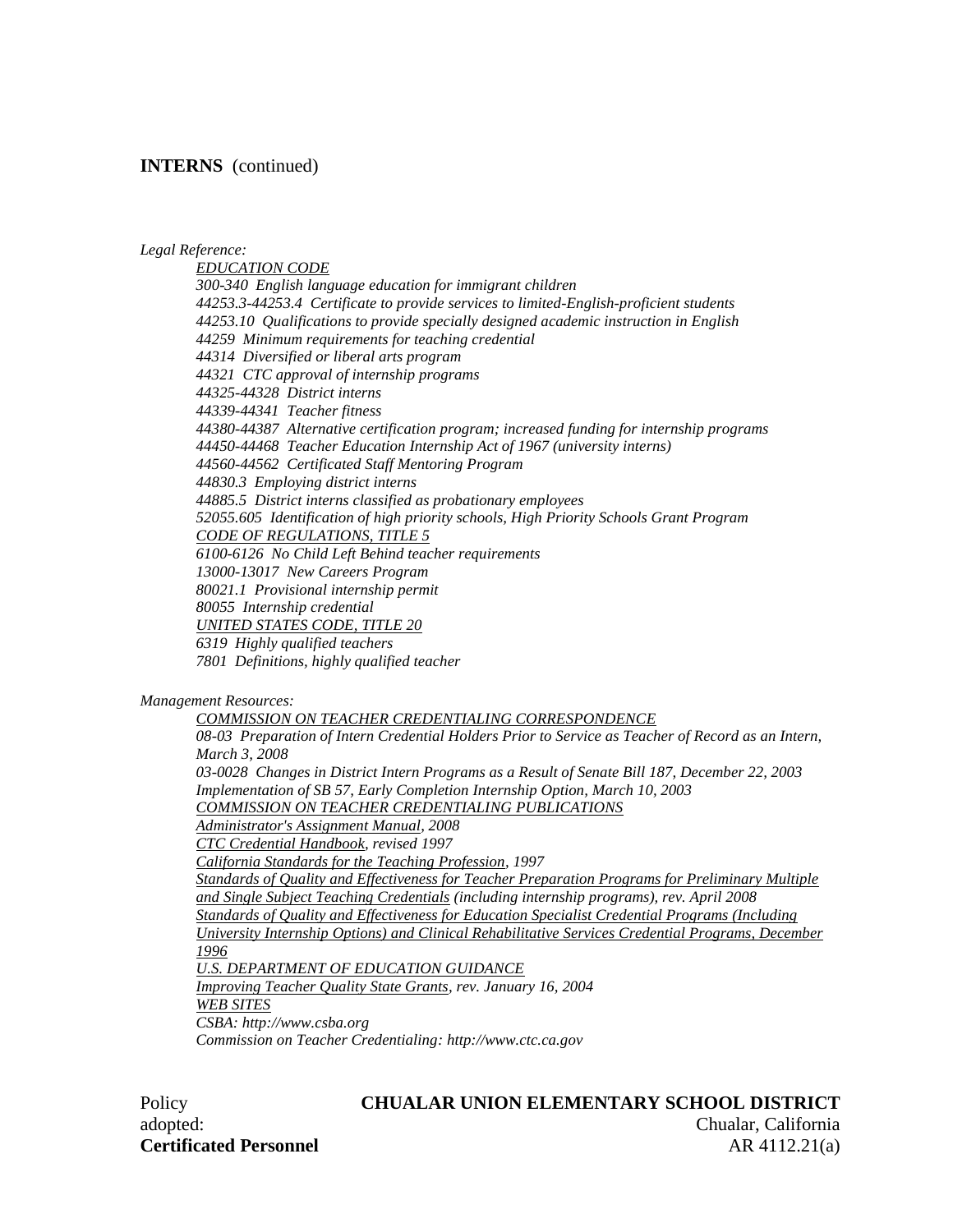### **INTERNS**

**Cautionary Notice:** As added and amended by SBX3 4 (Ch. 12, Third Extraordinary Session, Statutes of 2009) and ABX4 2 (Ch. 2, Fourth Extraordinary Session, Statutes of 2009), Education Code 42605 grants districts flexibility in "Tier 3" categorical programs. The Chualar Union Elementary School District has accepted this flexibility and thus is deemed in compliance with the statutory or regulatory program and funding requirements for these programs for the 2008-09 though 2012-2013 fiscal years. As a result, the district may temporarily suspend certain provisions of the following policy or regulation that reflect these requirements. For further information, please contact the Superintendent/Principal or designee.

### **University Internship Program**

The Superintendent/Principal or designee shall cooperate with a college or university in the development, implementation, and coordination of the university internship program. (Education Code 44452, 44465, 44467)

*(cf. 4112.2 - Certification)*

The Superintendent/Principal or designee may enter into an agreement with a college or university for the employment of competent and qualified college or university staff members to supervise and guide interns as they pursue their district responsibilities. (Education Code 44461)

Salary payments for the supervision of interns may be made out of district funds and may be met by proportionately reducing the salaries of paid interns. In such cases, no more than eight interns may be supervised by one staff member and the district salary normally paid to interns may be reduced by no more than one-eighth to pay the supervisor's salary. The intern shall not be paid less than the minimum salary required by the state for a regularly certificated teacher. (Education Code 44462)

#### *(cf. 4151/4251 - Employee Compensation)*

Before an intern enrolls in any college or university program to renew his/her internship credential, the Superintendent/Principal or designee shall counsel the intern and plan a program for the first and subsequent renewals. (Education Code 44457)

*(cf. 4115 - Evaluation/Supervision) (cf. 4131 - Staff Development)*

### **Early Completion Option**

An intern may choose an early completion option leading to a five-year preliminary credential by completing the following requirements: (Education Code 44468)

1. Passing the CTC-approved assessment of knowledge of teaching foundations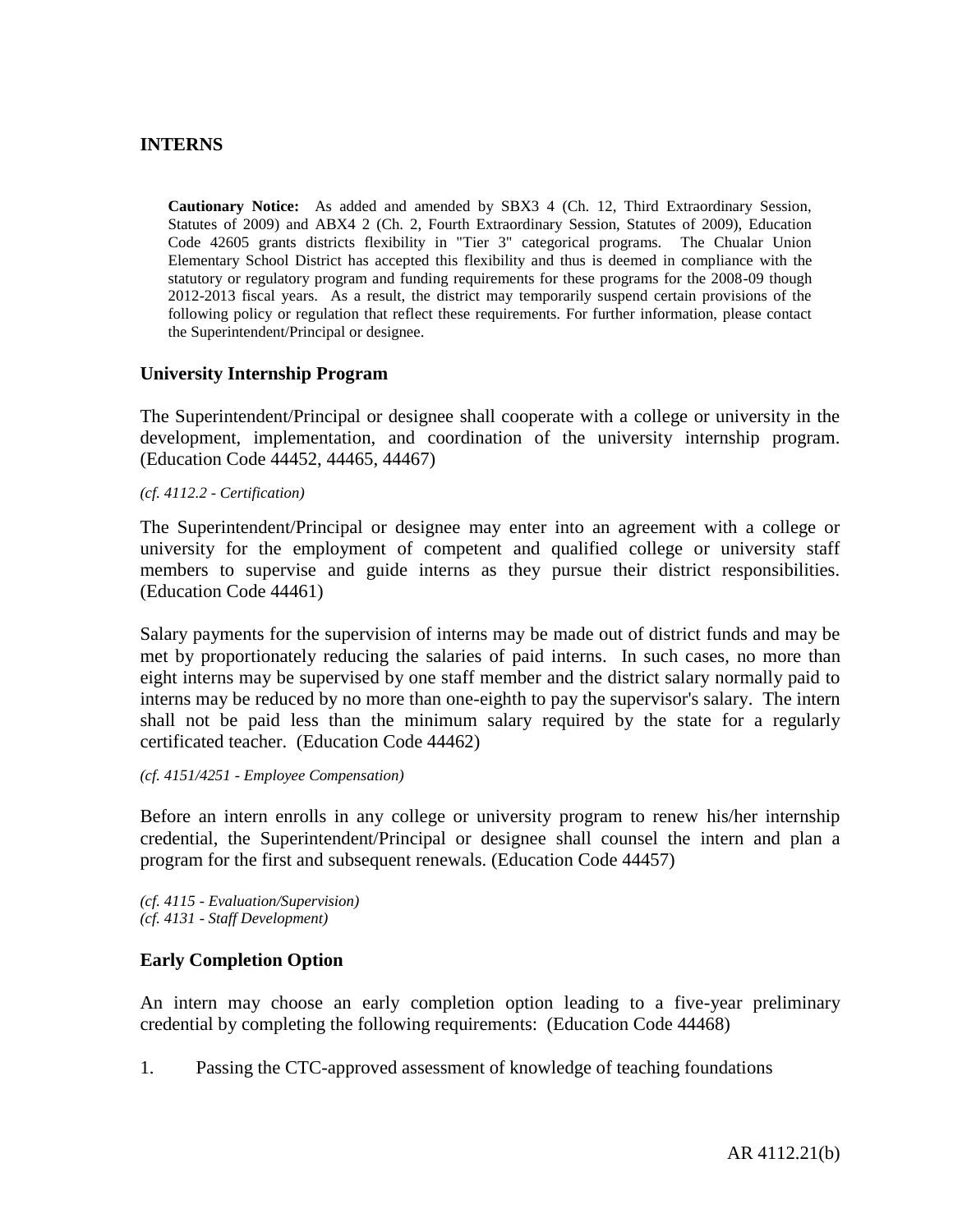## **INTERNS** (continued)

- 2. Passing the CTC-approved Teaching Performance Assessment (TPA)
	- a. The intern shall first pass the assessment of teaching foundations described in item #1 before qualifying to take the TPA.
	- b. The intern may take the TPA only one time as part of the early completion option. An intern who is not successful on the TPA may complete his/her internship program and his/her scores shall be used to provide an individualized professional development plan that emphasizes preparation in areas where additional growth is warranted and waiving preparation in areas where the intern has demonstrated competence. The intern shall be required to retake and pass the TPA at the end of the internship in order to be considered for recommendation to the CTC.
- 3. For interns pursuing a preliminary multiple subjects credential, passing the reading instruction competence assessment described in Education Code 44283
- 4. Meeting the requirements for teacher fitness as set forth in Education Code 44339, 44340, and 44341

### **Alternative Certification Program for Addressing Teacher Shortages**

To assist with recruitment of teachers in geographic and subject matter shortage areas, the district shall implement an alternative certification program that encourages persons with work experience and others who already have a bachelor's degree in the field in which they plan to teach to obtain a permanent credential. (Education Code 44382)

The district's alternative certification program shall be operated as a university internship program and/or district internship program under the requirements specified above for the applicable program. (Education Code 44384)

### **Enhanced Internship Program**

When granted additional state funding as an enhanced internship program, the district's program shall: (Education Code 44387)

1. Provide interns, before they provide instructional services, with the greater of the following: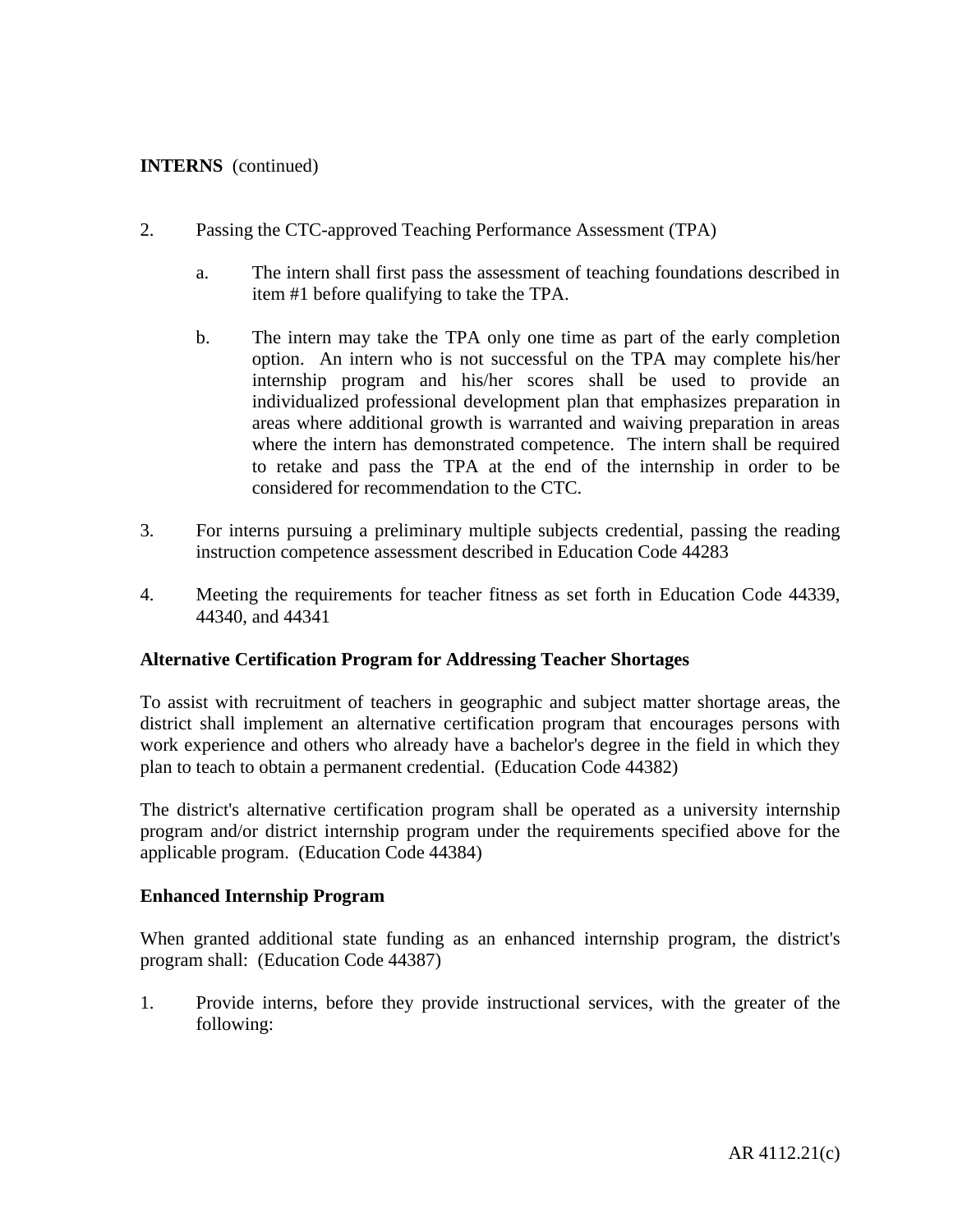## **INTERNS** (continued)

- a. 120 hours of intensive preservice training focused on the teaching of English language learners
- b. 40 hours of preservice training in addition to all other required training, including, but not limited to, training related to services for English language learners pursuant to Education Code 44253.3, 44253.4, and 44253.10
- 2. Provide all teacher interns with 40 hours of classroom observation, supervision, assistance, and assessment by one or more experienced teachers who possess valid certification to teach the same grade level and the same subject matter and who are employed by the district and assigned to assist the interns

*(cf. 4138 - Mentor Teachers)*

3. Maintain a ratio of one experienced teacher to no more than five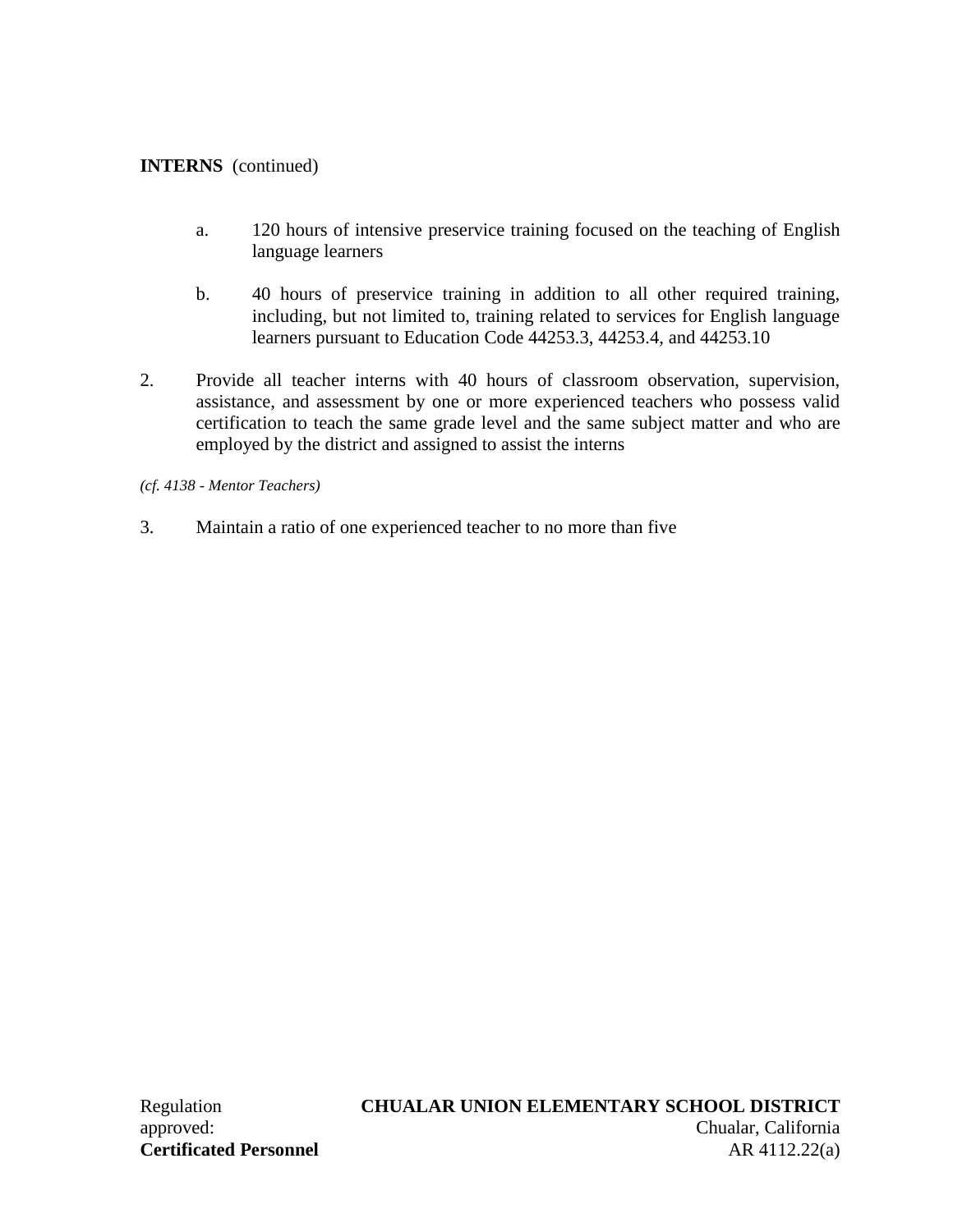# **STAFF TEACHING STUDENTS OF LIMITED ENGLISH PROFICIENCY**

## **Definitions**

*Instruction for English language development* (ELD) means instruction designed specifically for limited-English-proficient students to develop their listening, speaking, reading, and writing skills in English. (Education Code 44253.2)

*Specially designed academic instruction in English* (SDAIE) means instruction in a subject area, delivered in English, that is specially designed to meet the needs of limited-Englishproficient students. (Education Code 44253.2)

*Content instruction delivered in the primary language* means instruction in a subject area delivered in the primary language of the student. (Education Code 44253.2)

### **Teacher Qualifications**

The Superintendent/Principal or designee shall ensure that a teacher providing instruction for ELD, SDAIE, and/or content instruction in any student's primary language possesses the appropriate authorization issued by the Commission on Teacher Credentialing (CTC).

*(cf. 1312.4 - Williams Uniform Complaint Procedures) (cf. 4112.2 - Certification) (cf. 4112.21 - Interns) (cf. 4112.24 - Teacher Qualifications Under the No Child Left Behind Act) (cf. 4113 - Assignment) (cf. 4222 - Teacher Aides/Paraprofessionals) (cf. 6174 - Education for English Language Learners)*

The Board of Trustees shall make reasonable efforts to assign teachers with appropriate ELD authorizations to those students who need ELD instruction. However, a teacher awarded a Certificate of Completion of Staff Development for SDAIE pursuant to Education Code 44253.11 shall be considered certified and competent to provide ELD instruction. (Education Code 44253.11)

*(cf. 4131 - Staff Development)*

A teacher may be provisionally assigned to provide instruction for ELD or SDAIE during the period that he/she is pursuing training to complete a Certificate of Completion of Staff Development pursuant to Education Code 44253.10 or 44253.11.

*Legal Reference: (see next page)*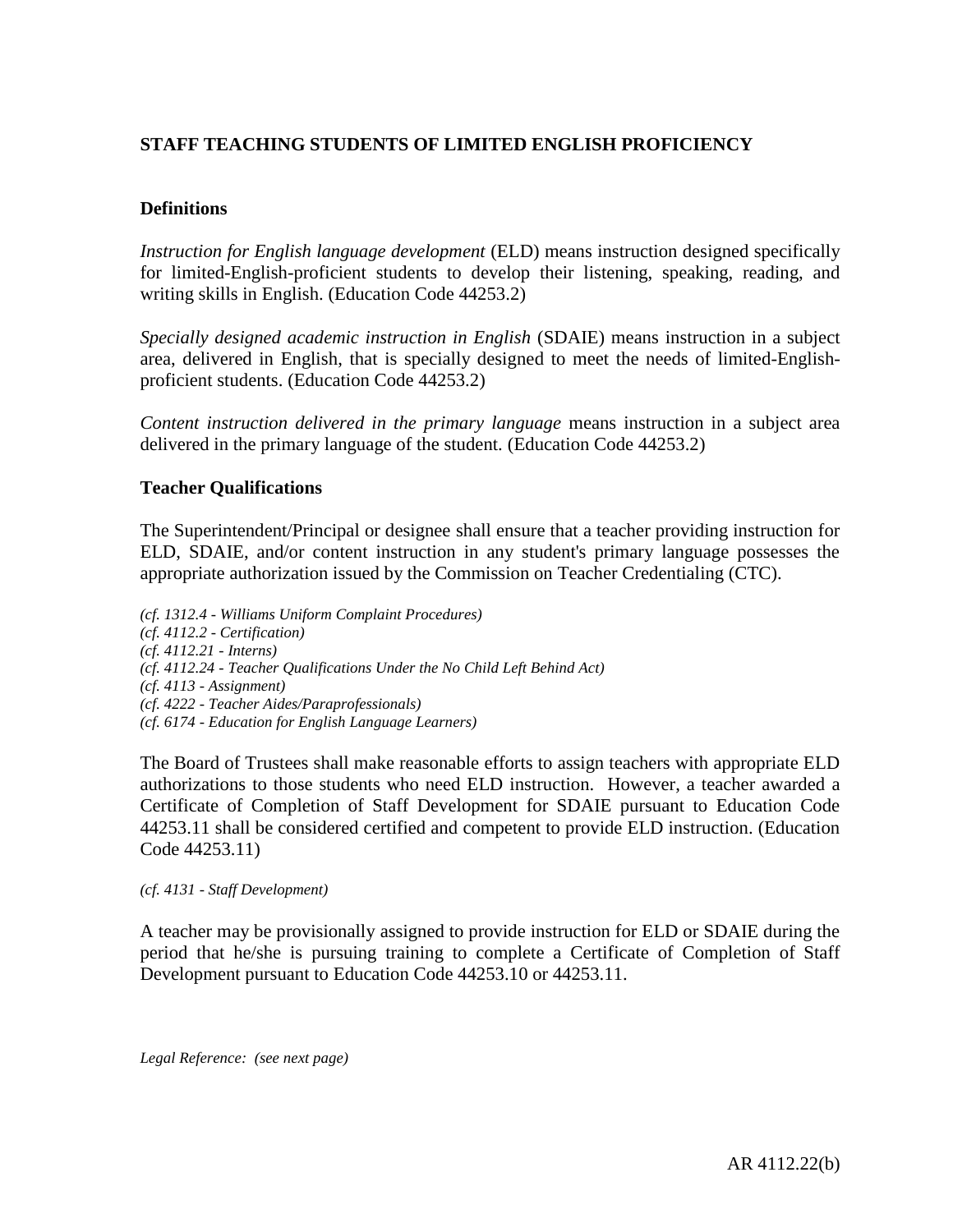## **STAFF TEACHING STUDENTS OF LIMITED ENGLISH PROFICIENCY** (continued)

#### *Legal Reference:*

*EDUCATION CODE 44253.1-44253.11 Certification for bilingual-crosscultural competence 44258.9 County superintendent review of teacher assignment 44259.5 Standards for teachers of all students, including English language learners 44380-44386 Alternative certification 52052 Adequate yearly progress 52160-52178 Bilingual-Bicultural Act of 1976 52180-52186 Bilingual teacher training assistance program 62001-62005. 5 Evaluation and sunsetting of programs 99230-99242 Mathematics and Reading Professional Development Program CODE OF REGULATIONS, TITLE 5 6100-6125 Teacher qualifications, No Child Left Behind Act 80016 Certificate of completion of staff development to teach English learners UNITED STATES CODE, TITLE 20 6319 Highly qualified teachers 6601-6651 Training and recruiting high-quality teachers 6801-7014 Language instruction for English learners and immigrant students 7801 Definitions, highly qualified teacher CODE OF FEDERAL REGULATIONS, TITLE 34 200.55-200.57 Highly qualified teachers COURT DECISIONS Teresa P. et al v. Berkeley Unified School District et al (1989) 724 F.Supp. 698*

*Management Resources:*

*COMMISSION ON TEACHER CREDENTIALING PUBLICATIONS Languages Other than English Single Subject Matter Standards for the Single Subject Teaching Credential, May 2004 CL-622 Serving English Learners, April 2006 COMMISSION ON TEACHER CREDENTIALING CODED CORRESPONDENCE 06-0020 Implementation of Senate Bill 1292 regarding options to earn an English learner authorization, December 13, 2006 04-0001 Clarification of authorizations to teach English learners, January 12, 2004 U.S. DEPARTMENT OF EDUCATION GUIDANCE Improving Teacher Quality State Grants Title II, Part A Non-Regulatory Draft Guidance, rev. January 16, 2004 WEB SITES CSBA: http://www.csba.org California Association for Bilingual Education: http://www.bilingualeducation.org California Department of Education, English Learners: http://www.cde.ca.gov/sp/el California Teachers of English to Speakers of Other Languages: http://www.catesol.org Commission on Teacher Credentialing: http://www.ctc.ca.gov U.S. Department of Education: http://www.ed.gov*

# Regulation **CHUALAR UNION ELEMENTARY SCHOOL DISTRICT** approved: Chualar, California **Certificated Personnel AR 4112.23(a)**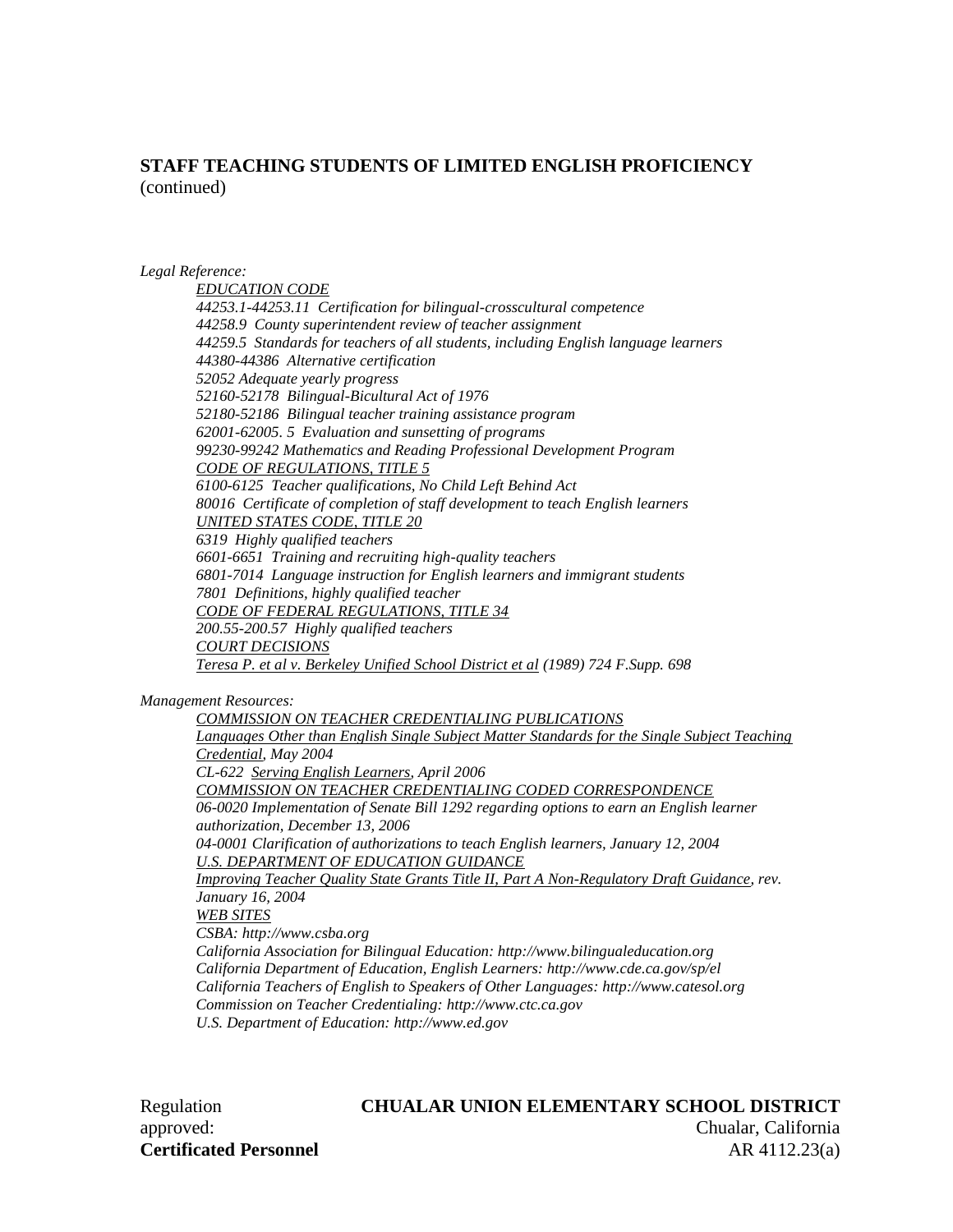# **SPECIAL EDUCATION STAFF**

### **Qualifications/Assignment of Special Education Teachers**

Any teacher assigned to serve students with disabilities shall possess an appropriate credential or other authorization that specifically authorizes him/her to teach students with that primary disability within the program placement recommended in the students' individualized education programs (IEP). (5 CCR 80046.5, 80048.7)

*(cf. 4112.2 - Certification) (cf. 4113 - Assignment) (cf. 6159 - Individualized Education Program) (cf. 6164.4 - Identification and Evaluation of Individuals for Special Education)*

Special education teachers who teach core academic subjects shall possess the qualifications required by the No Child Left Behind Act. (5 CCR 6100-6126; 20 USC 1401, 6319, 7801; 34 CFR 200.55-200.57, 300.18)

*(cf. 4112.24 - Teacher Qualifications Under the No Child Left Behind Act)*

The Superintendent/Principal or designee may request the Commission on Teacher Credentialing (CTC) to issue a special education limited assignment teaching permit to authorize a qualified special education teacher, with his/her written consent, to serve outside the specialty area of his/her credential. In so doing, the district shall submit a Declaration of Need for Fully Qualified Educators that satisfies the requirements of 5 CCR 80026. If the teacher has not yet obtained permanent status, the Superintendent/Principal or designee shall assign one or more experienced educators in the special education subject area(s) of the permit, who have at least three years of full-time teaching experience in each of the subject  $area(s)$  of the permit, to provide guidance and assistance to the permit holder. (5 CCR 80027.1)

The district may employ a person with an appropriate district internship credential to provide classroom instruction to students with disabilities, provided he/she has met the subject matter requirement specified in Education Code 44325 and receives guidance, supervision, and professional development through an established district internship program. (Education Code 44325, 44326, 44830.3)

*(cf. 4112.21 - Interns)*

#### **Resource Specialists**

The district's resource specialist program shall provide, but not be limited to: (Education Code 56362)

1. Resource specialist(s) to provide instruction and services for students whose needs have been identified in their IEPs and who are assigned to regular classroom teachers for a majority of the school day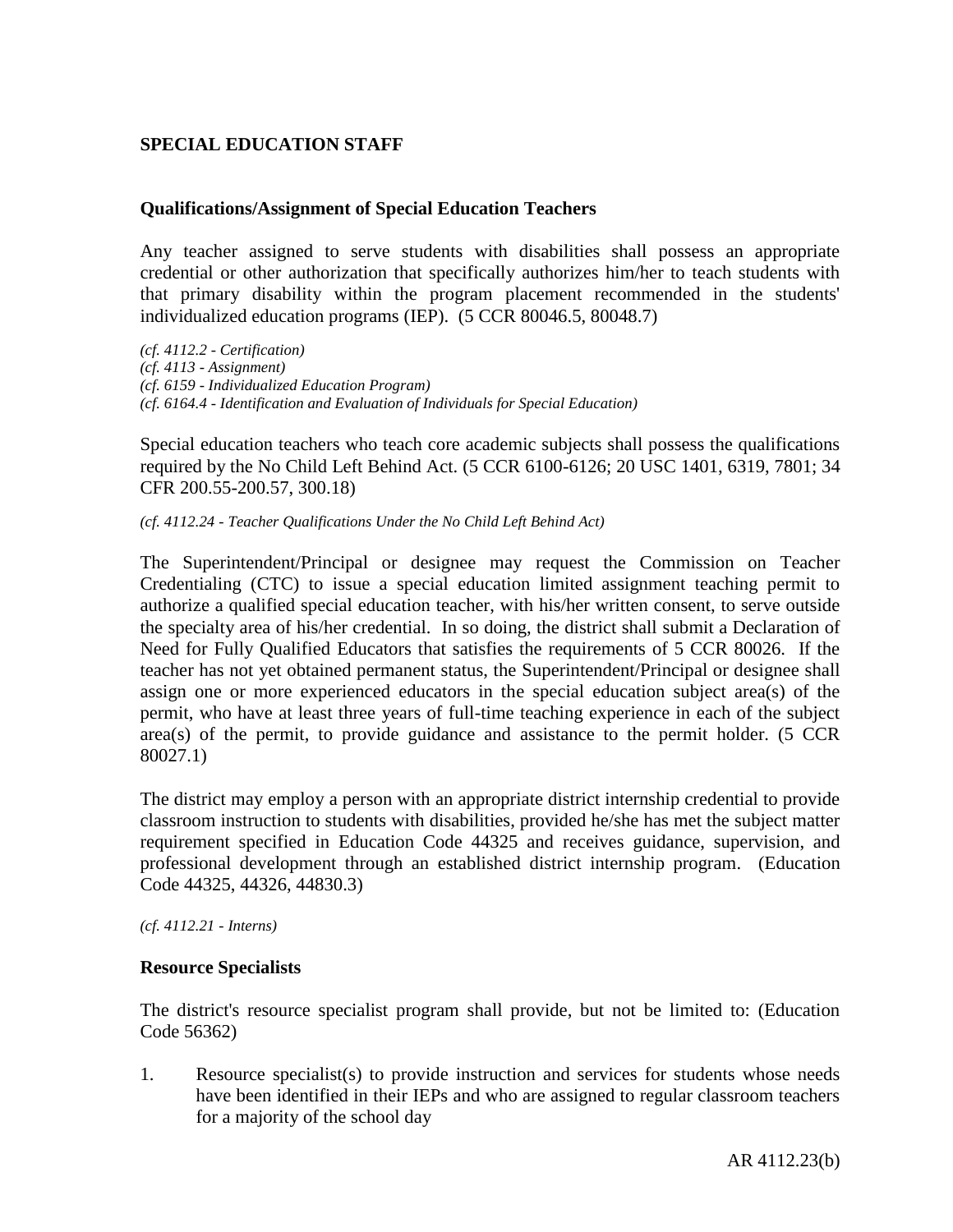A student shall not be enrolled in a resource specialist program for a majority of a school day without approval by the student's IEP team.

- 2. Information and assistance for students with disabilities and their parents/guardians
- 3. Consultation, resource information, and material regarding students with disabilities to their parents/guardians and regular education staff members
- 4. Coordination of special education services with the regular school program for each student with disabilities enrolled in the resource specialist program
- 5. Monitoring of student progress on a regular basis, participation in the review and revision of IEPs as appropriate, and referral of students who do not demonstrate sufficient progress to the IEP team
- 6. At the secondary school level, emphasis on academic achievement, career and vocational development, and preparation for adult life

Resource specialists shall not simultaneously be assigned to serve as resource specialists and to teach regular classes. (Education Code 56362)

The district's resource specialist program shall be under the direction of a resource specialist who possesses the qualifications specified in Education Code 56362 and 5 CCR 80070.8. (Education Code 56362)

### **Teachers of Students with Autism**

A teacher may be assigned to provide instruction to students with autism if he/she meets the qualifications described above in the section entitled "Qualifications/Assignment of Special Education Teachers."

In addition, a teacher whose education specialist credential or other previously issued credential authorizes him/her to provide instruction to students with mild and moderate disabilities may be assigned to provide instruction to students with autism, provided that the teacher consents to the assignment and satisfies either of the following criteria prior to the assignment: (Education Code 44265.1)

1. He/she has provided full-time instruction for at least one year prior to September 1, 2007, in a special education program that serves students with autism in accordance with their IEP and received a favorable evaluation or recommendation from the district or school to teach students with autism.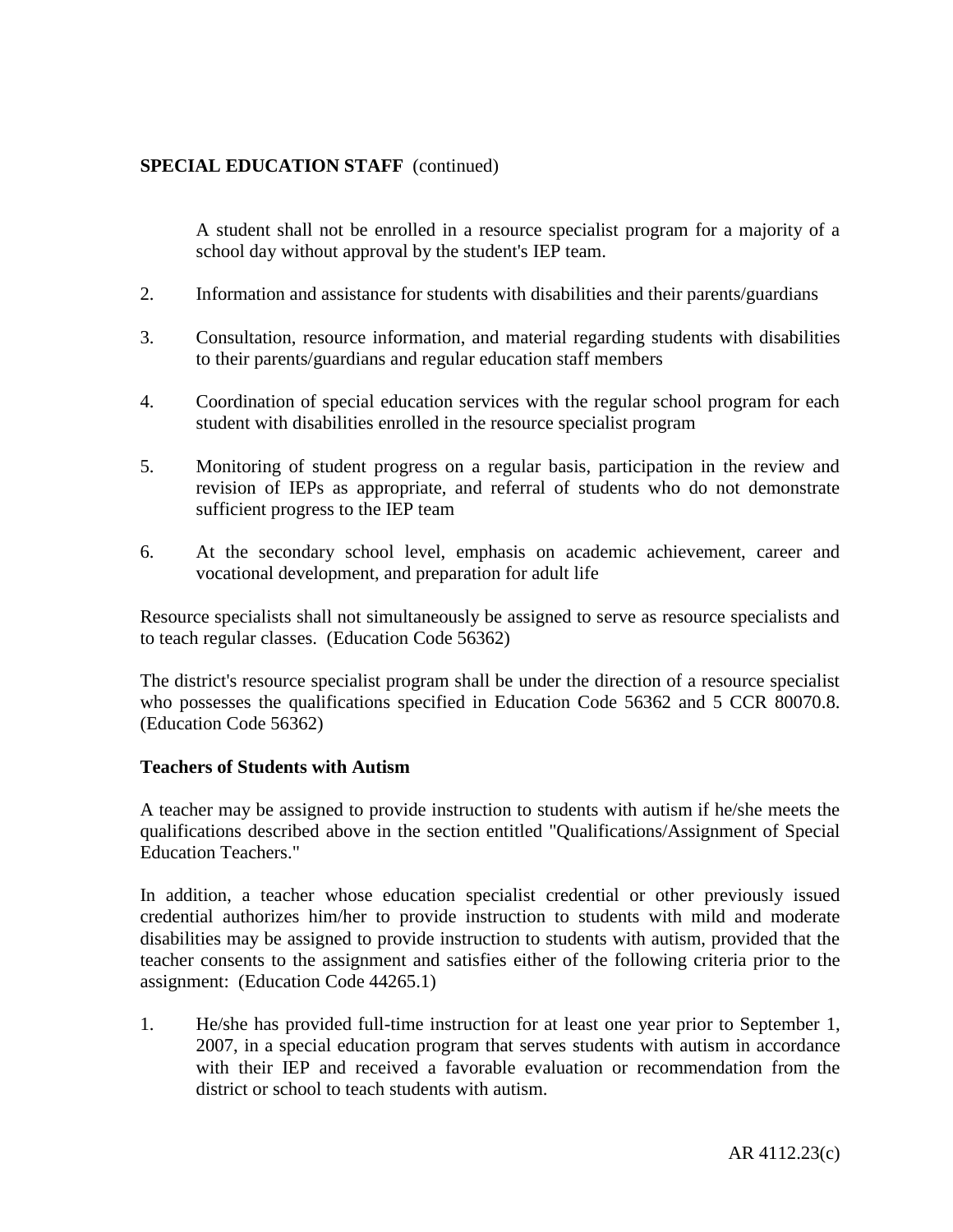2. He/she has completed a minimum of three semester units of coursework in the subject of autism offered by a regionally accredited institution of higher education.

#### *(cf. 5148.3 - Preschool/Early Childhood Education)*

The Superintendent/Principal or designee shall report teacher assignments under the criteria specified in items #1 and #2 above to the county office of education as part of the annual assignment monitoring pursuant to Education Code 44258.9. (Education Code 44265.1)

Verification of experience or coursework for any teacher of autistic students shall be maintained on file in the district or school office. (Education Code 44265.1, 44265.2)

### **Caseloads**

The Superintendent/Principal or designee shall ensure that caseloads for special education teachers are within the maximum caseloads established by law, the collective bargaining agreement, and/or the comprehensive plan of the Special Education Local Plan Area (SELPA) in which the district participates.

*(cf. 0430 - Comprehensive Local Plan for Special Education) (cf. 1312.3 - Uniform Complaint Procedures) (cf. 4141/4241 - Collective Bargaining Agreement)*

No resource specialist shall have a caseload which exceeds 28 students. As necessary and with the agreement of the resource specialist, the Board may request a waiver from the State Board of Education to increase the caseload to no more than 32 students, provided that an individual resource specialist does not have a caseload exceeding 28 students for more than two school years and has the assistance of an instructional aide at least five hours daily during the period of the waiver. (Education Code 56362, 56362.1; 5 CCR 3100)

*(cf. 1431 - Waivers)*

The average caseload for language, speech, and hearing specialists shall not exceed 55 cases unless otherwise specified and reasons stated in the SELPA plan. The maximum caseload for speech and language specialists exclusively serving children with disabilities age 3-5 shall not exceed 40. (Education Code 56363.3, 56441.7)

*Legal Reference: (see next page)*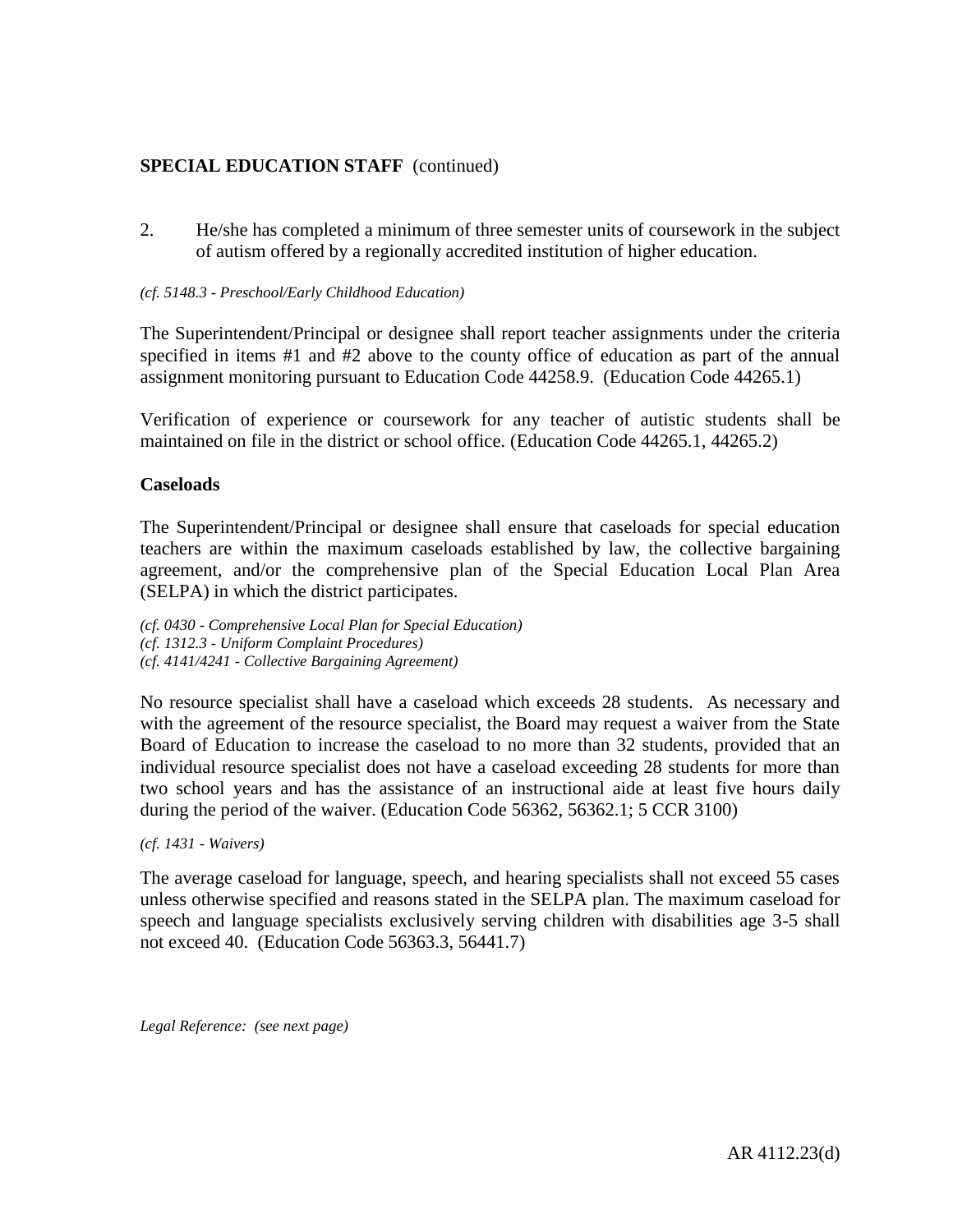*Legal Reference:*

*EDUCATION CODE 44250-44279 Credentials, especially: 44256 Credential types, specialist instruction 44258.9 Assignment monitoring 44265-44265.99 Special education credential 44325-44328 District interns 44830.3 District interns, supervision and professional development 56000-56865 Special education, especially: 56195.8 Adoption of policies 56361 Program options 56362-56362.5 Resource specialist program 56363.3 Maximum caseload; language, speech, and hearing specialists 56441.7 Maximum caseload; language, speech, and hearing specialists serving children ages 3-5 CODE OF REGULATIONS, TITLE 5 3051.1 Language, speech and hearing development and remediation; appropriate credential 3100 Waivers of maximum caseload for resource specialists 6100-6126 Teacher qualifications, No Child Left Behind Act 80021 Short-term staffing permit 80021.1 Provisional internship permit 80025.4 Substitute teaching, special education 80026 Declaration of need for fully qualified educators 80027.1 Special education limited assignment teaching permit 80046.1 Adapted physical education specialist 80046.5 Credential holders authorized to serve students with disabilities 80047-80047.9 Credentials to provide instructional services to students with disabilities 80048-80048.9.3 Credential requirements and authorizations 80070.1-80070.8 Resource specialist certificate of competence UNITED STATES CODE, TITLE 20 1400-1482 Individuals with Disabilities Education Act, especially: 1401 Definition of highly qualified special education teacher 6319 Highly qualified teachers 7801 Definitions, highly qualified teacher*

*Legal Reference continued: (see next page)*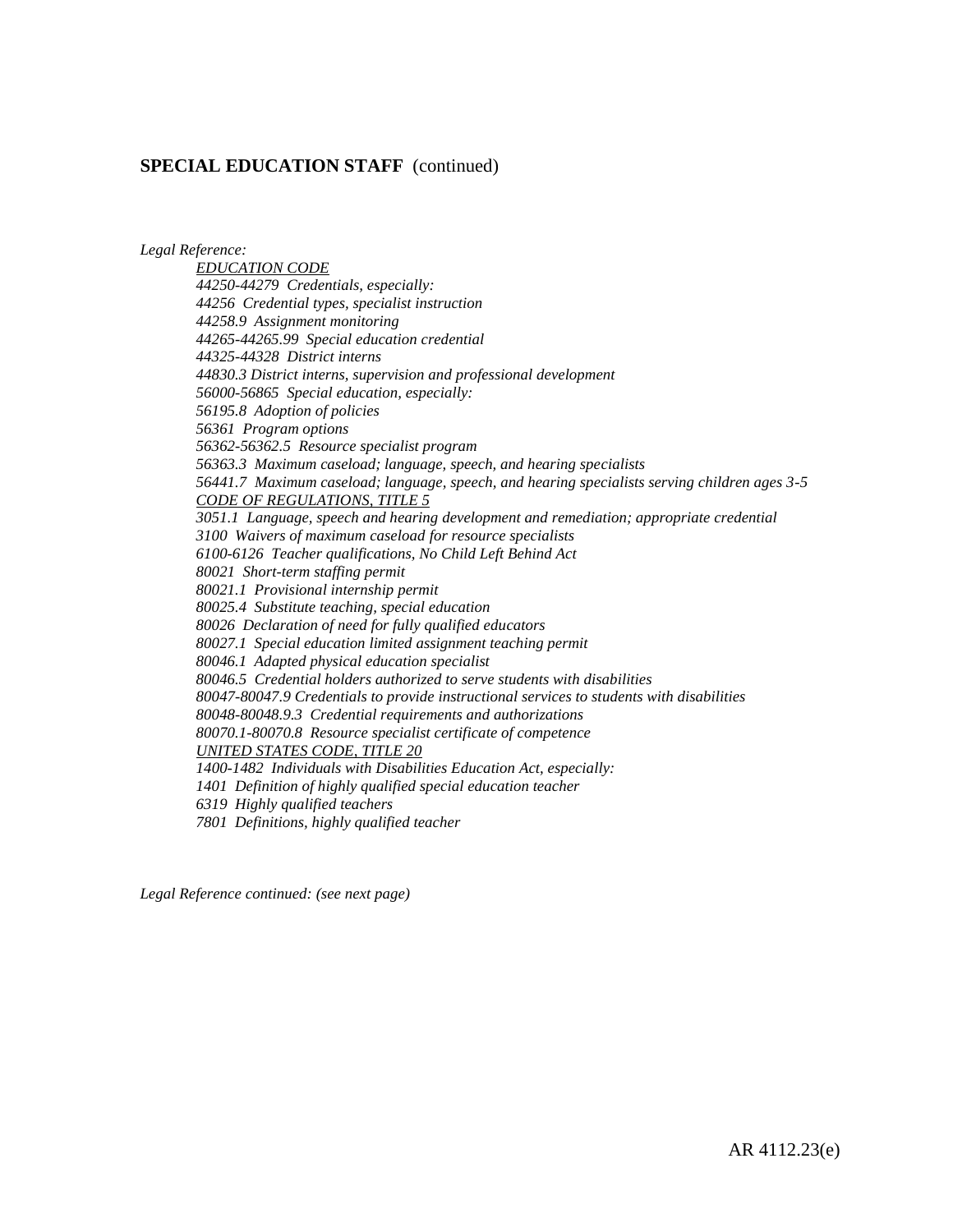*Legal Reference: (continued)*

*CODE OF FEDERAL REGULATIONS, TITLE 34 200.55-200.57 Highly qualified teachers 300.8 Definition of autism 300.18 Highly qualified special education teachers 300.156 Special education personnel requirements*

*Management Resources:*

*CALIFORNIA DEPARTMENT OF EDUCATION PUBLICATIONS*

*Handbook on Developing and Implementing Early Childhood Special Education Programs and Services, 2001*

*COMMISSION ON TEACHER CREDENTIALING CODED CORRESPONDENCE*

*10-15 Alternative Route to Provide Special Education Services to Students with Autism, September 7, 2010*

*10-13 Approval of Title 5 Regulations Pertaining to Special Education Services Credentials, July 21, 2010*

*10-12 Approval of Title 5 Regulations Pertaining to Special Education Teaching Credentials Requirements, July 21, 2010*

*09-16 Approval of Additions to Title 5 Regulations Pertaining to Added Authorizations in Special Education, July 23, 2009*

*09-15 Approval of Amendments to Title 5 Regulations Pertaining to General and Special Education Limited Assignment Teaching Permits, July 23, 2009*

*08-13 Alternative Route to Provide Special Education Services to Students with Autism Ages Three and 4, October 9, 2008*

*COMMISSION ON TEACHER CREDENTIALING PUBLICATIONS*

*Education Specialist Teaching and Other Related Services Credential Program Standards, September 2010*

*WEB SITES*

*California Association of Resource Specialists and Special Education Teachers: http://www.carsplus.org*

*California Department of Education, Special Education: http://www.cde.ca.gov/sp/se California Speech-Language-Hearing Association: http://www.csha.org Commission on Teacher Credentialing: http://www.ctc.ca.gov*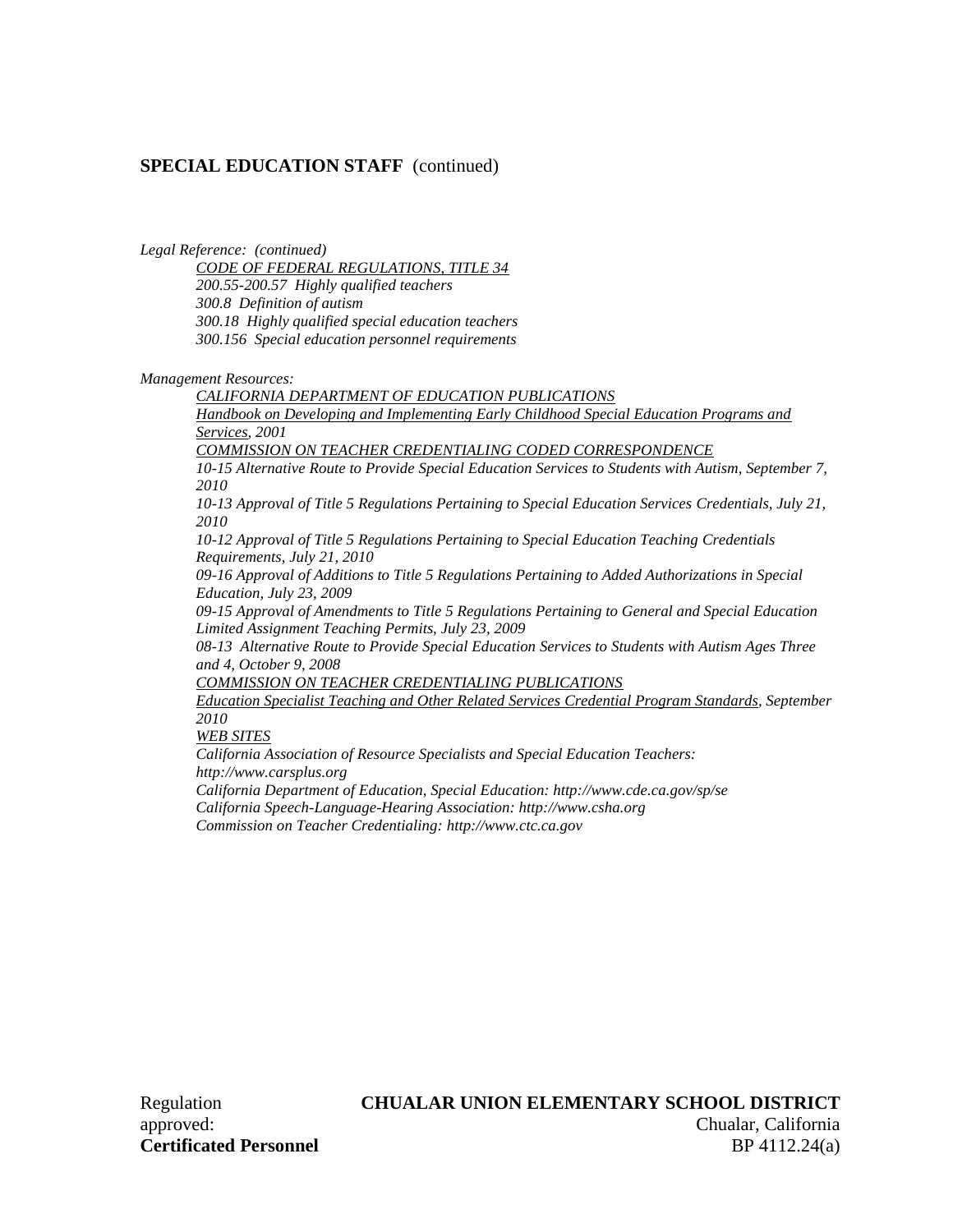Recognizing the importance of teacher effectiveness in improving student achievement, the Board of Trustees desires to recruit and hire teachers for core academic subjects who possess the subject matter knowledge and teaching skills required by the federal No Child Left Behind Act (NCLB).

*(cf. 4112.2 - Certification) (cf. 4112.21 - Interns) (cf. 4112.22 - Staff Teaching Students of Limited English Proficiency) (cf. 4112.23 - Special Education Staff) (cf. 6171 - Title I Programs)*

All teachers employed to teach core academic subjects shall be "highly qualified" as defined by federal law and the State Board of Education. (20 USC 6319, 7801; 34 CFR 200.55; 5 CCR 6100-6126)

The Superintendent/Principal or designee shall inform teachers of NCLB requirements and shall identify additional qualifications, if any, that individual teachers need to demonstrate in order to meet the requirements. He/she shall work with individual teachers to develop a plan for attaining full qualifications.

The Superintendent/Principal or designee shall report to the Board on the progress of the district's teachers toward becoming fully qualified. Such reports shall include, but need not be limited to, the percentage of teachers in core academic subjects who meet the definition of a "highly qualified" teacher in accordance with federal law, and the percentage of teachers who are receiving professional development to enable them to satisfy this definition. (20) USC 6319)

*(cf. 4131 - Staff Development) (cf. 4131.1 - Beginning Teacher Support/Induction)*

*Legal Reference: (see next page)*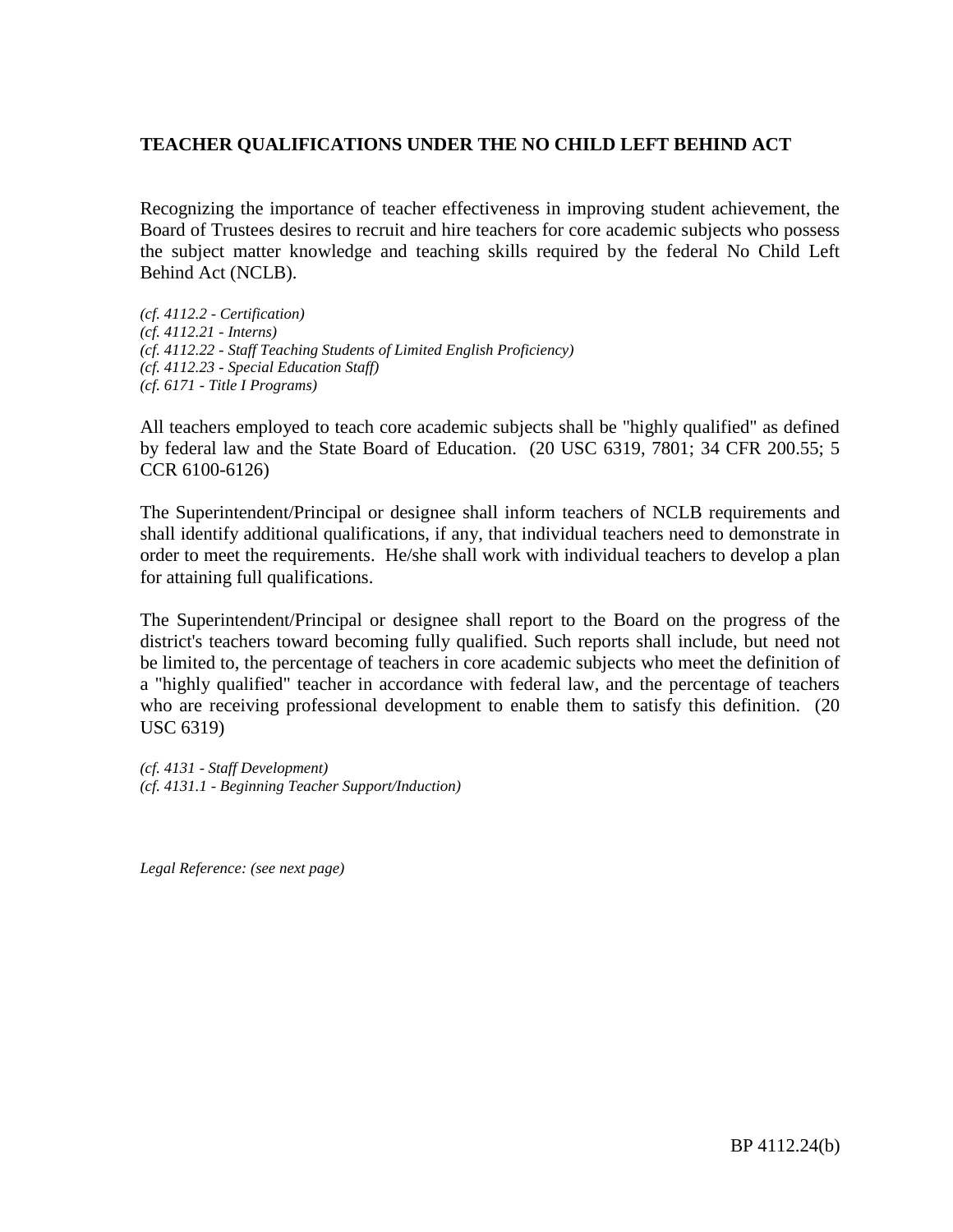#### *Legal Reference:*

*EDUCATION CODE 44500-44508 Peer Assistance and Review Program for Teachers 44662 Performance evaluation; Stull Act review 44664 Teacher evaluation; program to improve performance 44865 Alternative programs CODE OF REGULATIONS, TITLE 5 6100-6126 Teacher qualifications, No Child Left Behind Act 80021 Short-term staff permit 80021.1 Provisional internship permit 80089.3-80089.4 Subject matter authorizations UNITED STATES CODE, TITLE 20 1401 Definition of highly qualified special education teacher 6311 Parental notifications 6312 Title I local educational agency plan 6314 Schoolwide programs 6315 Targeted assistance schools 6319 Highly qualified teachers 7345-7345b Small Rural Schools Achievement Program 7801 Definitions, highly qualified teacher CODE OF FEDERAL REGULATIONS, TITLE 34 200.55-200.57 Highly qualified teachers 200.61 Parent notification regarding teacher qualifications 300.18 Highly qualified special education teachers*

#### *Management Resources:*

*CALIFORNIA DEPARTMENT OF EDUCATION PUBLICATIONS California's Subject Matter Verification Process for Middle and High School Level Teachers in Special Settings, January 2007 NCLB Teacher Requirements Resource Guide, March 1, 2004 COMMISSION ON TEACHER CREDENTIALING PUBLICATIONS Standards of Quality and Effectiveness for Professional Teacher Induction Programs, March 2002 Standards of Quality and Effectiveness for Professional Teacher Preparation Programs, September 2001 California Standards for the Teaching Profession, July 1997 U.S. DEPARTMENT OF EDUCATION GUIDANCE Improving Teacher Quality State Grants, ESEA Title II, Part A, Non-Regulatory Guidance, revised October 5, 2006 New No Child Left Behind Flexibility: Highly Qualified Teachers, Fact Sheet, March 15, 2004 WEB SITES CSBA: http://www.csba.org California Department of Education, NCLB Teacher Quality: http://www.cde.ca.gov/nclb/sr/tq Commission on Teacher Credentialing: http://www.ctc.ca.gov U.S. Department of Education, No Child Left Behind: http://www.ed.gov/nclb*

**Certificated Personnel AR 4112.24(a)** 

# Policy **CHUALAR UNION ELEMENTARY SCHOOL DISTRICT** adopted: Chualar, California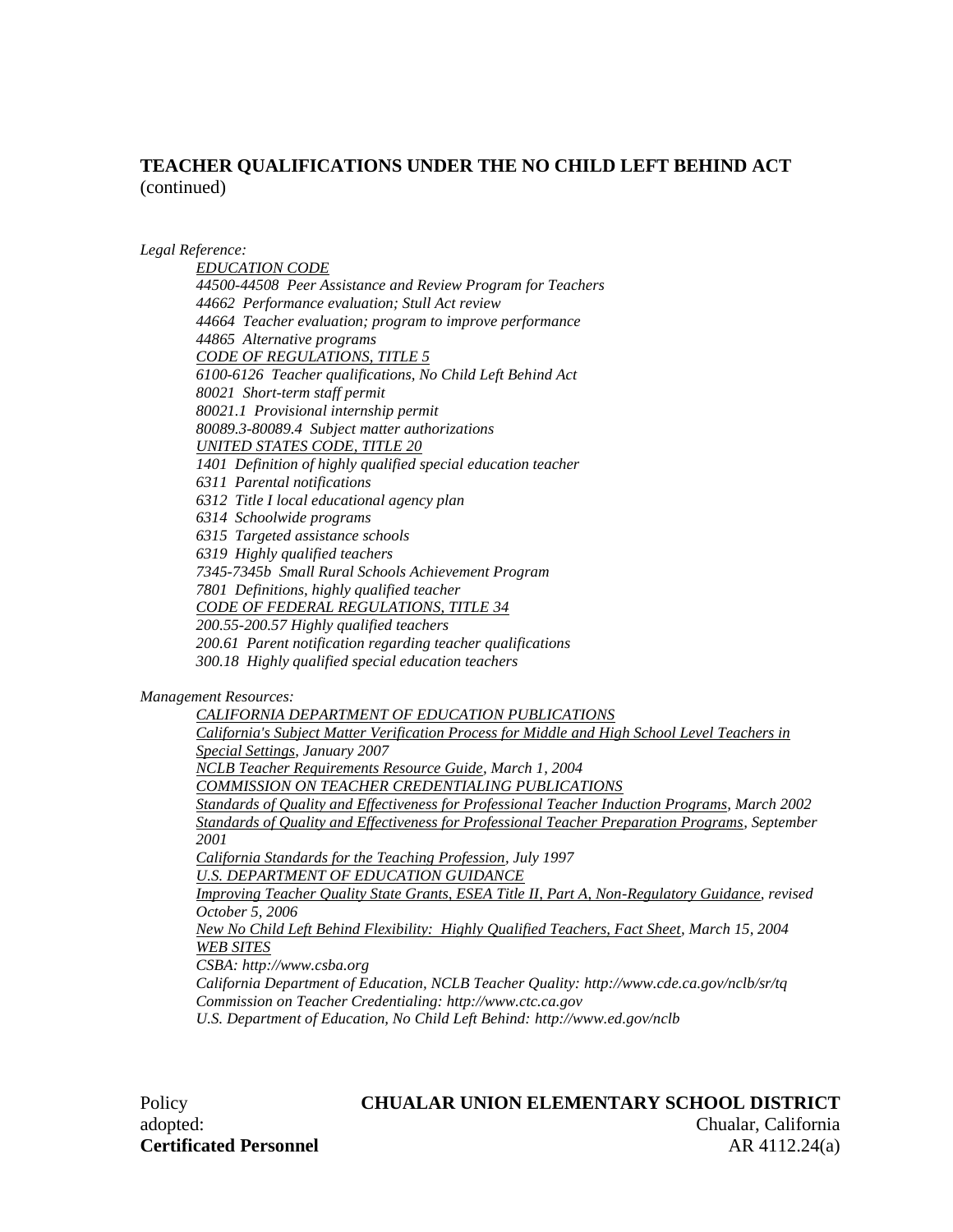## **Definitions**

*Core academic subjects* include English, reading or language arts, mathematics, science, foreign languages, civics and government, economics, arts, history, and geography. (20 USC 7801)

*Hard-to-staff setting* means a middle or high school classroom eligible for the federal Small Rural Schools Achievement Program, a middle or high school special education classroom, or a middle or high school alternative education program as specified in Education Code 44865, including home teaching, hospital classes, necessary small high schools, continuation schools, alternative schools, opportunity schools, juvenile court schools, county community schools, and district community day schools. (5 CCR 6100)

- *(cf. 6181 - Alternative Schools/Programs of Choice)*
- *(cf. 6183 - Home and Hospital Instruction)*
- *(cf. 6184 - Continuation Education)*
- *(cf. 6185 - Community Day School)*

*High Objective Uniform State Standard Evaluation* (HOUSSE) is a method of determining a teacher's subject matter competence using forms developed by the California Department of Education (CDE). HOUSSE Part 1 consists of a summation of the teacher's years of experience, coursework, professional development, and service to the profession. HOUSSE Part 2, to be conducted only if Part 1 does not indicate subject matter competency, consists of direct observation and portfolio assessment and, if necessary, completion of the Peer Assistance and Review Program for Teachers or other individualized professional development plan. (5 CCR 6104)

*(cf. 4139 - Peer Assistance and Review)*

*Level 1 professional development* means training that will provide a teacher with the requisite understanding of each set of state content standards. *Level 2 professional development* means training that will provide a teacher with more in-depth understanding of the content standards than provided in a Level 1 professional development program. The trainings shall be consistent with state-adopted academic content standards, curriculum frameworks, and adopted texts and shall incorporate the assessment of subject matter competency as outlined in the CDE's document California's Subject Matter Verification Process for Middle and High School Level Teachers in Special Settings. For each type of training, at least 36 hours in the core subject for which the teacher is being certified is required to substantively address the subject matter content. (5 CCR 6100, 6105)

*Teacher new to the profession* is a teacher who either graduated from an accredited institution of higher education and received a credential, or was enrolled in or had completed an approved intern program, on or after July 1, 2002. (5 CCR 6100)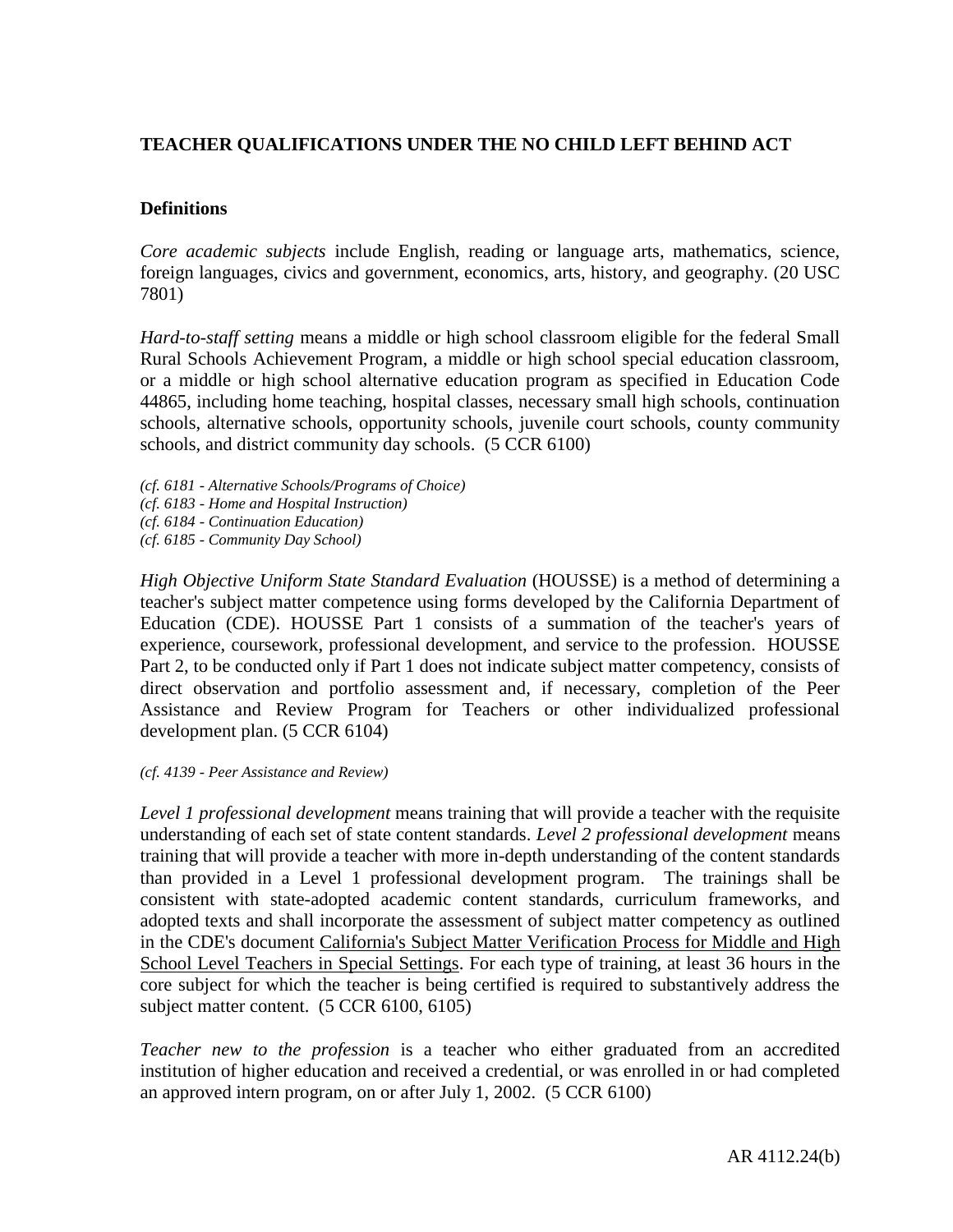*Teacher not new to the profession* is a teacher who either graduated from an accredited institution of higher education and received a credential, or was enrolled in or had completed an approved intern program, before July 1, 2002. (5 CCR 6100)

## **Teacher Qualifications**

To meet the teacher qualification requirements of the federal No Child Left Behind Act (NCLB), a teacher of a core academic subject shall meet all of the following conditions: (20 USC 6319, 7801; 34 CFR 200.55, 200.56, 300.18; 5 CCR 6101, 6104, 6105, 6110)

- 1. Hold a bachelor's degree
- 2. Hold a full credential or be currently enrolled in an approved intern program for less than three years

*(cf. 4112.2 - Certification) (cf. 4112.21 - Interns)*

3. Demonstrate subject matter competency in accordance with the applicable requirements below

*(cf. 6171 - Title I Programs)*  $\backslash$ 

A teacher who holds a supplementary authorization or is employed on a local teaching assignment shall meet the teacher qualification requirements of NCLB if he/she holds a California teaching credential and has demonstrated subject matter competency for the grade span and subject matter taught. (5 CCR 6116)

A teacher shall not meet the teacher qualification requirements of NCLB if he/she is teaching with a short-term staff permit, a provisional internship permit, or a state or local waiver for the grade or subject taught. (5 CCR 6115, 80021, 80021.1)

### **Demonstration of Subject Matter Competency**

Subject matter competency shall be demonstrated in accordance with the following requirements based on the grade levels taught and the teacher's length of time in the profession:

1. An *elementary teacher who is new to the profession* shall pass a validated statewide subject matter examination certified by the Commission on Teacher Credentialing (CTC). (5 CCR 6102)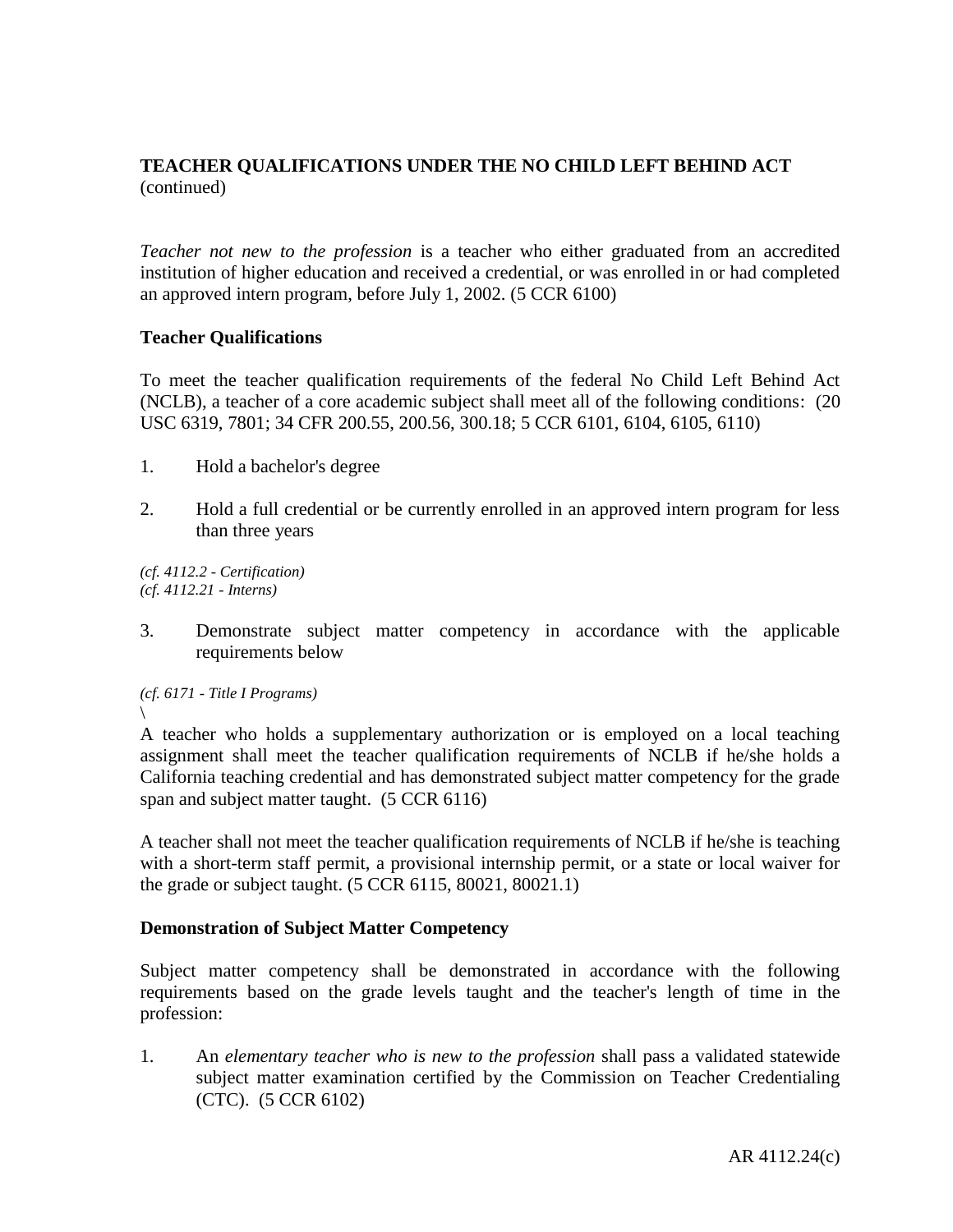- 2. An *elementary teacher who is not new to the profession* shall complete one of the following: (5 CCR 6103-6104)
	- a. A validated statewide subject matter examination that the CTC has utilized to determine subject matter competency for credentialing purposes
	- b. The HOUSSE, as defined above, to determine the teacher's subject matter competency in each of the core academic subjects taught by the teacher
- 3. An *elementary special education teacher teaching multiple subjects* exclusively to students with disabilities may either: (20 USC 1401; 34 CFR 300.18; 5 CCR 6111)
	- a. Meet the requirements above for teachers who are new or not new to the profession, as applicable
	- b. In the case of a new special education teacher who has demonstrated subject matter competency in mathematics, language arts, or science, demonstrate competency in the other core academic subject(s) he/she teaches through the HOUSSE no later than two years after the date of employment

### **Satisfaction of Requirements Outside District**

A teacher who has been determined by another district in California to have met the teacher qualification requirements for the grade level and/or subject taught shall not be required to demonstrate again that he/she meets those requirements. (5 CCR 6120)

A teacher who has been determined to meet subject matter competency requirements outside of California shall be considered to have met those requirements for the particular subject and/or grade span in California. The date of issuance of a valid out-of-state credential shall be used to identify a teacher as new or not new to the profession. (5 CCR 6125)

A teacher prepared in a country other than the United States shall be considered to have met NCLB teaching requirements if he/she: (5 CCR 6126)

- 1. Holds a degree from a foreign college or university that is at least equivalent to a bachelor's degree offered by an American institution of higher education
- 2. Has completed a teacher preparation program that meets CTC requirements for outof-country trained teachers
- 3. Demonstrates subject matter competency for the grade span and subjects taught through the same or equivalent processes and methods required of California teachers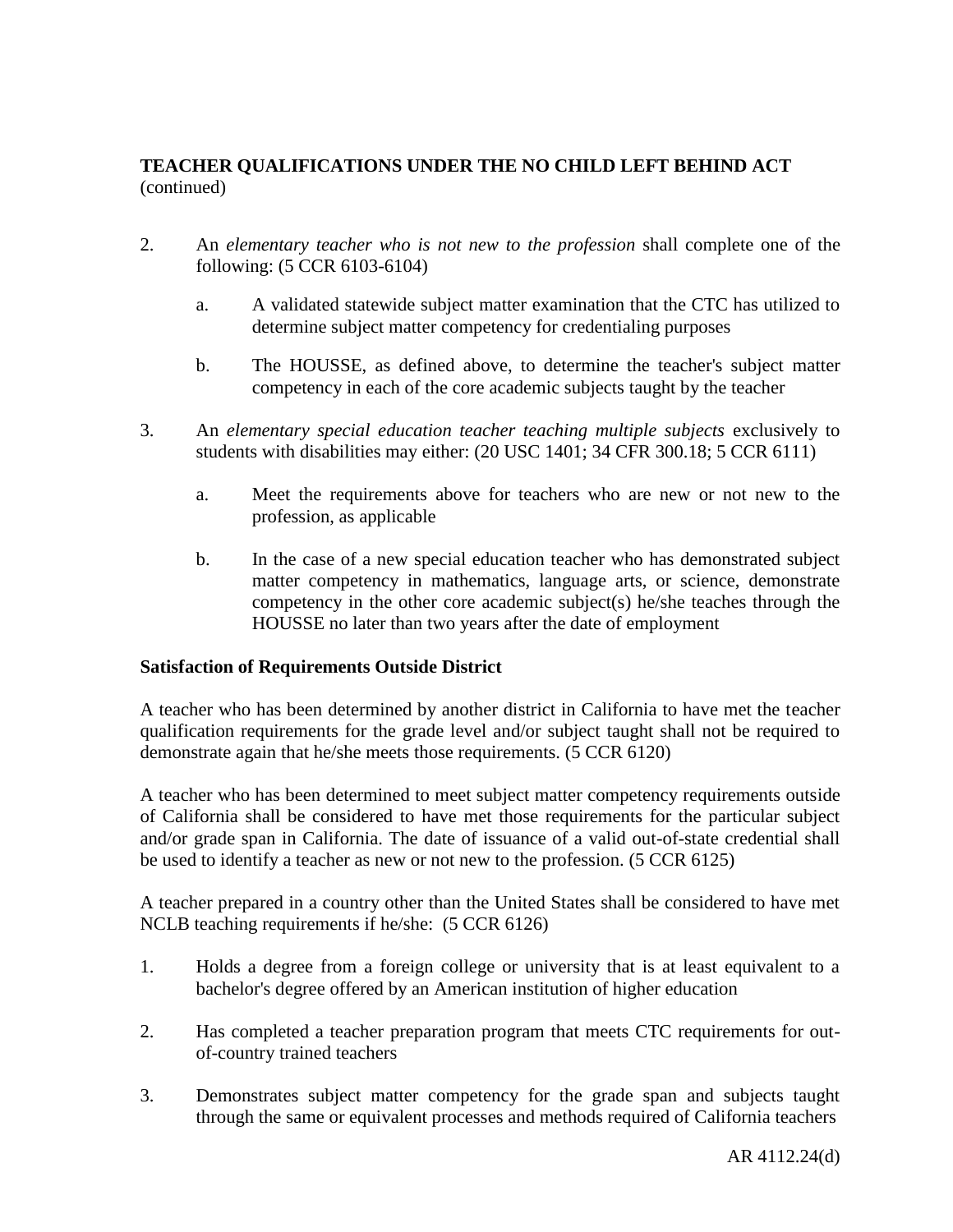# 4. Holds a California teaching credential

### **Certification of Compliance**

All teachers teaching core academic subjects shall complete and sign a certificate of compliance with NCLB requirements and attach appropriate documentation. The Superintendent/Principal or designee shall verify the information and retain the signed original copy.

The Superintendent/Principal shall annually attest in writing as to whether the school is in compliance with NCLB requirements related to teacher qualifications. Copies of the attestation shall be maintained at the school office and shall be available to any member of the public upon request. (20 USC 6319)

## **District Plan for Highly Qualified Teachers**

Within the Title I local educational agency plan, the Superintendent/Principal or designee shall develop a plan for ensuring that all teachers of core academic subjects will meet NCLB requirements in accordance with law. As part of this plan, the Superintendent/Principal or designee shall provide high-quality professional development designed to enable teachers to meet NCLB requirements. (20 USC 6312, 6319)

### **Parental Notifications**

At the beginning of each school year, the Superintendent/Principal or designee shall notify the parents/guardians of each student attending a school receiving Title I funds that they may request information regarding the professional qualifications of their child's classroom teacher including, but not limited to: (20 USC 6311)

- 1. Whether the teacher has met state qualification and licensing criteria for the grade levels and subject areas in which the teacher provides instruction
- 2. Whether the teacher is teaching under emergency or other provisional status through which state qualification or licensing criteria have been waived
- 3. The baccalaureate degree major of the teacher and any other graduate certification or degree held by the teacher, and the field of discipline of the certification or degree
- 4. Whether the student is provided services by paraprofessionals and, if so, their qualifications

*<sup>(</sup>cf. 1312.4 - Williams Uniform Complaint Procedures) (cf. 4222 - Teacher Aides/Paraprofessionals)*

*<sup>(</sup>cf. 5145.6 - Parental Notifications)*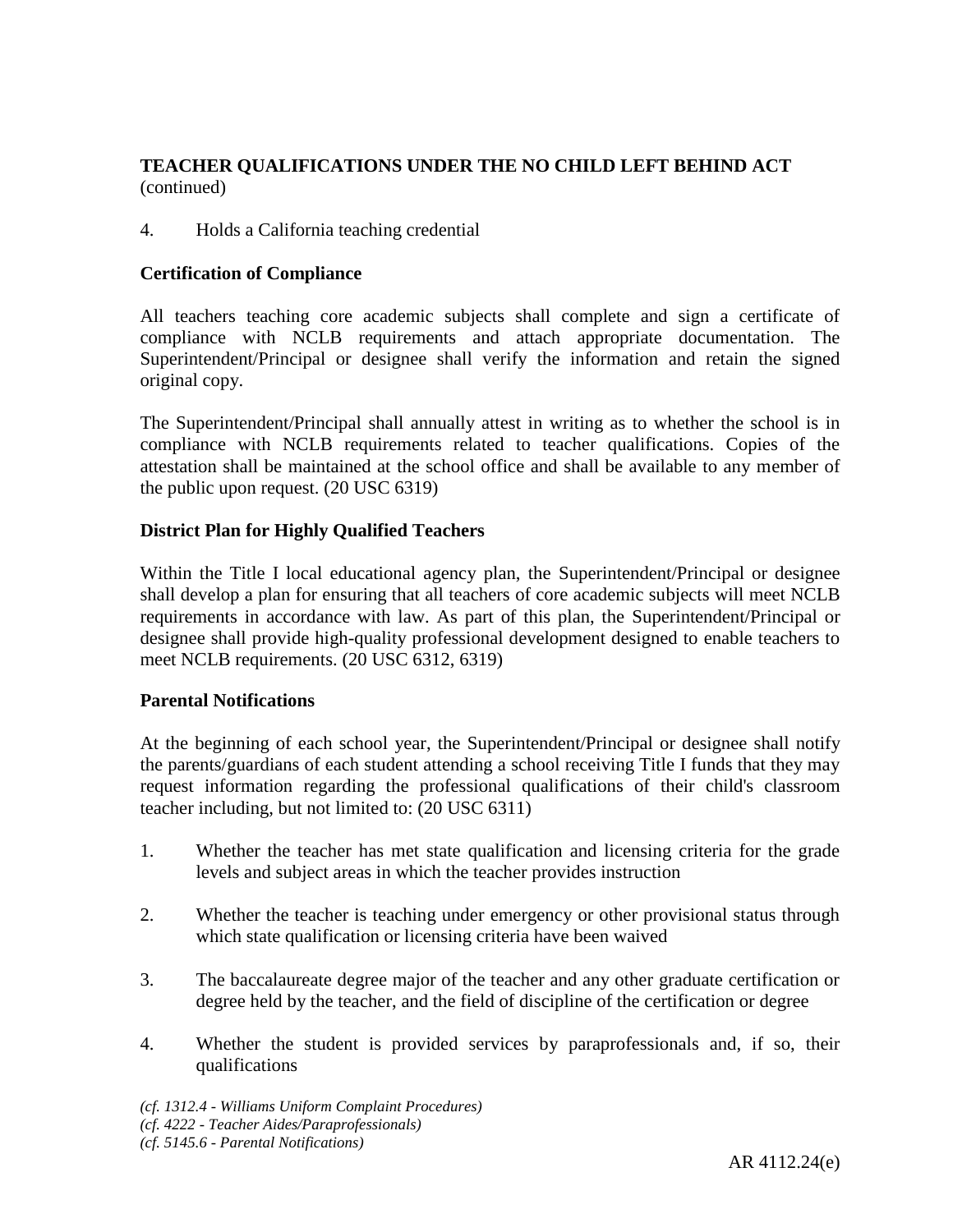In addition, the Superintendent/Principal or designee shall provide timely notice to individual parents/guardians of students attending a Title I school whenever their child has been assigned to or has been taught for four or more consecutive weeks by a teacher of a core academic subject who does not meet NCLB teacher qualification requirements. (20 USC 6311; 34 CFR 200.61)

The Superintendent/Principal or designee shall notify teachers, as appropriate, prior to distributing the above notice to parents/guardians.

The notice and information provided to parents/guardians shall be in an understandable and uniform format and, to the extent practicable, be provided in a language that the parents/guardians can understand. (20 USC 6311)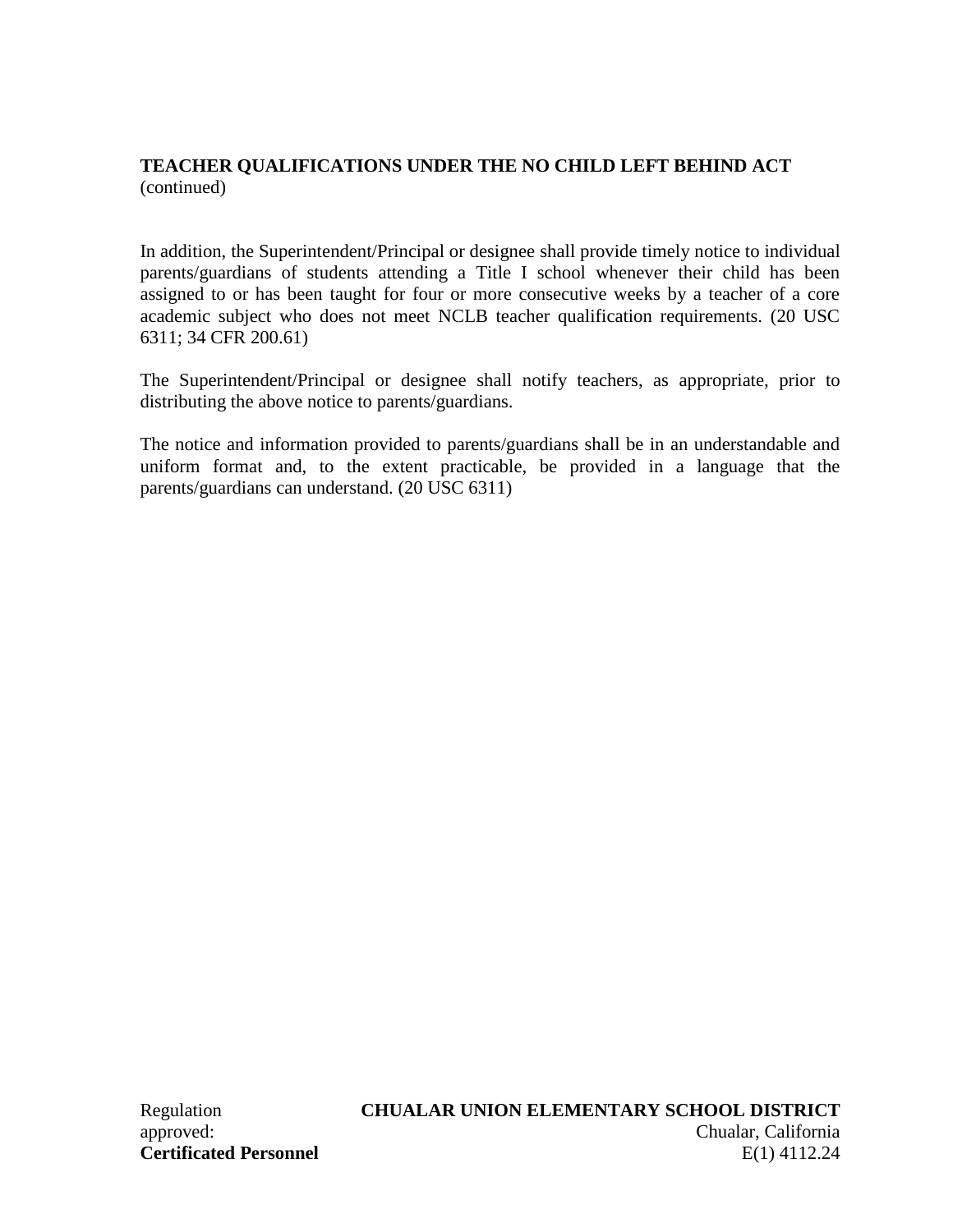# **ATTESTATION REGARDING QUALIFICATIONS OF TITLE I TEACHERS**

*Instructions:* The following certification must be annually completed and signed by the Superintendent/Principal in a school that operates a Title I program pursuant to 20 USC 6314 (schoolwide programs) and 20 USC 6315 (targeted assistance schools).

School: \_\_\_\_\_\_\_\_\_\_\_\_\_\_\_\_\_\_\_\_\_\_\_\_\_ Superintendent/Principal: \_\_\_\_\_\_\_\_\_\_\_\_\_\_\_\_\_\_\_\_

I certify that all teachers hired after the first day of the 2002-03 school year to teach core academic subjects in a program supported by Title I funds meet the following qualifications:

- 1. Hold at least a bachelor's degree
- 2. Have a credential or are currently enrolled in an approved intern program for less than three years
- 3. Have demonstrated subject matter competence as required by 5 CCR 6100-6115 for the grade level(s) taught and the teacher's length of time in the profession

\_\_\_\_\_\_\_\_\_\_\_\_\_\_\_\_\_\_\_\_\_\_\_\_\_\_\_\_\_\_\_\_\_ \_\_\_\_\_\_\_\_\_\_\_\_\_\_\_\_\_\_\_\_\_\_\_

Signature of Superintendent/Principal Date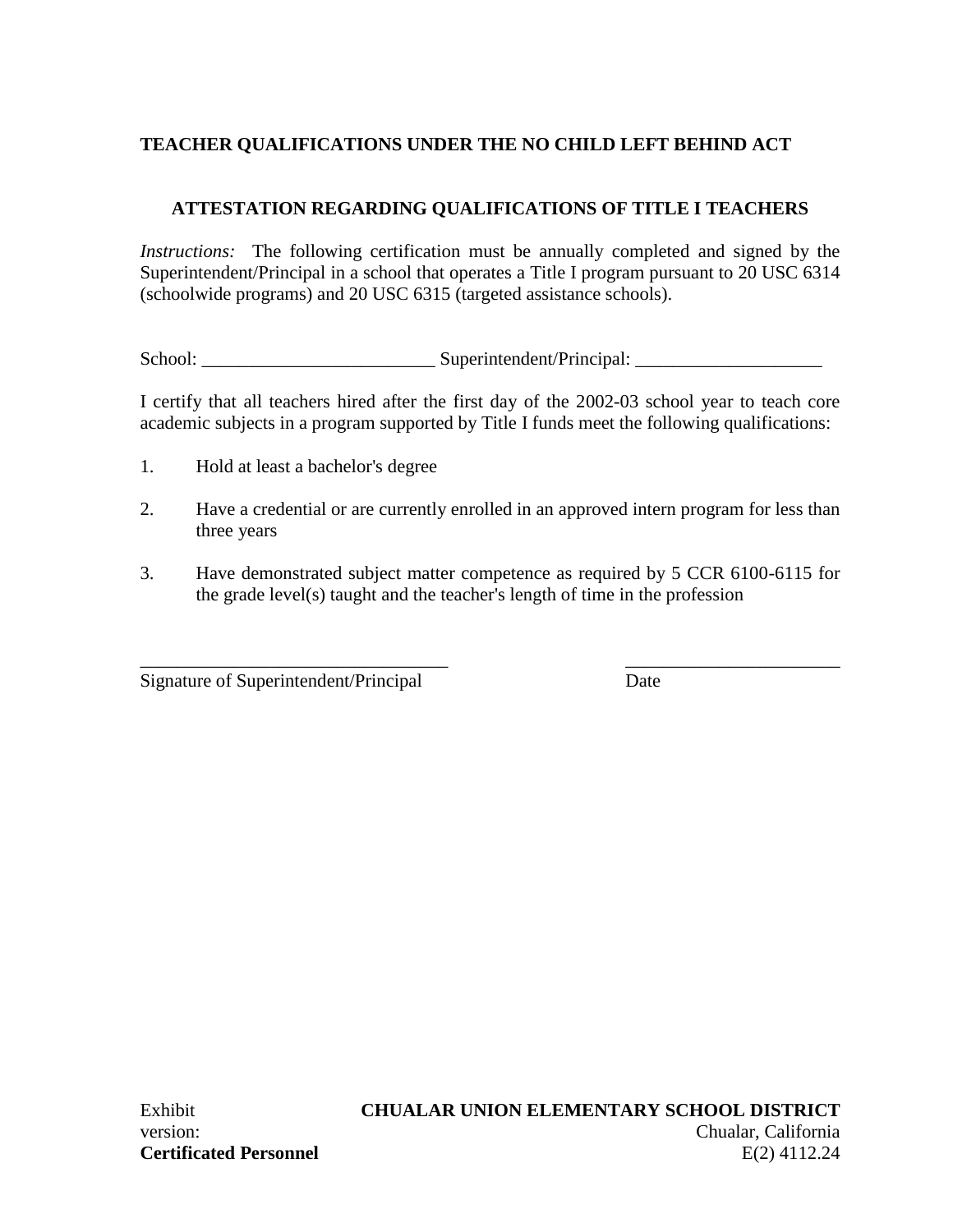# **PARENTAL NOTIFICATION OF TEACHER QUALIFICATIONS**

To Parents/Guardians:

Your child is attending a school receiving Title I federal funds under the federal No Child Left Behind Act (NCLB).

Under NCLB, teachers of core academic subjects are required to hold state certification and demonstrate subject matter competency for the grade span or subject matter taught. These requirements help us to ensure that all our students receive the best education by teachers who are highly skilled and knowledgeable in their subject areas.

This federal law requires the school to notify you that a teacher who has not yet completed the process for meeting NCLB requirements has taught your child for four or more consecutive weeks. However, the teacher is authorized to teach in California and is working toward completion of the requirements. Our school district continues to monitor teacher qualifications and to provide additional support and training, as necessary, to help teachers meet the requirements.

You may contact **[insert school name]** to request the qualifications of your child's teacher. If you have any questions, please contact [insert Superintendent/Principal name] at [insert telephone number] .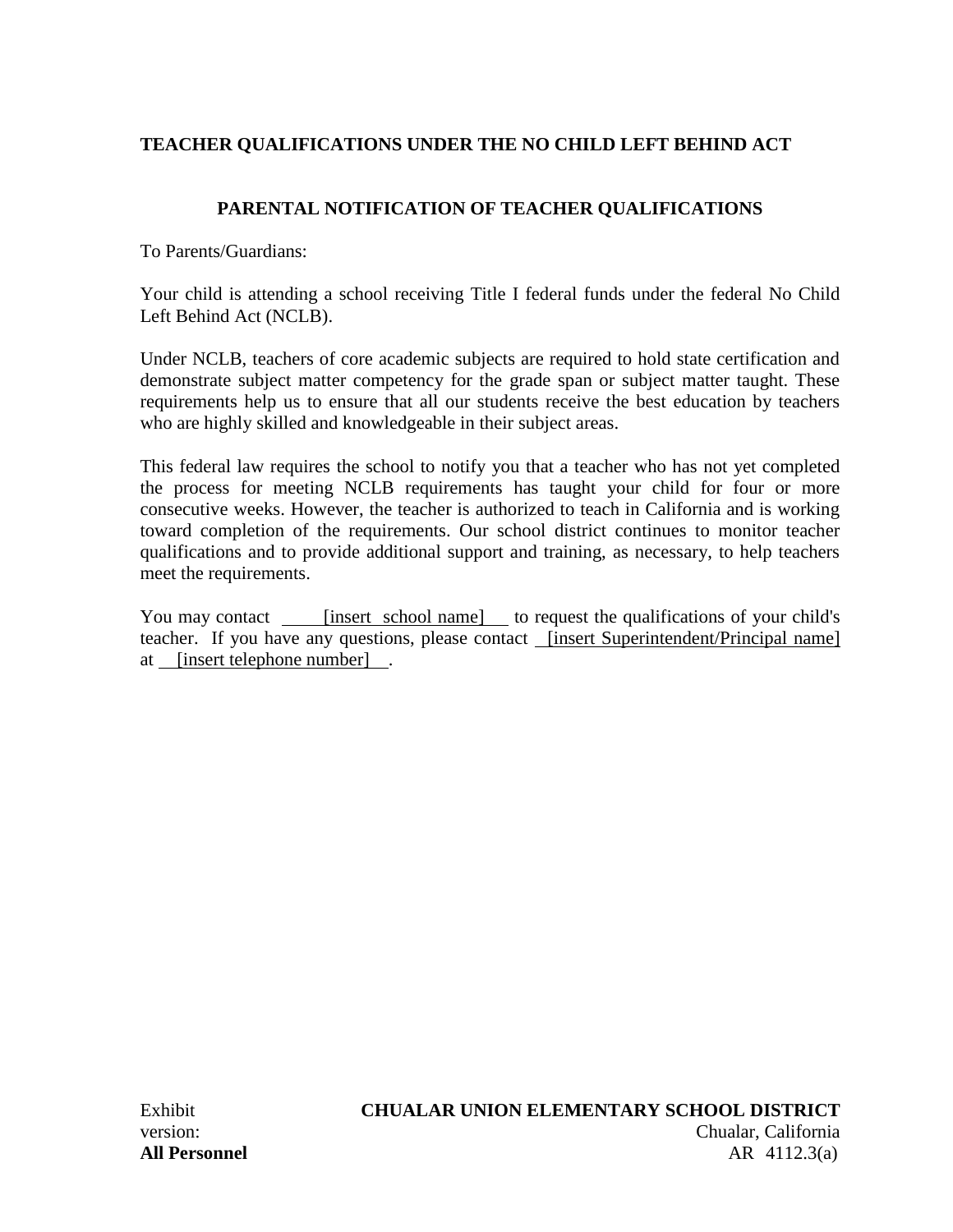# **OATH OR AFFIRMATION** 4312.3

All district employees are declared by law to be disaster service workers and thus shall take the oath or affirmation required for disaster service workers before beginning employment with the district. In the event of natural, manmade or war-caused emergencies which result in conditions of disaster or extreme peril to life, property and resources, all district employees are subject to disaster service activities as assigned to them by their supervisors or by law. (Government Code 3100-3102)

*(cf. 3516 - Emergencies and Disaster Preparedness Plan) (cf. 9224 - Oath or Affirmation)*

Legally employed noncitizens shall be exempt from taking this oath. (Government Code 3101)

At the advice of legal counsel, the Superintendent/Principal or designee may exempt an employee from taking the oath if he/she raises a valid religious objection.

The Superintendent/Principal or other person authorized in Education Code 60 shall administer the oath or affirmation when a district employee is hired.

In the case of intermittent, temporary, emergency or successive employments, the Superintendent/Principal or designee may determine that the oath shall be effective for all successive periods of employment which begin within one calendar year from the date that the oath was subscribed. (Government Code 3102)

#### *(cf. 4121 - Temporary/Substitute Personnel)*

The Superintendent/Principal or designee shall file the executed oath or affirmation within 30 days of the date on which it is taken and subscribed. An employee's oath or affirmation may be destroyed five years after the termination of employment. (Government Code 3105)

### **Reimbursement of Expenses for Disaster Service Workers**

Whenever an employee seeks compensation or reimbursement of expenses as a disaster service worker, the Superintendent/Principal or designee shall ascertain and certify that the employee has taken the oath or affirmation. (Government Code 3107)

*Legal Reference: (see next page)*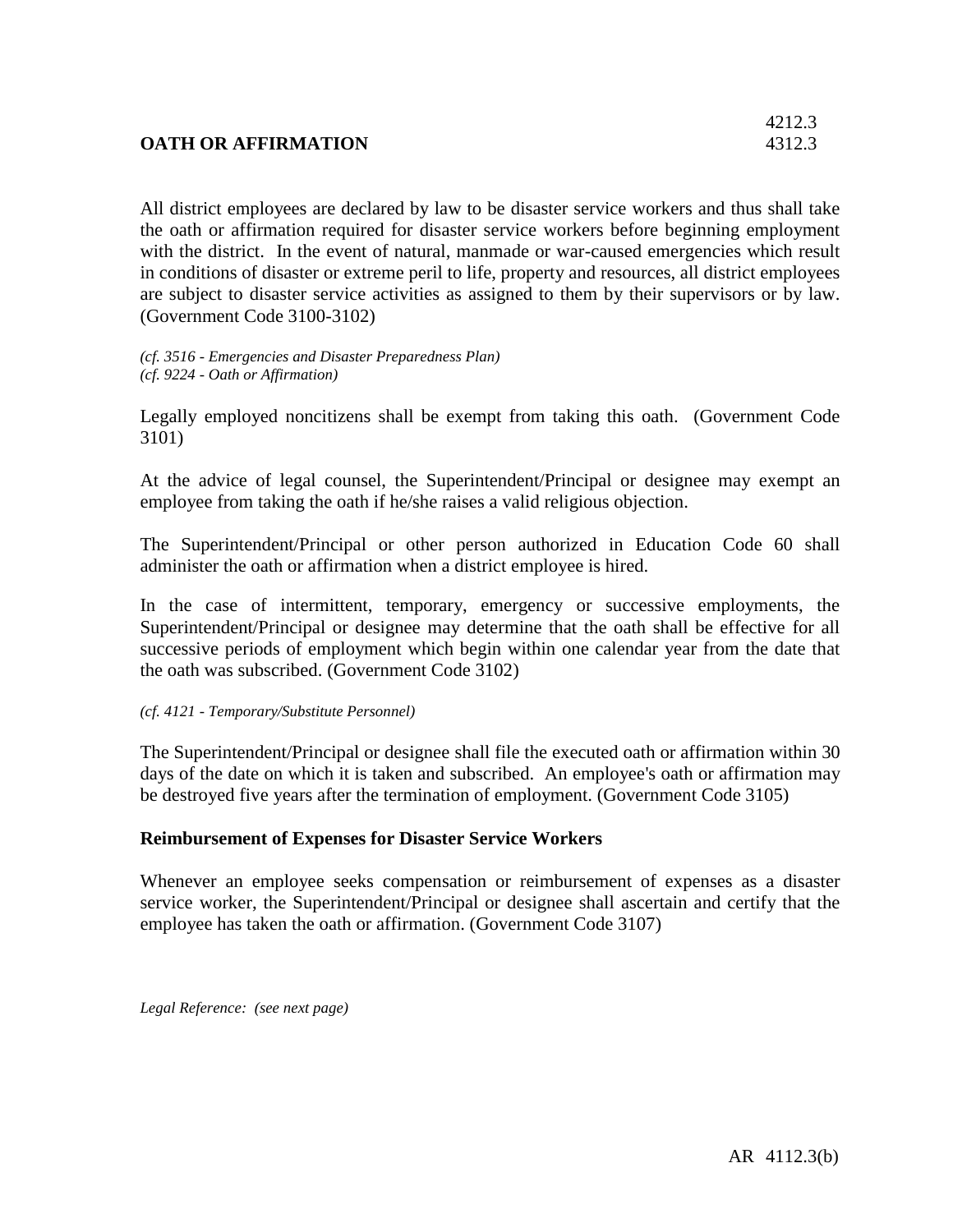4212.3 4313.3

#### **OATH OR AFFIRMATION** (continued)

*Legal Reference:*

*EDUCATION CODE 60 Persons authorized to administer and certify oaths 44334 Oath or affirmation required for credential 44354 Administration of oath required for credential GOVERNMENT CODE 3100-3109 Oath or affirmation of allegiance CALIFORNIA CONSTITUTION Article 20, Section 3 Oath of office COURT DECISIONS Chilton v. Contra Costa Community College District 55 Cal. App. 3d 544 (1976) Vogel v. County of Los Angeles (1967) 68 Cal. 2d 18, 22*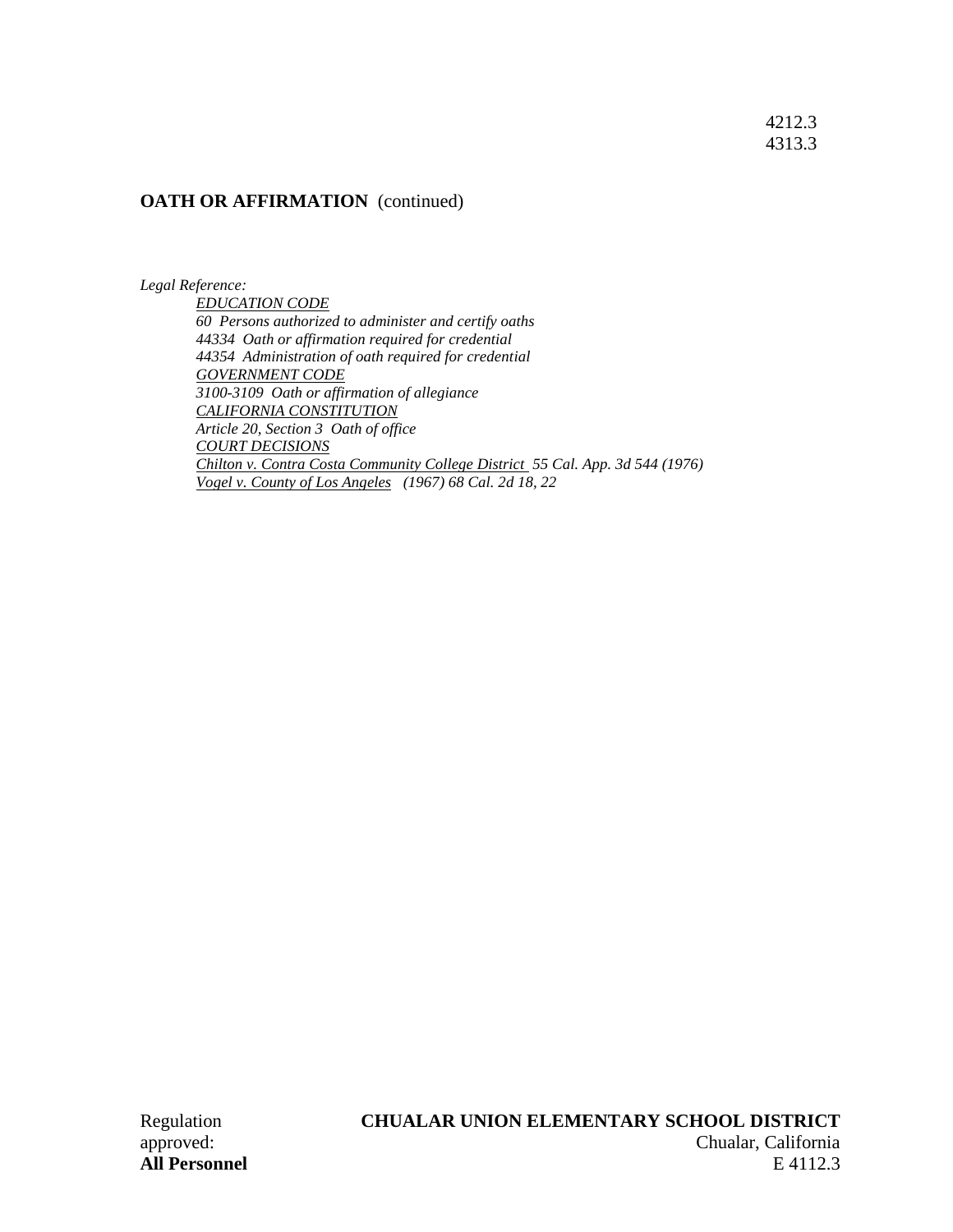# **OATH OR AFFIRMATION** 4312.3

I, , do solemnly swear (or affirm) that I will support and defend the Constitution of the United States and the Constitution of the State of California against all enemies, foreign and domestic; that I will bear true faith and allegiance to the Constitution of the United States and the Constitution of the State of California; that I take this obligation freely, without any mental reservation or purpose of evasion; and that I will well and faithfully discharge the duties upon which I am about to enter.

I understand that as a public employee I am a disaster service worker pursuant to Government Code 3100 and 3102 and that I am required to take this oath before entering the duties of my employment. In the event of natural, manmade or war-caused emergencies which result in conditions of disaster or extreme peril to life, property and resources, I am subject to disaster services activities assigned to me by my supervisor.

(Signature)

Certified by:

(Person who administers the oath)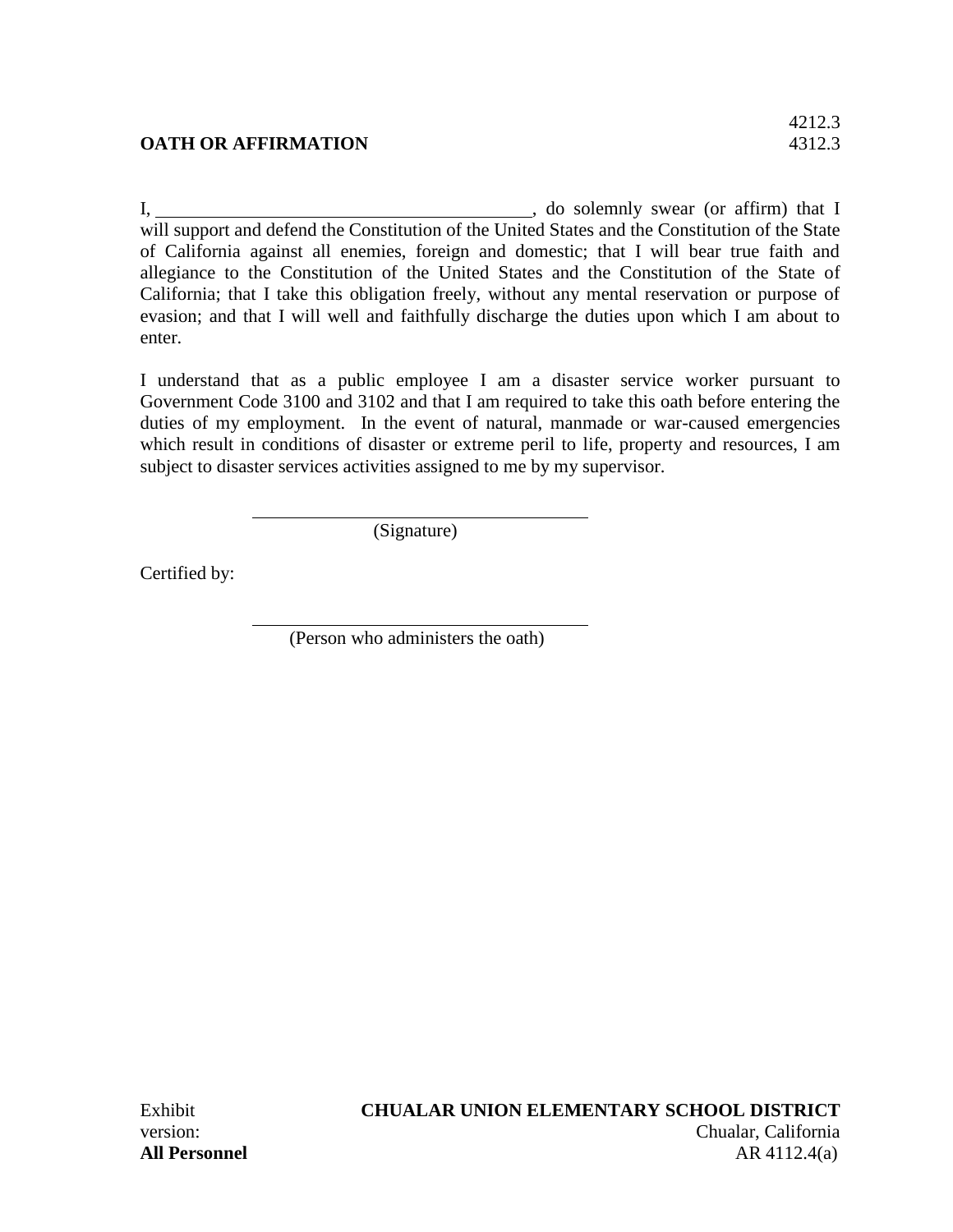# **HEALTH EXAMINATIONS** 4312.4

#### **Tuberculosis Tests**

No applicant shall be initially employed in a classified or certificated position unless, within the past 60 days, he/she has submitted to an intradermal tuberculin skin test or other approved tuberculin test and, if that test was positive, has subsequently obtained an x-ray of the lungs. The applicant shall submit to the district a certificate signed by an authorized health care provider indicating that he/she is free of active tuberculosis. (Education Code 49406; 5 CCR 5503)

The cost of the pre-employment tuberculosis examination shall be paid by the applicant.

An applicant who was previously employed in another California school district or private or parochial school may fulfill the tuberculosis examination requirement either by producing a certificate showing that he/she was examined within the last four years and found to be free of active tuberculosis or by having his/her previous employer verify that it has on file a certificate which contains that evidence. (Education Code 49406)

Every district employee who tests negative shall undergo a tuberculosis examination at least once every four years, or more often if so directed by the Board of Trustees upon recommendation of the county health officer, for as long as the employee's test remains negative. An employee with a documented positive test for tuberculosis infection shall no longer be required to submit to the examination but shall be referred to the county health officer within 30 days of the examination to determine the need for follow-up care. (Education Code 49406)

Tuberculosis tests for employees shall be provided by the district or at district expense. (Education Code 44839, 45122, 49406)

If an employee's religious belief prevents him/her from undergoing a tuberculosis examination, the employee shall file an affidavit stating that he/she adheres to the faith or teachings of a well-recognized religious sect, denomination, or organization and, in accordance with its creed, tenets, or principles, depends for healing upon prayer in the practice of religion and that, to the best of his/her knowledge or belief, he/she is free from active tuberculosis. In order to exempt the individual, the Board shall determine by resolution, after a hearing, that the health of students would not be jeopardized. (Education Code 49406)

The Superintendent/Principal or designee may exempt from the tuberculosis testing requirement classified employees who are employed for less than a school year if their functions do not require frequent or prolonged contact with students. (Education Code 49406)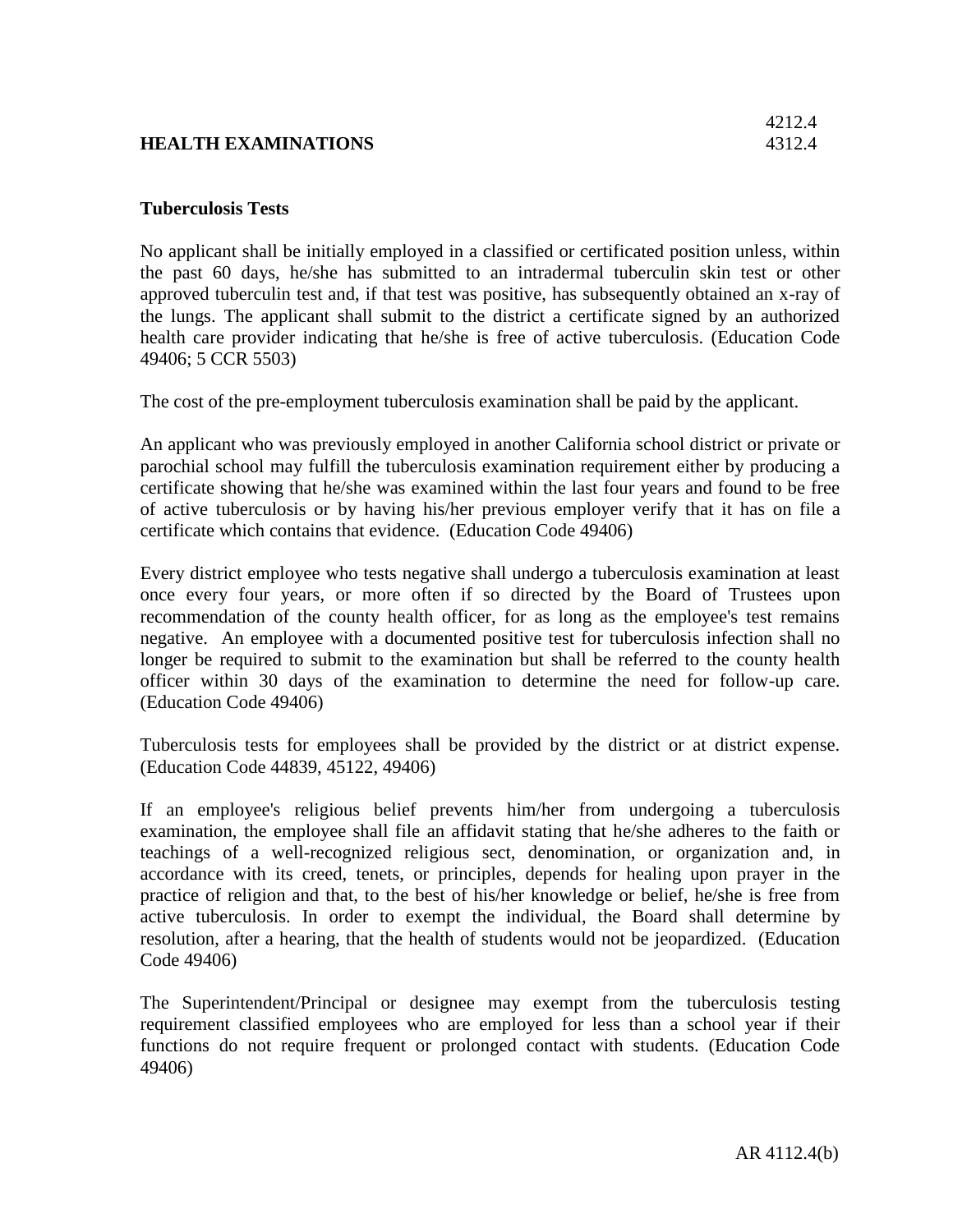### **HEALTH EXAMINATIONS** (continued)

The Superintendent/Principal or designee may exempt a pregnant employee from the requirement that a positive tuberculin skin test be followed by an x-ray of the lungs, for a period not to exceed 60 days following termination of the pregnancy. (Education Code 49406)

### **Medical Certification for Communicable Diseases for Certificated Employees**

The Board shall not fill a position requiring certification with an applicant who has not previously been employed in a certificated position in California or a retirant who has not been employed as a retirant, unless the district has on file a medical certification completed and submitted directly to the district by an authorized health care provider. (Education Code 44839, 44839.5)

#### *(cf. 4117.14/4317.14 - Postretirement Employment)*

The medical certification shall certify that the applicant or retirant is free from any disabling disease which would render him/her unfit to instruct or associate with children. The medical examination referred to in the certificate must have been conducted within six months of the date that the certificate is filed. (Education Code 44839, 44839.5; 5 CCR 5503)

#### *(cf. 4119.41/4219.41/4319.41 - Employees with Infectious Disease)*

Applicants and retirants shall pay for the cost of obtaining the medical certification. (Education Code 44849, 44839.5)

The Board may require certificated employees and/or retirants to undergo, at district expense, a periodic medical examination pursuant to Education Code 44839 or 44839.5 to determine that they are free from any communicable disease making them unfit to instruct or associate with children. (Education Code 44839, 44839.5)

### **Mental Examination for Certificated Employees**

A certificated employee may be suspended or transferred to other duties if the Board has reasonable cause to believe that the employee is suffering from mental illness of such a degree as to render him/her incompetent to perform his/her duties. In such a case, the district shall follow the process specified in Education Code 44942 and the district's collective bargaining agreement, including the opportunity for the employee to be examined by a panel of psychiatrists or psychologists.

*(cf. 4032 - Reasonable Accommodation) (cf. 4118 - Suspension/Disciplinary Action)*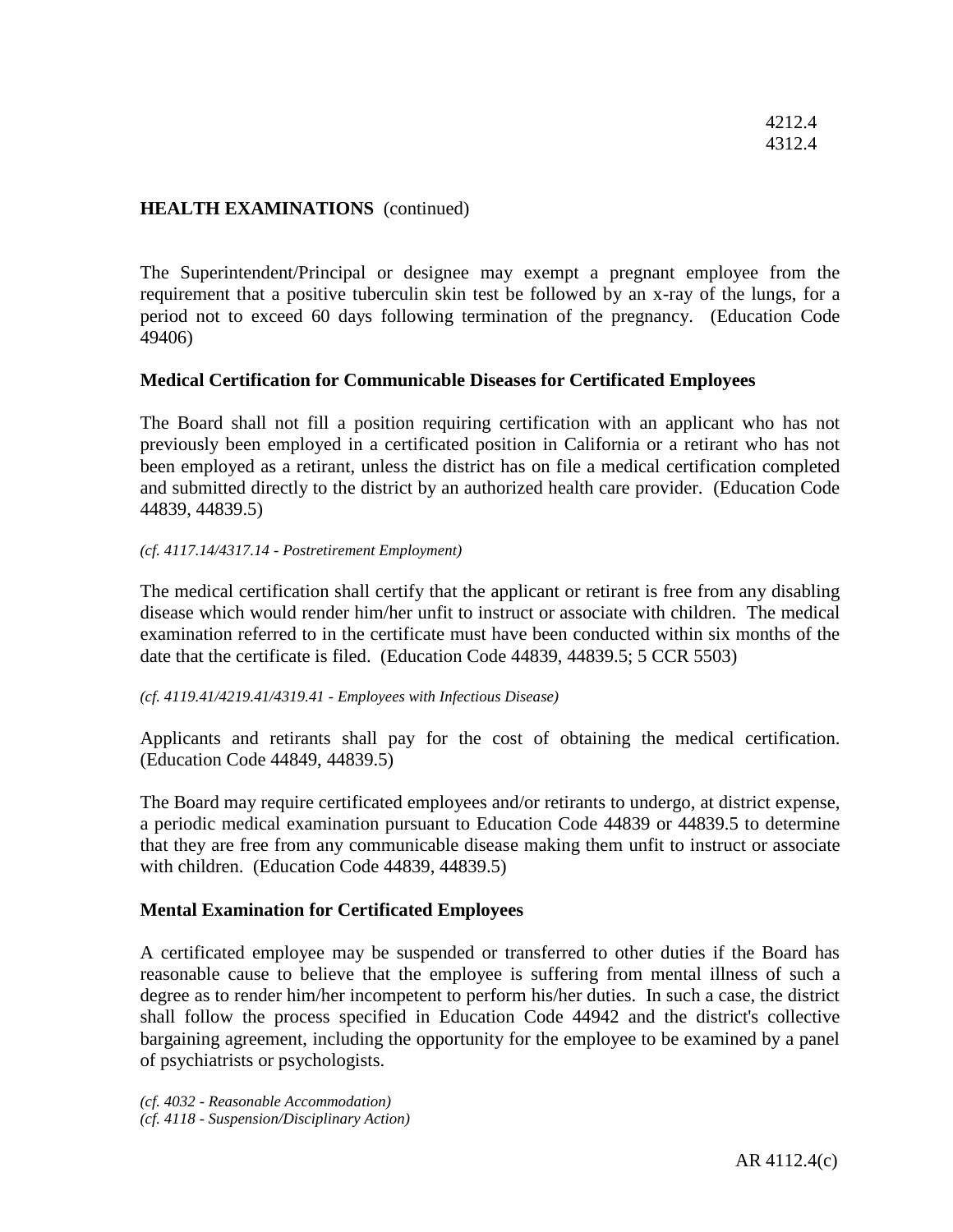#### 4212.4 4312.4

#### **HEALTH EXAMINATIONS** (continued)

*Legal Reference:*

*EDUCATION CODE 44839 Medical certificate; periodic medical examination 44839.5 Requirements for employment of retirant 44932 Grounds for dismissal of permanent employee 44942 Suspension or transfer of certificated employee on ground of mental illness 45122 Physical examinations 49406 Examination for tuberculosis BUSINESS AND PROFESSIONS CODE 2700-2838 Nurses 3500-3546 Physician assistants HEALTH AND SAFETY CODE 121525 Private and parochial school employees, examination for tuberculosis CODE OF REGULATIONS, TITLE 5 5502 Filing of notice of physical examination for employment of retired persons 5503 Physical examination for employment of retired persons 5504 Medical certification procedures COURT DECISIONS Doe v. Lincoln Unified School District, (2010) 188 Cal.App.4th 758 Leonel v. American Airlines, Inc., (2005) 400 F.3d. 702 Raven v. Oakland Unified School District, (1989) 213 Cal.App.3d 1347*

*Management Resources:*

*WEB SITES*

*California Department of Public Health: http://www.cdph.ca.gov Centers for Disease Control and Prevention: http://www.cdc.gov Public Health Institute: http://www.phi.org U.S. Food and Drug Administration: http://www.fda.gov*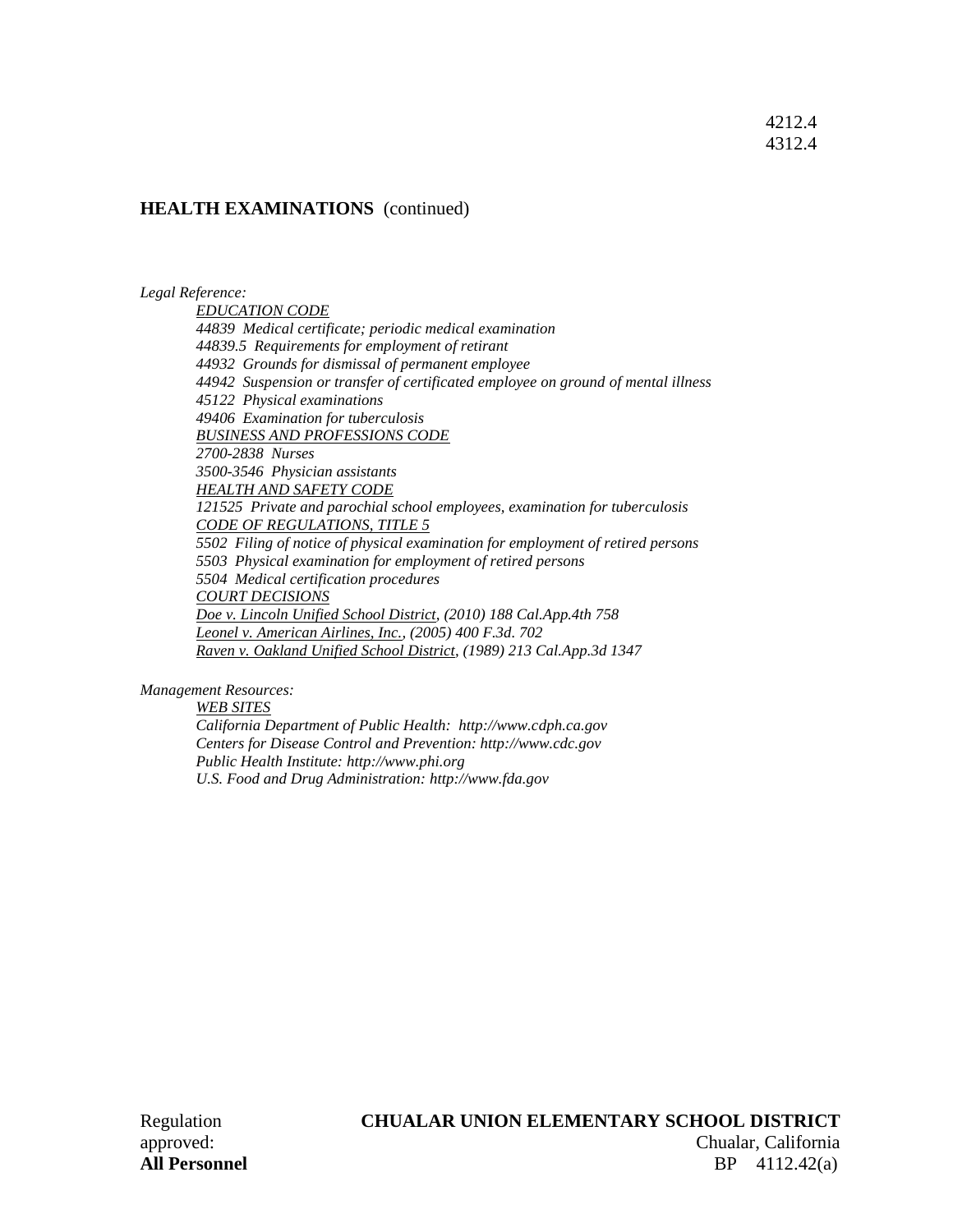# **DRUG AND ALCOHOL TESTING FOR SCHOOL BUS DRIVERS** 4312.42

The Board of Trustees desires to ensure that district-provided transportation is safe for students, staff, and the public. To that end, the Superintendent/Principal or designee shall establish a drug and alcohol testing program for all district drivers and other employees who hold a commercial driver's license which is necessary to perform duties related to their employment with the district. This program shall be designed to fulfill the requirements of state and federal law.

*(cf. 3540 - Transportation) (cf. 3543 - Transportation Safety and Emergencies)*

The district's testing program shall include pre-employment drug testing and reasonable suspicion, random, post-accident, return-to-duty, and follow-up drug and alcohol testing of drivers. (49 USC 31306)

The Superintendent/Principal or designee shall contract for testing services and shall ensure that testing contractors and procedures are certified by the U.S. Department of Health and Human Services to conduct drug specimen analysis and to conform to the requirements of federal law.

*(cf. 3542 - School Bus Drivers) (cf. 4020 - Drug and Alcohol-Free Workplace)*

No driver may operate a district vehicle when his/her blood alcohol content is found to be .01 percent or greater. A driver shall not consume alcohol while on duty or for four hours prior to on-duty time and up to eight hours following an accident or until he/she undergoes a postaccident test, whichever occurs first. A driver shall not report for duty or remain on duty that requires performing safety-sensitive functions when the driver uses a controlled substance, unless so instructed by a physician. (49 CFR 382.205, 382.207, 382.209; Vehicle Code 34520.3; 13 CCR 1213.1)

Any driver who tests positive for alcohol or drugs or who refuses to submit to a test shall be removed from safety-sensitive functions and may be subject to disciplinary action up to and including dismissal in accordance with law, administrative regulations, and the district's collective bargaining agreement.

*(cf. 4117.4 - Dismissal) (cf. 4118 - Suspension/Disciplinary Action) (cf. 4218 - Dismissal/Suspension/Disciplinary Action)*

The Superintendent/Principal or designee shall ensure that each driver receives an explanation of the federal regulations and the district's policy and procedure in accordance with law. In addition, each driver shall sign a statement certifying that he/she has received a copy of the above materials. Representatives of employee organizations shall be notified of the availability of this information. (49 CFR 382.601)

4212.42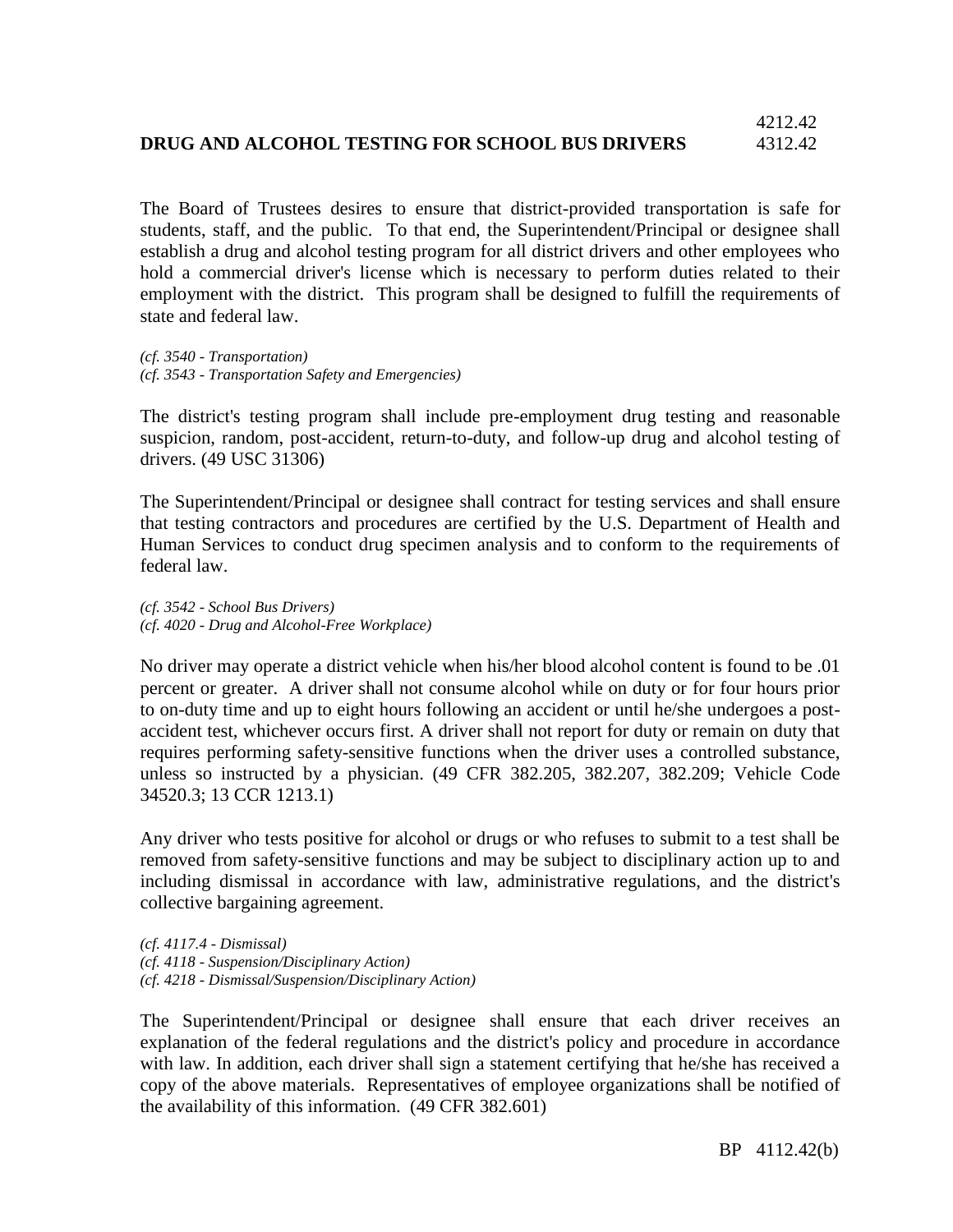#### **DRUG AND ALCOHOL TESTING FOR SCHOOL BUS DRIVERS** (continued)

*(cf. 4112.9/4212.9/4312.9 - Employee Notifications)*

*Legal Reference:*

*EDUCATION CODE 35160 Authority of governing boards VEHICLE CODE 34500-34520.5 Safety regulations CODE OF REGULATIONS, TITLE 13 1200-1293 Motor carrier safety, especially: 1213.1 Placing drivers out-of-service UNITED STATES CODE, TITLE 49 31306 Alcohol and controlled substances testing 41501-41507 Transportation Employee Testing Act CODE OF FEDERAL REGULATIONS, TITLE 49 40.1-40.413 Part 40, Procedures for transportation workplace drug and alcohol testing programs 382.101-382.605 Controlled substance and alcohol use and testing; especially: 382.205 On-duty use 382.207 Pre-duty use 382.209 Use following an accident*

*Management Resources:*

*WEB SITES California Highway Patrol: http://www.chp.ca.gov U.S. Department of Transportation, Office of Drug and Alcohol Policy and Compliance: http://www.dot.gov/ost/dapc*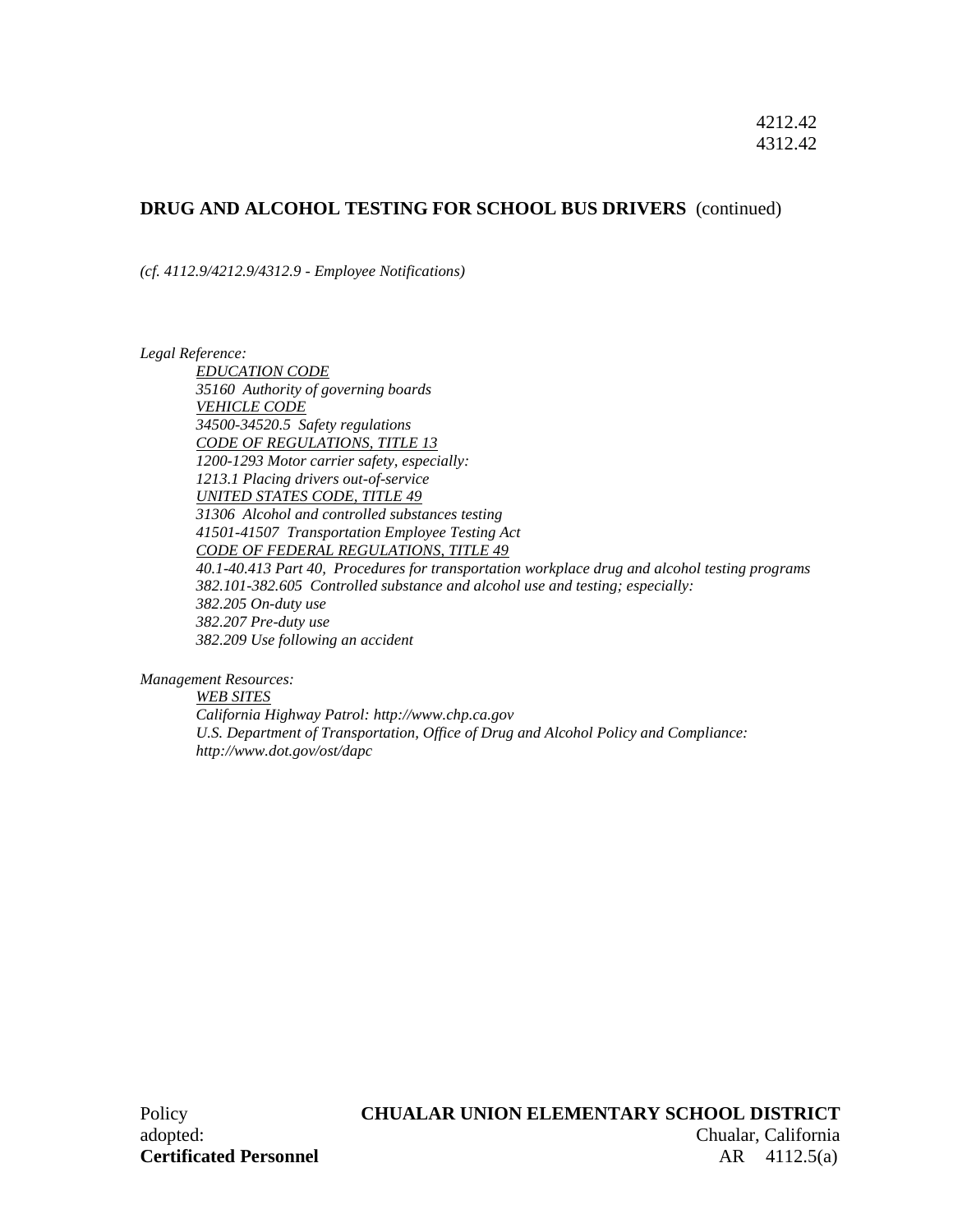# **CRIMINAL RECORD CHECK**

## **Applicants for Employment**

The Superintendent/Principal or designee shall ensure that each person to be employed submits fingerprints, either electronically through the Live Scan system or on fingerprint identification cards, for processing by the Department of Justice. If the district is using the Live Scan system, the Superintendent/Principal or designee shall also provide the applicant with a Live Scan request form and a list of nearby Live Scan locations.

The Superintendent/Principal or designee shall ensure that no person is hired in a position requiring certification qualifications or supervising positions requiring certification qualifications who has been convicted of a violent or serious felony as listed in Penal Code 667.5(c) or 1192.7(c), unless that person has obtained a certificate of rehabilitation and a pardon. (Education Code 44830.1)

*(cf. 4112 - Appointment and Conditions of Employment) (cf. 4112.2 - Certification)*

However, a certificated employee may be hired by the district, without obtaining a criminal record summary, if that employee became a permanent employee of another school district as of October 1, 1997. (Education Code 44830.1)

*(cf. 4121 - Temporary/Substitute Personnel)*

### **Temporary Certificate of Clearance**

Before issuing a temporary certificate of clearance to an applicant whose credential is being processed, the Superintendent/Principal or designee shall obtain a criminal record summary from the Department of Justice. The Superintendent/Principal or designee shall not issue a temporary certificate of clearance if the applicant has been convicted of a violent or serious felony, unless the applicant has obtained a certificate of rehabilitation and pardon. (Education Code 44332, 44332.5, 44332.6)

The Superintendent/Principal or designee may issue a temporary certificate of clearance without obtaining a criminal record summary to an employee currently and continuously employed by a district within the county who is serving under a valid credential and has applied for a renewal of that credential or for an additional credential. (Education Code 44332.6)

The Superintendent/Principal or designee may issue a temporary certificate of clearance to a person who has been convicted of a serious felony that is not also a violent felony, if that person can prove to the sentencing court of the offense in question, by clear and convincing evidence, that he/she has been rehabilitated for the purposes of school employment for at least one year. (Education Code 44332.6)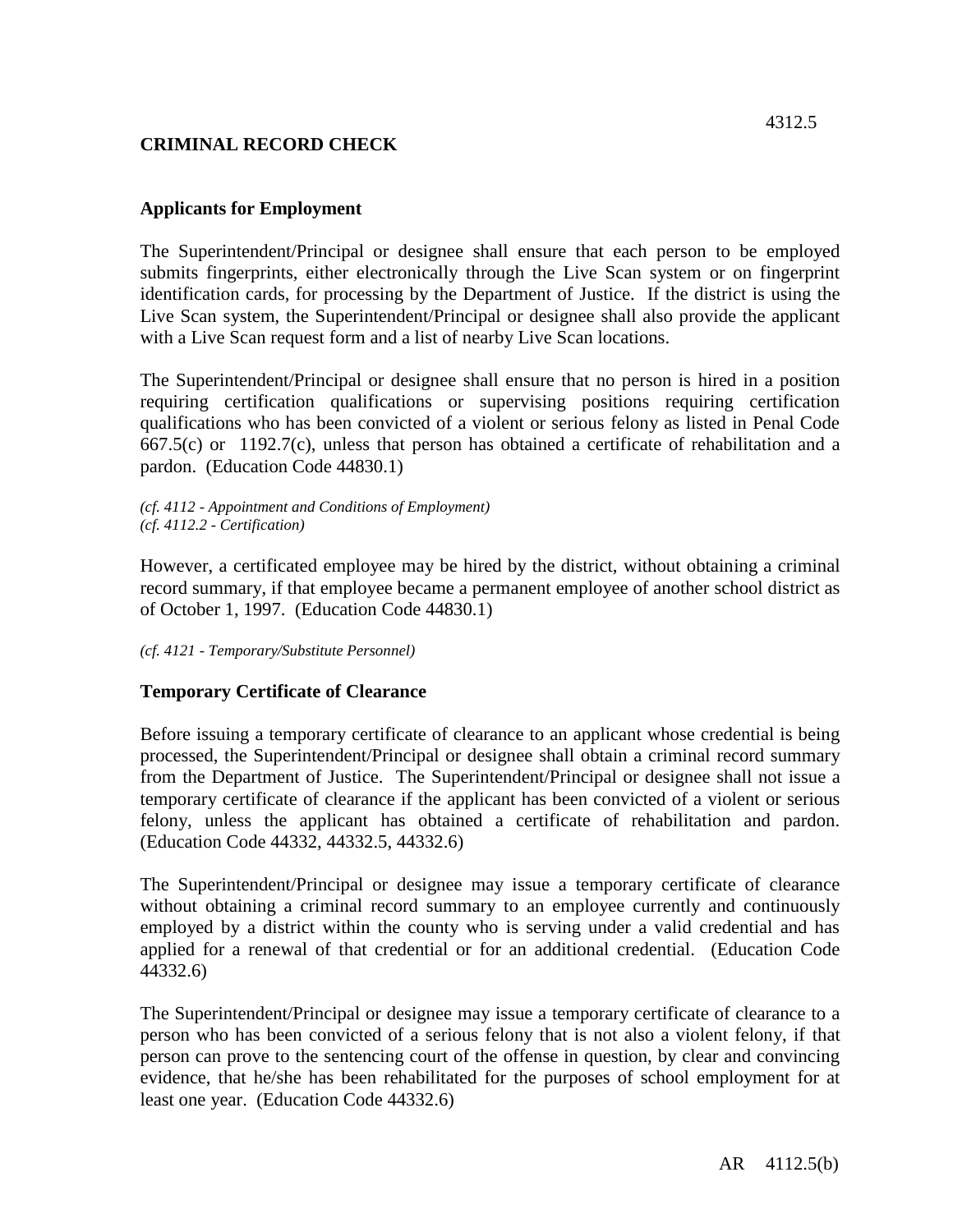## **CRIMINAL RECORD CHECK** (continued)

#### **Subsequent Arrest Notification**

The Superintendent/Principal or designee shall request subsequent arrest notification from the Department of Justice as provided under Penal Code 11105.2. (Education Code 44830.1)

*(cf. 4112.6/4212.6/4312.6 - Personnel Files) (cf. 4112.62/4212.62/4312.62 - Maintenance of Criminal Offender Records)*

#### **Current Employees**

The Superintendent/Principal or designee shall not retain in employment any current certificated employee who is a temporary employee, substitute employee or probationary employee serving before March 15 of the employee's second probationary year if he/she has been convicted of a violent or serious felony. (Education Code 44830.1)

Upon notification by the Department of Justice of such conviction, the Superintendent/Principal or designee shall immediately place that employee on leave without pay. (Education Code 44830.1)

When the district receives written electronic notification of the fact of conviction from the Department of Justice, the Superintendent/Principal or designee shall terminate that employee without regard to any other procedure for termination specified in the Education Code or district procedures, unless that employee has received a certificate of rehabilitation and a pardon. (Education Code 44830.1)

If the employee challenges the Department of Justice record and the Department of Justice withdraws in writing its notification, the Superintendent/Principal or designee shall immediately reinstate that employee with full restoration of salary and benefits for the period of time from the suspension without pay to the reinstatement. (Education Code 44830.1)

*Legal Reference: (see next page)*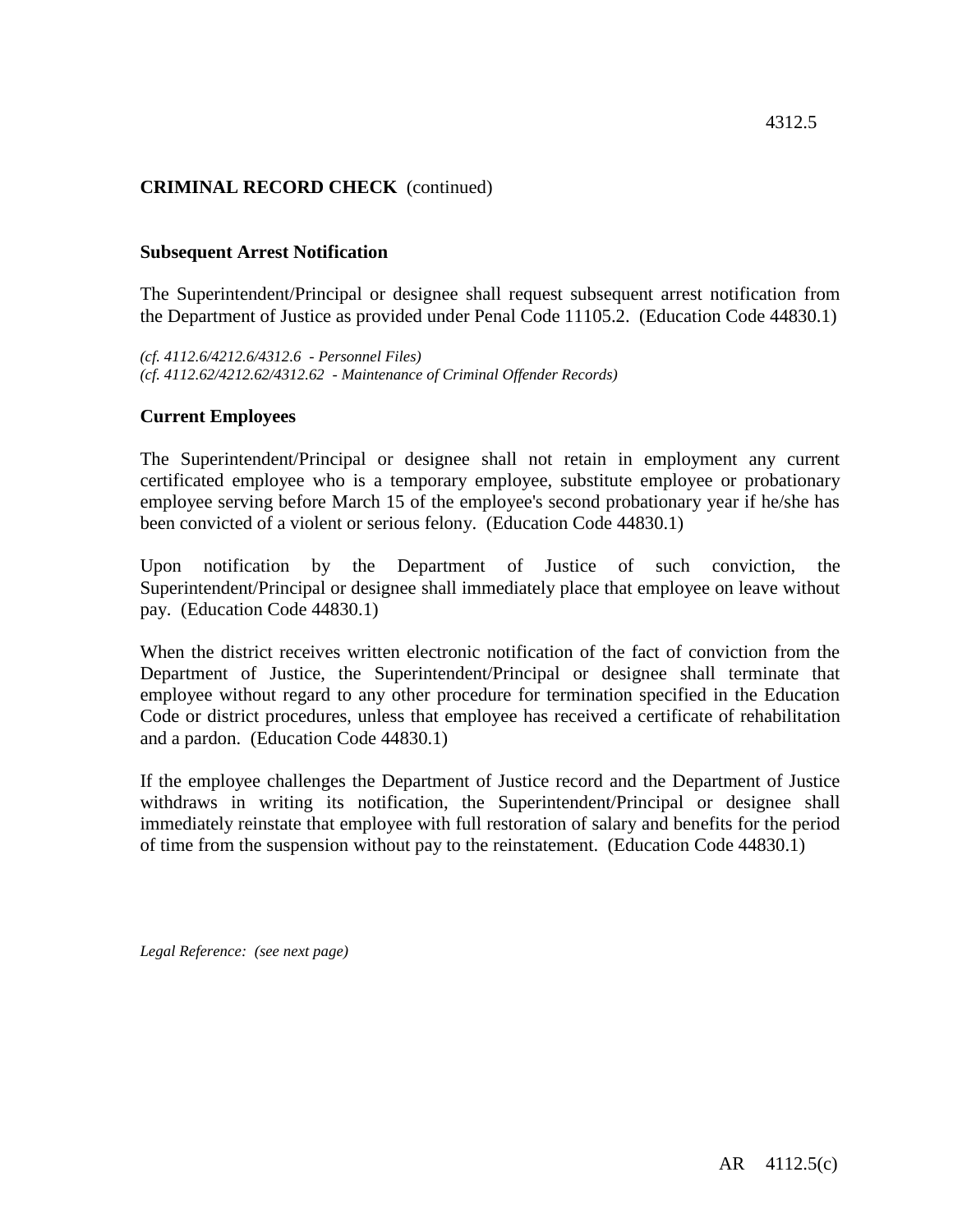#### **CRIMINAL RECORD CHECK** (continued)

*Legal Reference:*

*EDUCATION CODE 44010 Sex offense 44332 Temporary certificate 44332.5 Registering certificates by certain districts 44332.6 Criminal record check, county board of education 44346.1 Applicants for credential, conviction of a violent or serious felony 44830.1 Certificated employees, conviction of a violent or serious felony 44830.2 Certificated employees; interagency agreement 44836 Conviction of a sex offense 45122.1 Classified employees, conviction of a violent or serious felony 45125 Use of personal identification cards to ascertain conviction of crime 45125.01 Classified employees; interagency agreements 45125.5 Automated records check 45126 Duty of Department of Justice to furnish information PENAL CODE 667.5 Prior prison terms, enhancement of prison terms 1192.7 Plea bargaining limitation 11105.2 Subsequent arrest notification CODE OF REGULATIONS, TITLE 11 703 Release of criminal offender record information 708 Destruction of criminal offender record information*

*Management Resources:*

*WEB SITES Department of Justice/Attorney General's Office: http://www.caag.state.ca.us/app CSBA: http://www.csba.org*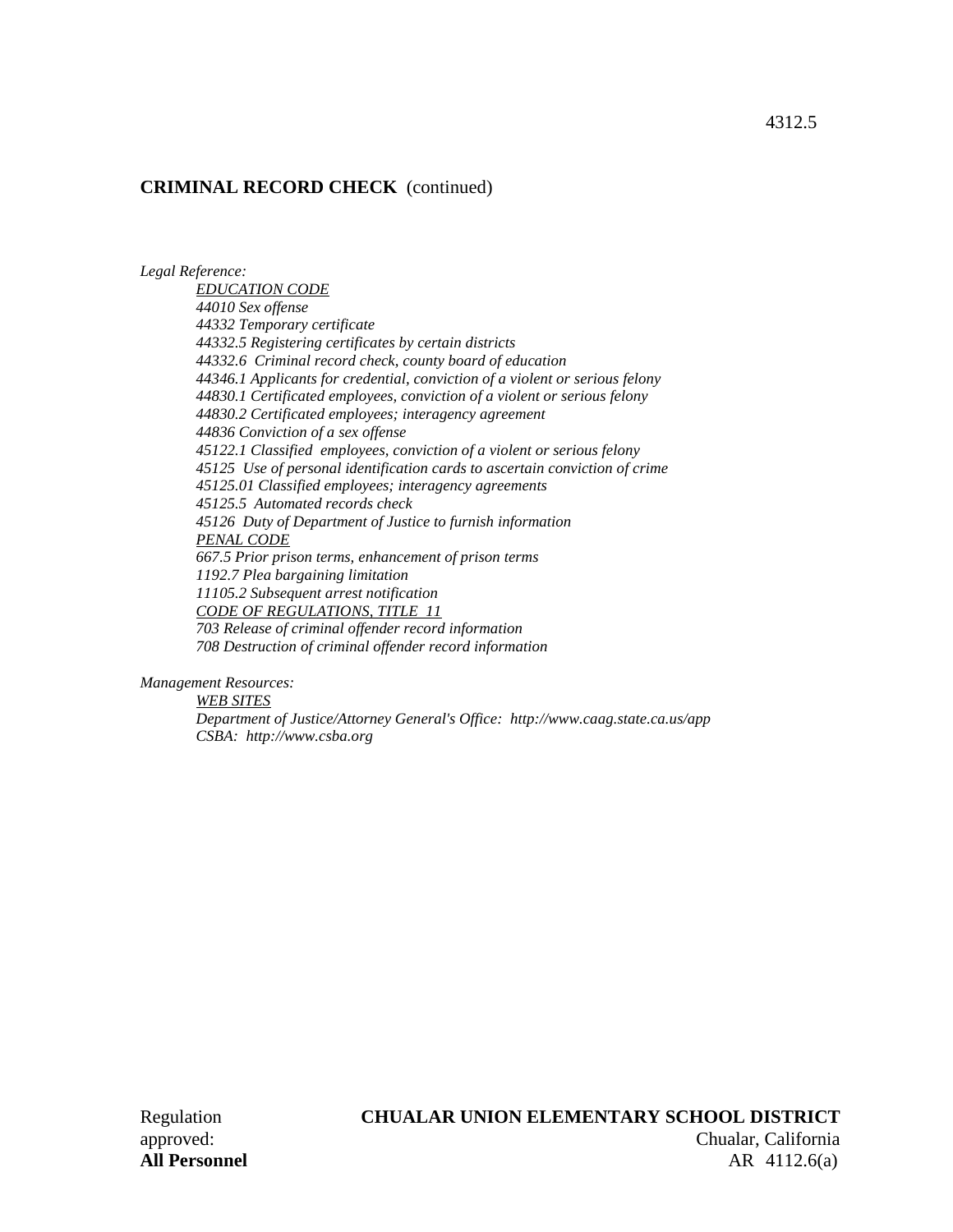|                 | 4212.0 |
|-----------------|--------|
| PERSONNEL FILES | 4312.6 |
|                 |        |

The Superintendent/Principal or designee shall maintain personnel files for all current employees. All personnel files are confidential and shall be available only to the employee, persons authorized by the employee and those authorized by the Superintendent/Principal or designee. Official employee files shall be maintained at the district office. The Superintendent/Principal or designee shall determine the types of information to be included and shall process all material to be placed in a personnel file.

*(cf. 4141/4241 - Collective Bargaining Agreement)*

The contents of all personnel files shall be kept in strict confidence by any authorized reviewer.

*(cf. 4119.23/4219.23/4319.23 - Unauthorized Release of Confidential/Privileged Information) (cf. 9011 - Disclosure of Confidential/Privileged Information) (cf. 9321 - Closed Session Purposes and Agendas) (cf. 9321.1 - Closed Session Actions and Reports)*

Personnel files shall be reviewed and replaced within the shortest time possible. In no case shall a personnel file be left unattended or left unfiled overnight.

### **Placement of Material in Personnel Files**

Any person who places written material or drafts written material for placement in an employee's file shall sign the material and signify the date of placement.

When an employee is asked to sign any material that is to be placed in his/her file, it is with the understanding that his/her signature signifies only that he/she has read the material and does not necessarily indicate agreement with its contents.

Any request by an employee to include materials in his/her personnel file must be approved by the Superintendent/Principal or designee.

A certificated employee may initiate a written reaction or response to his/her performance evaluation and that response shall become a permanent attachment to the employee's personnel file. (Education Code 44663)

*(cf. 4115 - Evaluation/Supervision)*

### **Derogatory Information**

Information of a derogatory nature shall not be entered into an employee's personnel file unless and until the employee is given notice and an opportunity to review and comment on that information. Such a review shall take place during normal business hours. The

 $4212.6$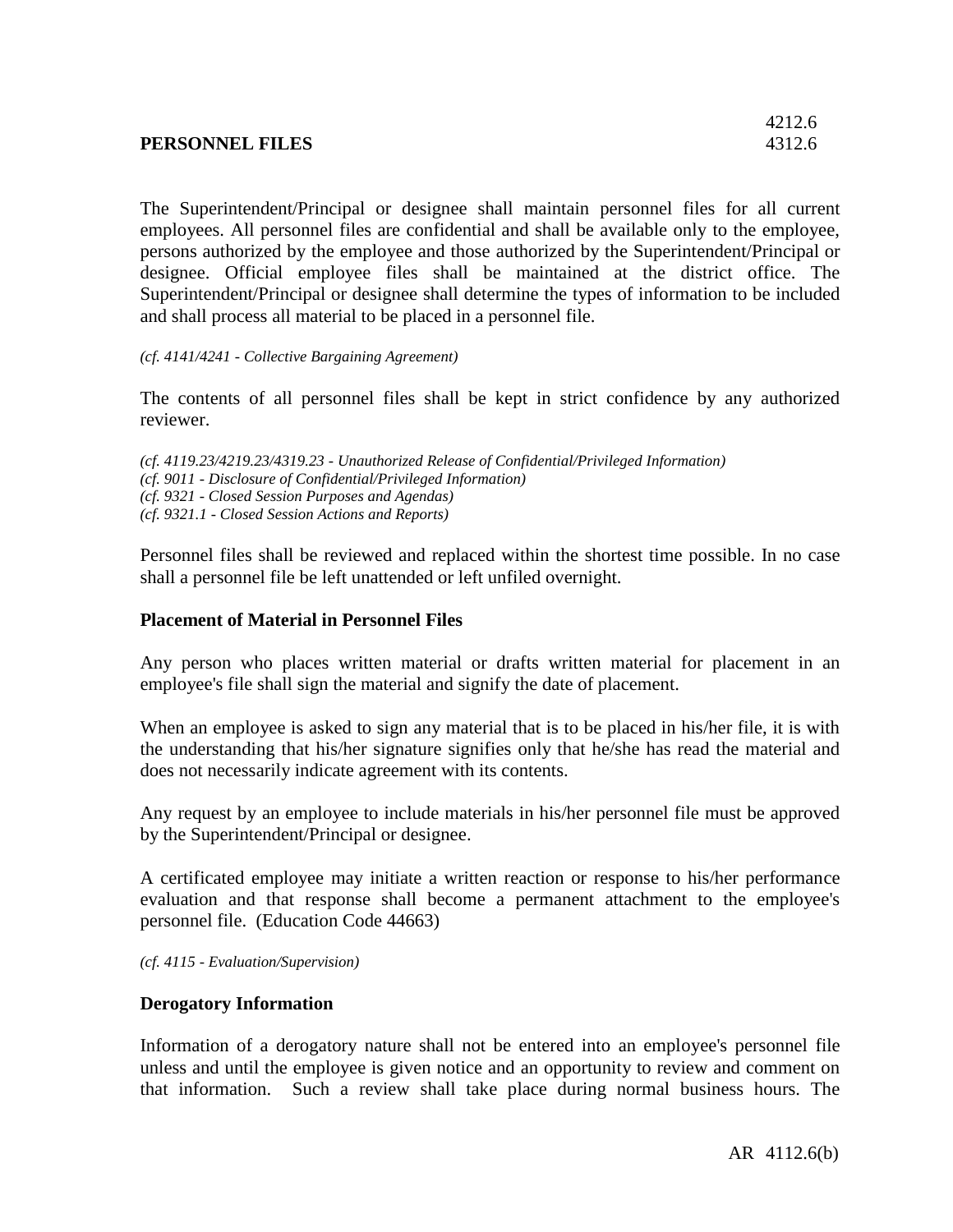#### **PERSONNEL FILES** (continued)

employee shall be released from duty for this purpose without a salary reduction. The employee may enter his/her own comments and have them attached to the derogatory statement. (Education Code 44031)

*(cf. 1312.1 - Complaints Concerning District Employees) (cf. 4117.4 - Dismissal) (cf. 4118 - Suspension/Disciplinary Action) (cf. 4218 - Dismissal/Suspension/Disciplinary Action) (cf. 5141.4 - Child Abuse Prevention and Reporting)*

#### **File Review by Employee**

The contents of personnel records relating to the employee's performance or to any grievance concerning the employee shall be made available to the employee at reasonable intervals and at reasonable times. The Superintendent/Principal or designee shall not be required to make such records available at a time when the employee is required to render services to the district, unless the employee is required to view the file where it is stored. (Labor Code 1198.5; Education Code 44031)

The Superintendent/Principal or designee shall do one of the following: (Labor Code 1198.5)

- 1. Keep a copy of each employee's personnel records at the place where the employee reports to work
- 2. Make the employee's personnel records available at the place where the employee reports to work within a reasonable period of time following an employee's request
- 3. Permit the employee to inspect the personnel records at the location where the district stores the personnel records, with no loss of compensation to the employee

Any employee wishing to inspect his/her personnel record shall contact the Superintendent/Principal or designee.

With the exceptions noted below, all personnel records related to the employee's performance or to any grievance concerning the employee shall be made available for inspection by the employee. Noncredentialed employees shall have access to any numerical scores obtained as result of written examinations. (Education Code 44031)

The Superintendent/Principal or designee shall not be required to make available to the employee: (Labor Code 1198.5, Education Code 44031)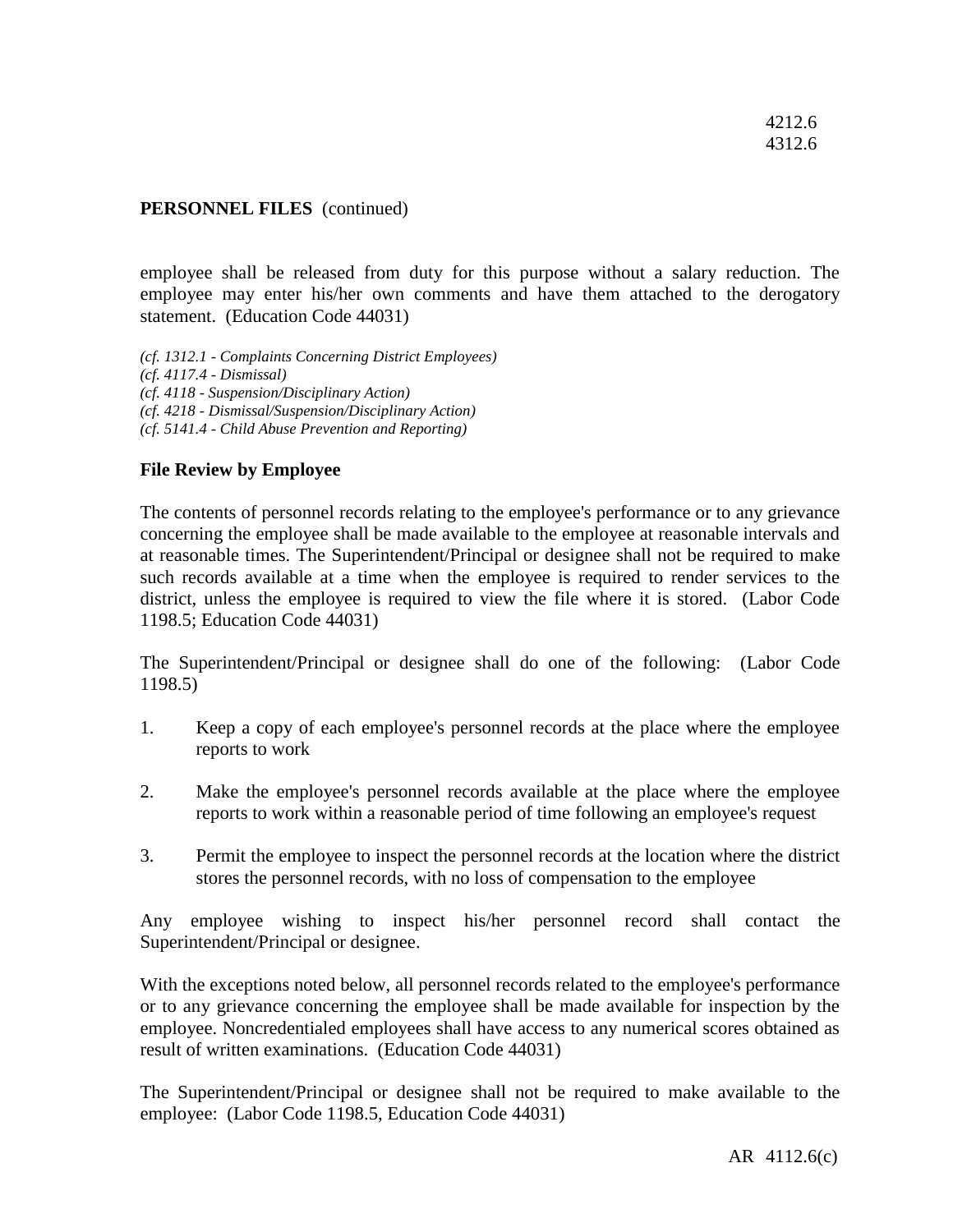#### **PERSONNEL FILES** (continued)

- 1. Records relating to the investigation of a possible criminal offense
- 2. Letters of reference
- 3. Ratings, reports or records that were obtained prior to the employee's employment, prepared by identifiable examination committee members, or obtained in connection with a promotional examination

*(cf. 4112.41/4212.41/4312.41 - Employee Drug Testing) (cf. 4112.62/4212.62/4312.62 - Maintenance of Criminal Offender Records)*

The employee may be accompanied by a representative of the employee's choice while reviewing the record.

Inspection shall take place in the presence of the Superintendent/Principal or designee. All reviews of personnel records shall be recorded, including the date and time the file was reviewed and the name and title of the person(s) present during the review.

In no instance shall any material be removed from the records. Requests for copies of material in a personnel record must be made in writing.

#### **File Review by Management and Board**

Management personnel or district legal counsel with a valid "right to know" or "need to know" may, with the Superintendent/Principal or designee's authorization, review an employee's personnel file.

*(cf. 4119.23/4219.23/4319.23 - Unauthorized Release of Confidential/Privileged Information)*

Board members are not individually allowed to request and access personnel files but the Board may request pertinent information from an employee's file in cases of personnel action.

*Legal Reference: (see next page)*